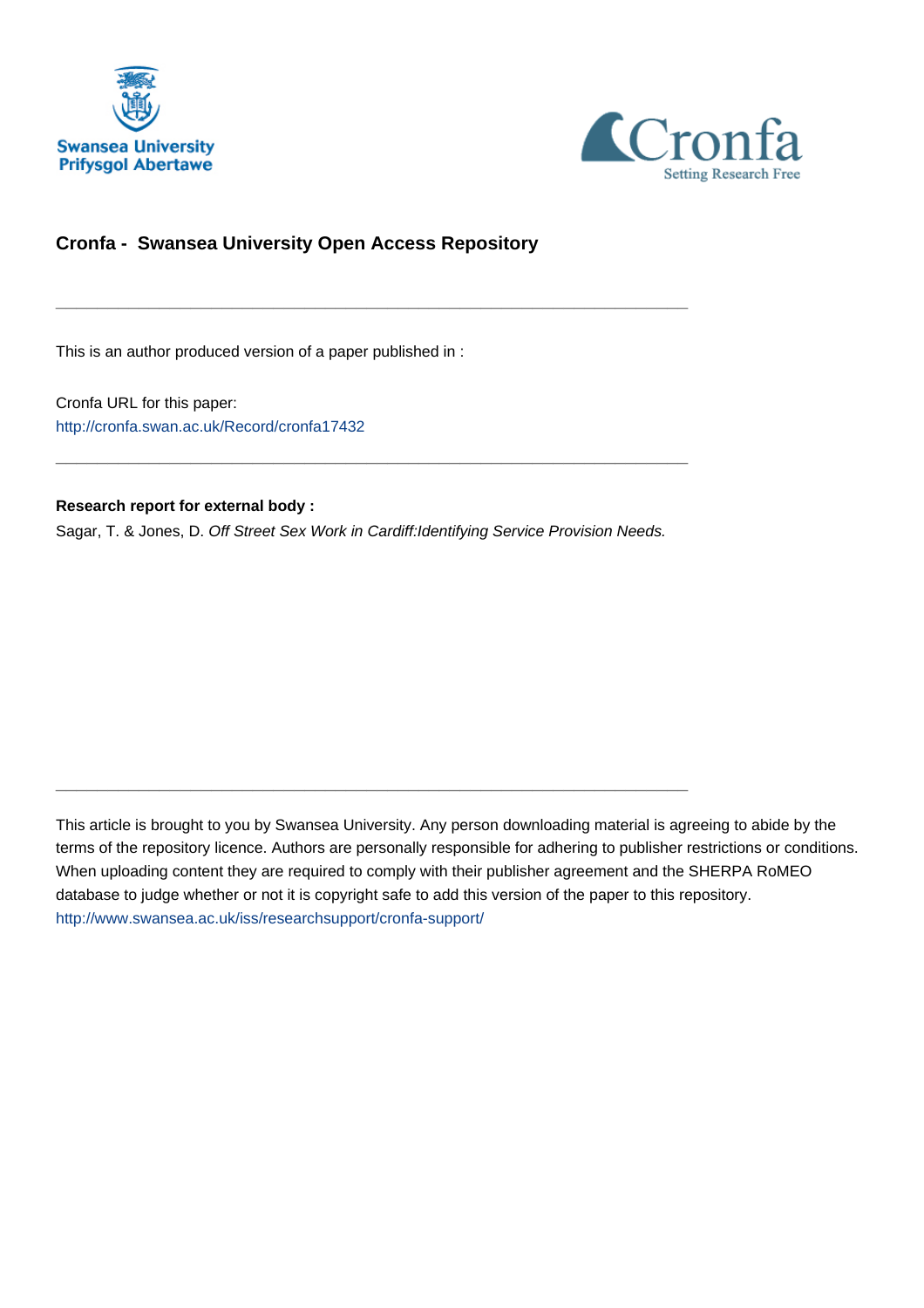



# Off Street Sex Work in Cardiff: Identifying Service Provision Needs

The views expressed in this report are those of the authors, not necessarily the views of Terrence Higgins Trust (Cymru).

**Report authors: Dr Tracey Sagar and Debbie Jones, Centre for Criminal Justice and Criminology, Swansea University. February 2011 Funded by MAC AIDS.**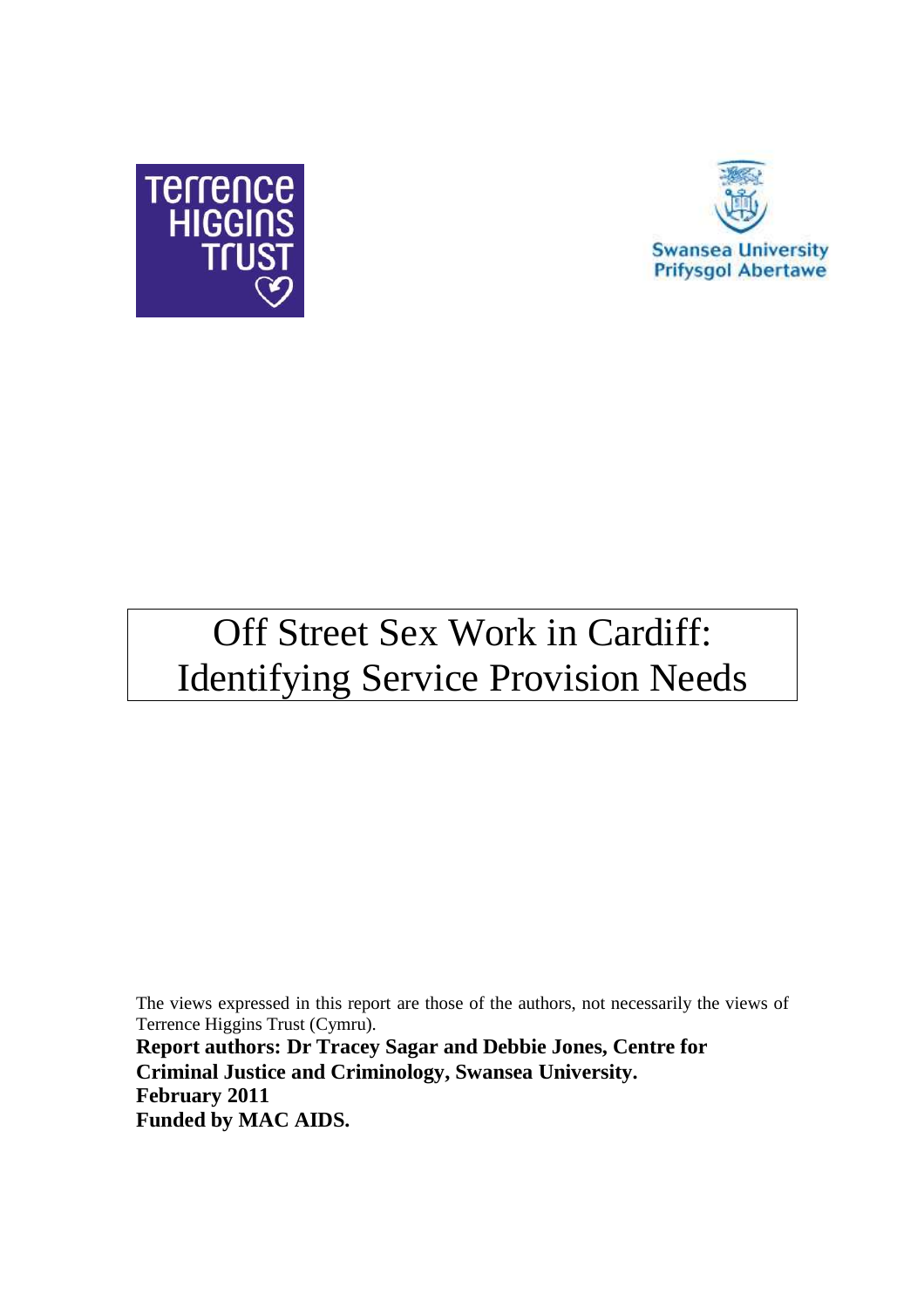# **Forward**

This research project was funded and carried out on behalf of Terrence Higgins Trust (THT).

Since the Charity was established in 1984, THT has been at the forefront of the fight against HIV. Over the years THT has consistently expanded its work and developed services to meet the sexual health needs of its service users. Today the Charity works with a variety of people including gay men, transgender people, drug users, hemophiliacs and sex workers (and more broadly the general population).

This research project was carried out with the overall aim of providing an evidence base to inform THT Cymru's work within the context of the development of services for off street sex workers in Cardiff. The research was carried out in the capital city of Cardiff, Wales.

### Partnership working

THT understands the value of partnership working and has a strong record of collaboration with agencies in both the voluntary and statutory sectors. Both THT Cymru and Swansea University (the researchers and authors of this report) are members of the Cardiff Sex Worker Forum. This research project has been carried out with the support of the Cardiff Sex Worker Forum.

The findings of this report will assist THT to develop services for off street workers in Cardiff and, importantly, the findings will also provide important data to inform the partnership work of the Cardiff Sex Worker Forum.

The forum is also represented by the following agencies:

• Cardiff City Council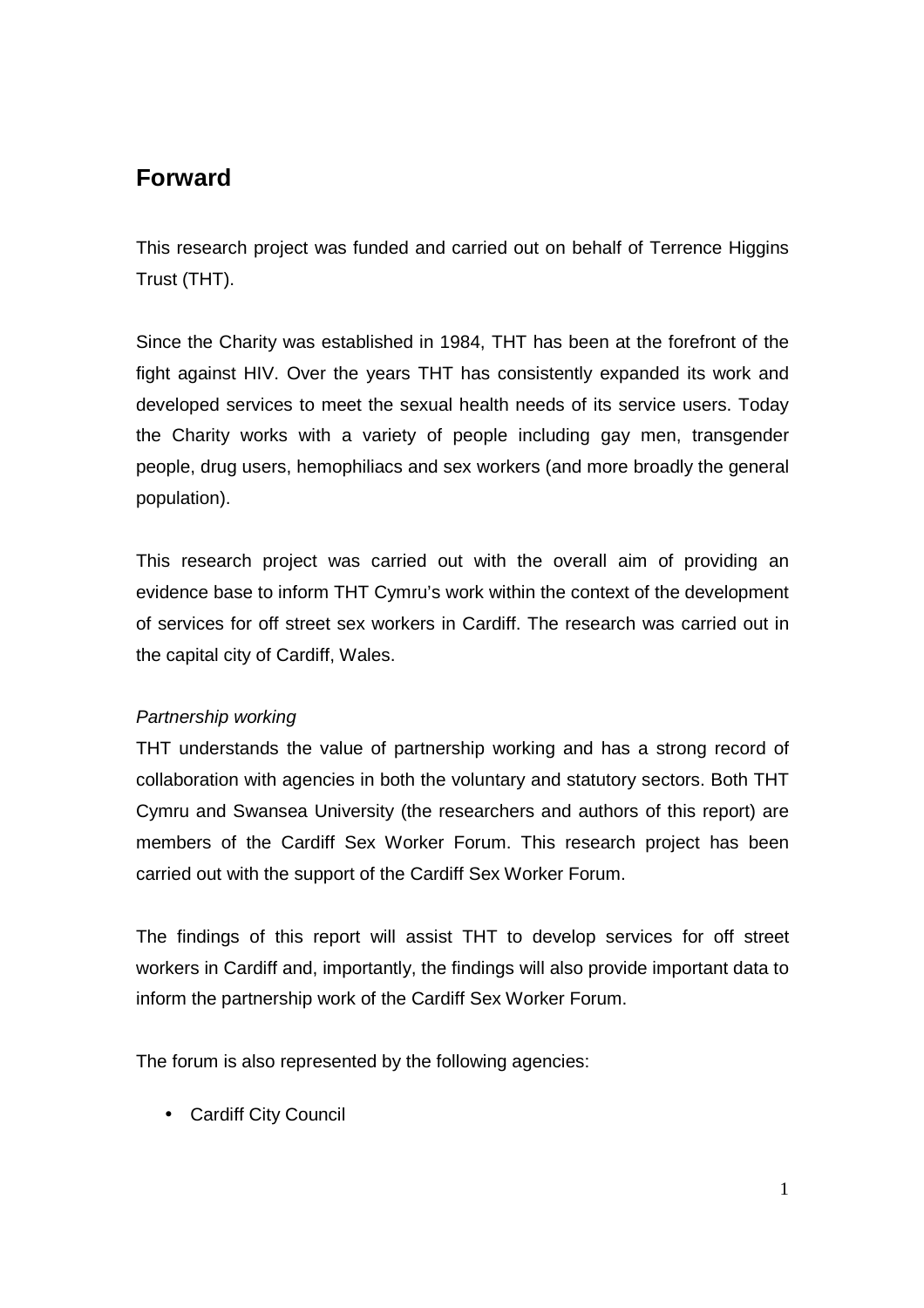- Cardiff and Vale University Health Board
- Centre for Criminal Justice and Criminology, Swansea University
- Drug Intervention Project (DIP)
- Housing and Neighbourhood Renewal Outreach Service
- Inroads
- Safer Capital Substance Misuse Action Team
- Salvation Army
- South Wales Police
- South Wales Probation Service
- Safer Wales StreetLife
- Terrence Higgins Trust, Cymru
- The Wallich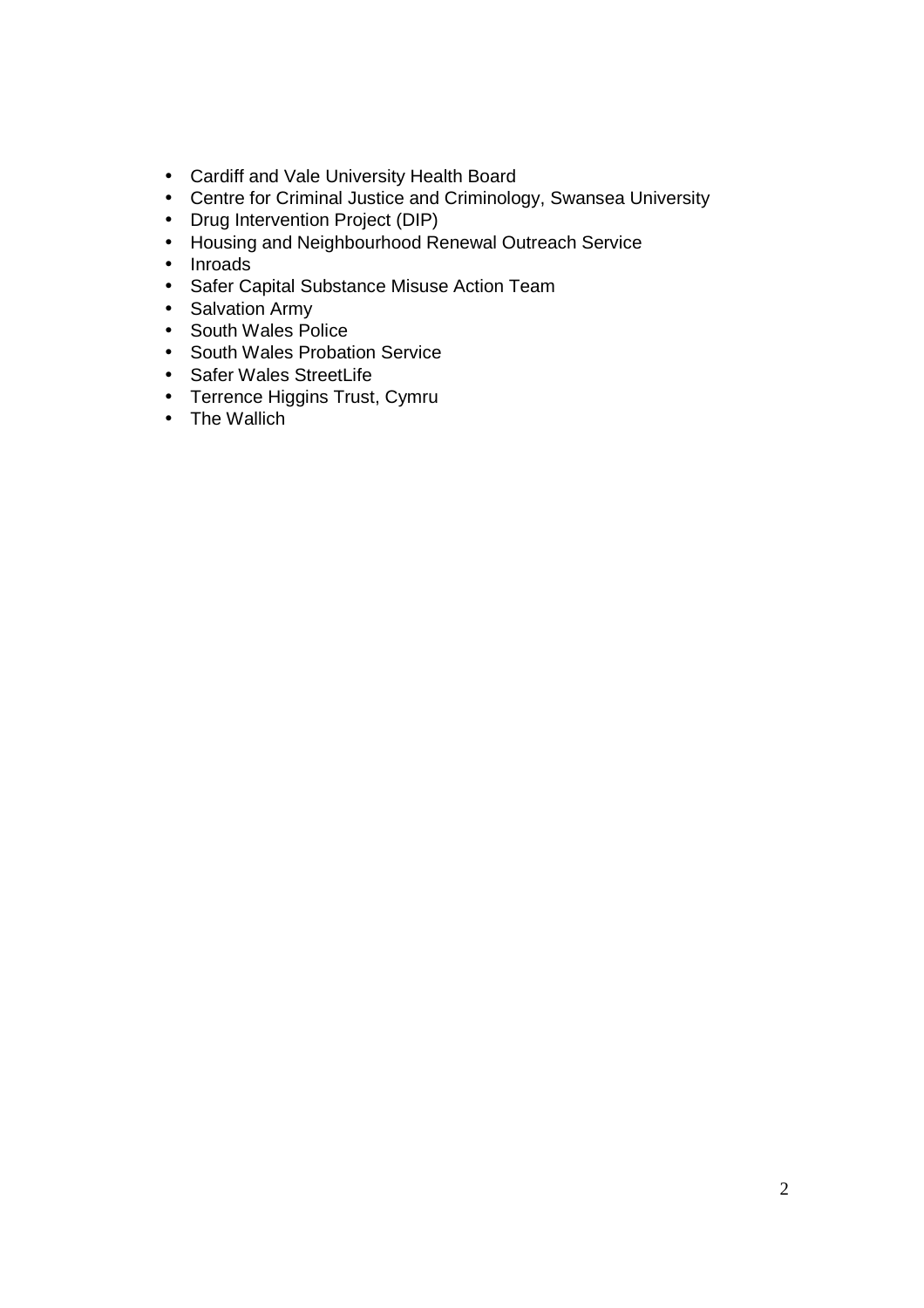# **Authors**

#### **Dr Tracey Sagar, LLB PhD: Lecturer in Criminology and Social Policy, Centre for Criminal Justice and Criminology, Swansea University.**

Dr Sagar is Academic Advisor to the Cardiff Sex Worker Forum; Coordinator of and Academic Representative to the All Wales Network of Sex Work Projects; Academic Representative to the UK Network of Sex Work Projects and partner with Gibran UK on the All Wales sex work project 'Sex Work Research Wales'.

#### **Debbie Jones, BSc Econ and Soc Stud. (Hons): Research Assistant, Centre for Criminal Justice and Criminology, Swansea University.**

Debbie Jones is Academic Advisor to the Cardiff Sex Worker Forum; member of the All Wales Network of Sex Work Projects; member of the UK Network of Sex Work Projects and research assistant on the All Wales sex work project 'Sex Work Research Wales'.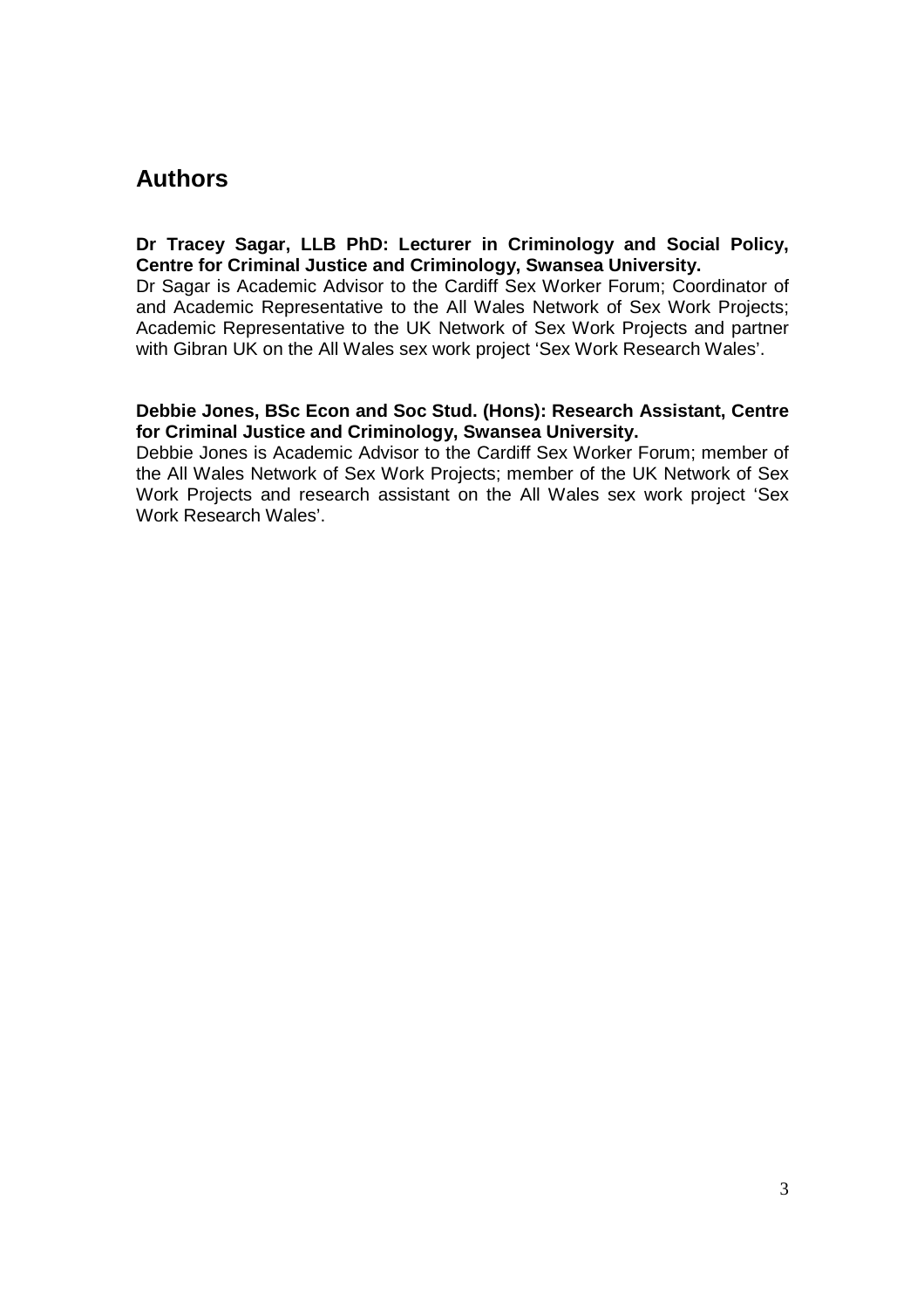# **Acknowledgements**

The authors express their gratitude to the following organisations and individuals who assisted in the research.

In particular, we would like to thank the 30 sex workers who took part in this research and who shared their views and experiences with us so openly. We are also thankful for their support and enthusiasm for the research.

Our thanks are also extended to Terrence Higgins Trust Cymru (THT) who funded this research project. THT offered their full support throughout the lifetime of this project and we are very grateful to the organisation for their assistance in accessing off street sex worker establishments in Cardiff.

We would also like to thank the Cardiff Sex Worker Forum who supported this research.

A special thank you is extended to Donna Tucker and Bernie Bowen-Thompson at Safer Wales StreetLife and also to Jill Coles who gave their support and time to assist us with the pilot of the research.

Lastly we would like to thank our fieldworker Avoen Perryman for his assistance on this project.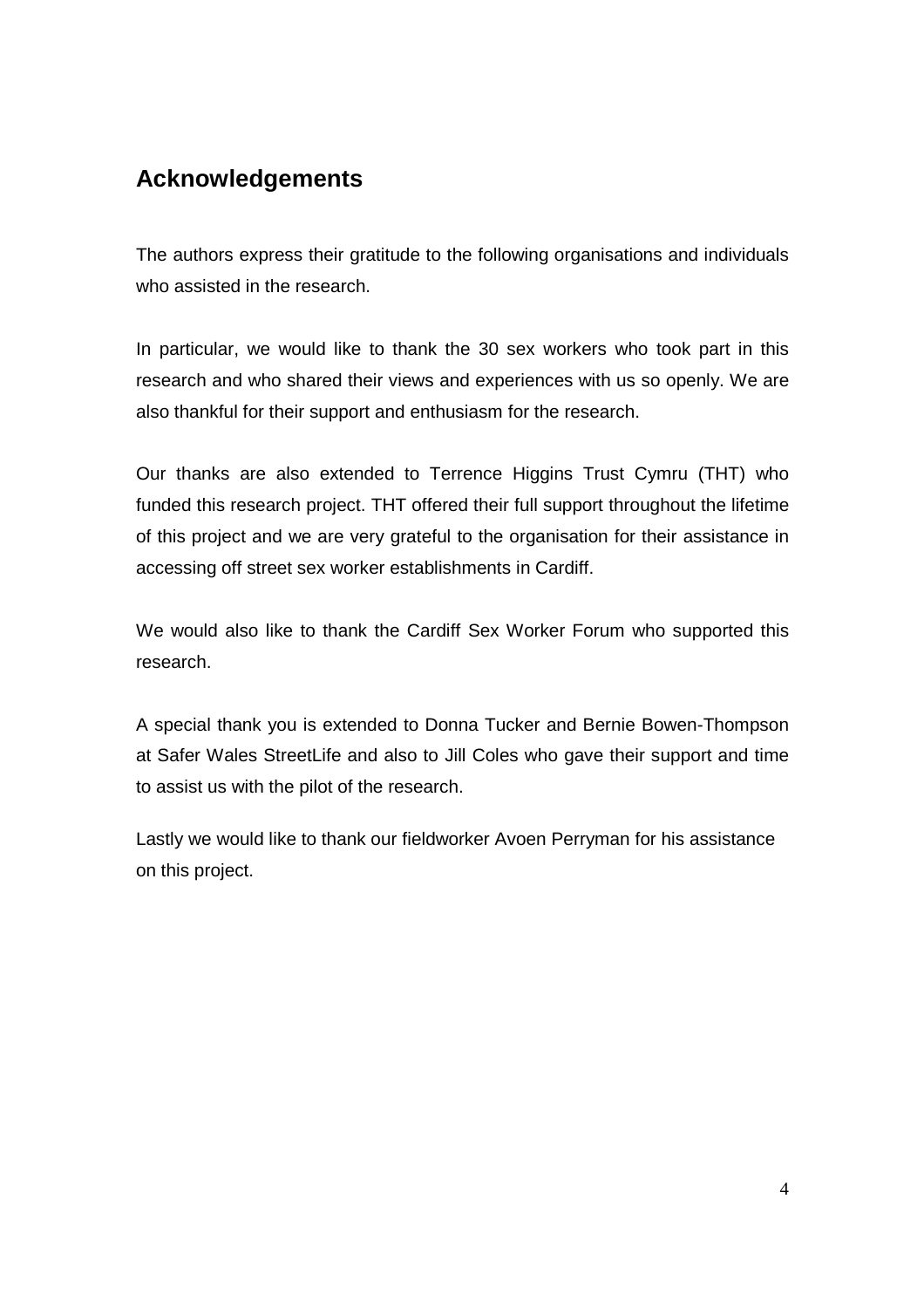# **Summary**

This document reports on the findings of the research "Off Street Sex Work in Cardiff: Identifying Service Provision Needs" which was conducted between November 2010 and February 2011.

Off street sex work takes place in Cardiff as it does in many major cities across the United Kingdom (UK). However, little is known about the nature of off street sex work in Cardiff, and even less about the sexual health needs of off street workers. There is indeed a dearth of data regarding this particular group of sex workers generally throughout the UK and an absence of knowledge with regard to the off street market in Cardiff.

This report seeks to fill this gap in local knowledge and in doing so inform the work of Terrence Higgins Trust Cymru (THT) in order that the Charity can expand its service provision to off street sex workers.

The project sought to engage sex workers who work off street in brothels / sauna / massage / parlour establishments in Cardiff. It also sought to engage sex workers who work independently as sex workers / escorts and those who work though escort agencies.

#### **Overall the research aimed to:**

- Provide a literature review of research on sex work in Cardiff.
- Provide an estimation of the numbers of off street sex workers in Cardiff.
- Provide an insight into the sexual health of off street workers in Cardiff.
- Highlight the sexual health 'needs' of off street sex workers.
- Inform the development of THT's sexual health services for off street workers.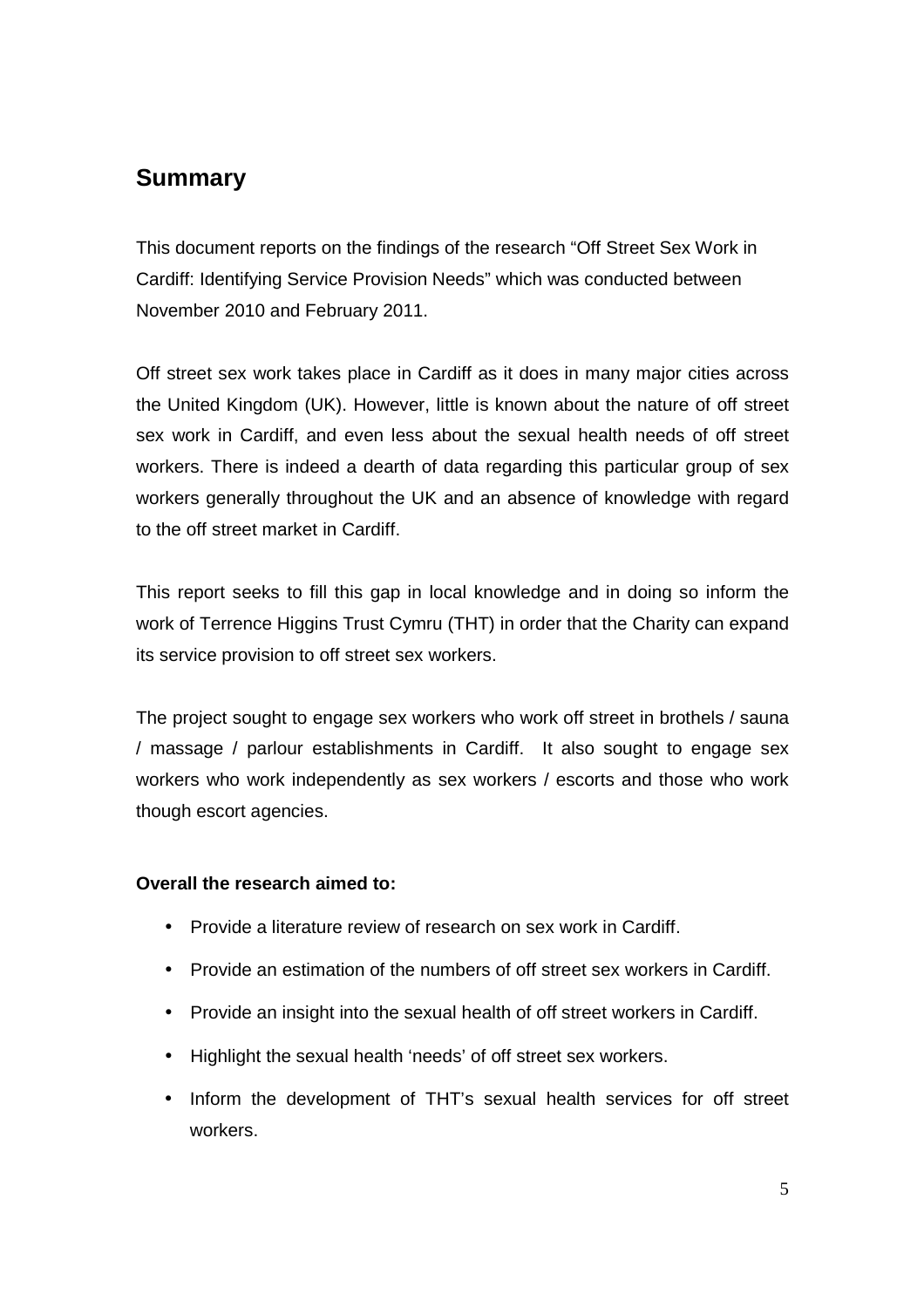#### **The research and research process also sought to:**

- Provide a stepping stone to establishing a relationship of trust between THT Cymru and off street workers.
- Gain an understanding of the support networks (if any) of off street workers.
- Report on the experiences of off street workers and bring the voices of off street workers into the policy development framework.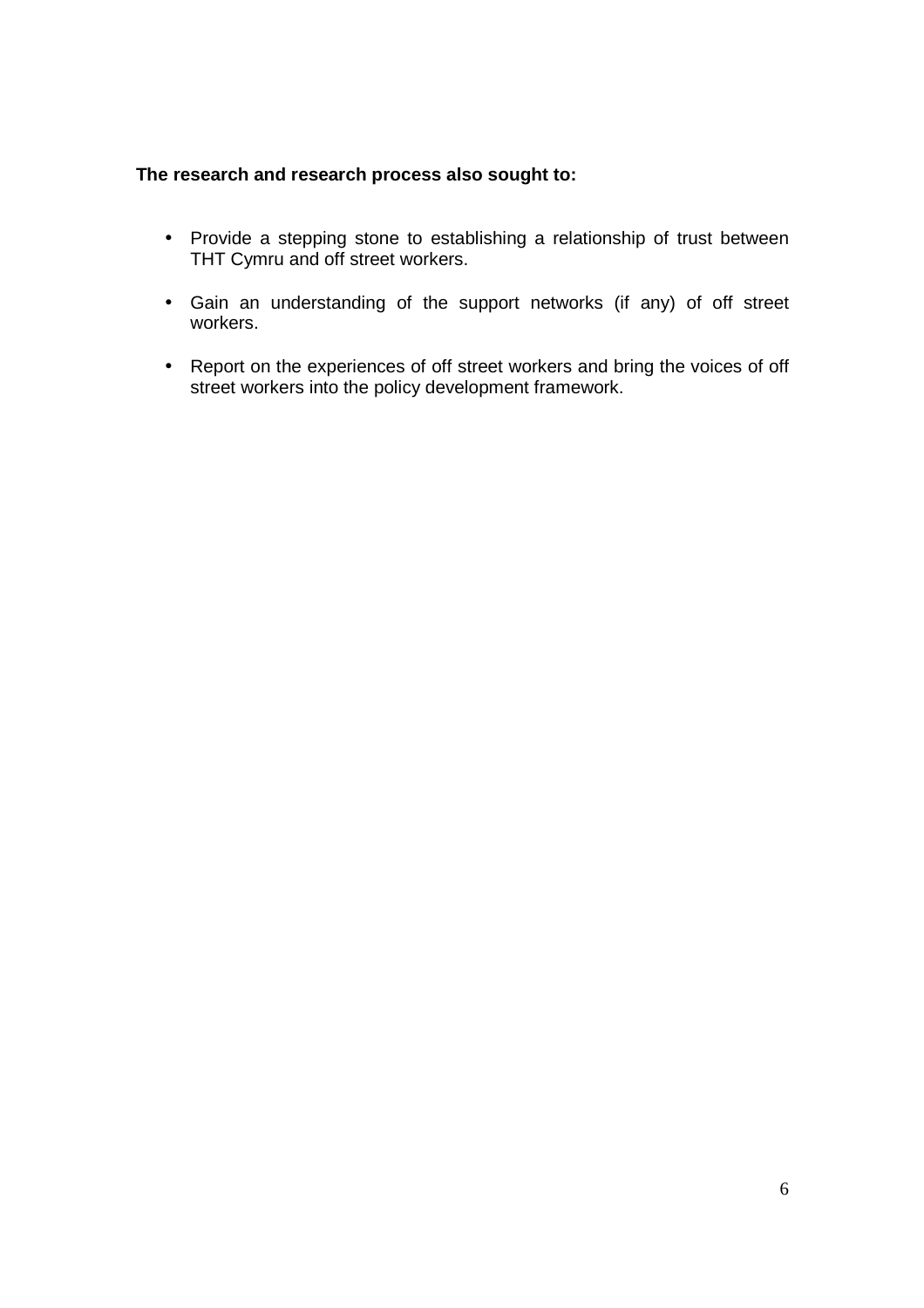# **Summary of Findings**

#### Review of Empirical Research and Statistical Data

As part of the project we were asked to conduct a Literature Review of empirical research on sex work in Cardiff / analyse existing statistical data in relation to the sexual health of off street sex workers. We identified a lack of research relating to off sex work in Cardiff. The research that was available was focused on 'street' sex workers (see, Matts and Hall, 2007; Sagar and Jones, 2010a) and community perceptions of street sex work (Sagar and Jones, 2010b). We revealed a dearth of research and discussion / consideration about sexual health needs / sexual health service provision in the context of off street sex workers (both in Cardiff and throughout Wales). The implications of which are considered in detail in section 1 of this report.

#### Estimating Numbers of Off Street Sex Workers in Cardiff

We were also asked to estimate the numbers of off street sex workers and sex work establishments in Cardiff. Using a variety of mediums to locate off street sex workers we identified:

- 303 sex workers who were advertising sexual services in Cardiff on an adult internet site.
- 11 sex workers who were advertising sexual services in Cardiff on a host adult internet site.
- 29 sex workers who were advertising sexual services in Cardiff independently on the internet.
- 18 who were advertising sexual services in Cardiff through a local advertiser.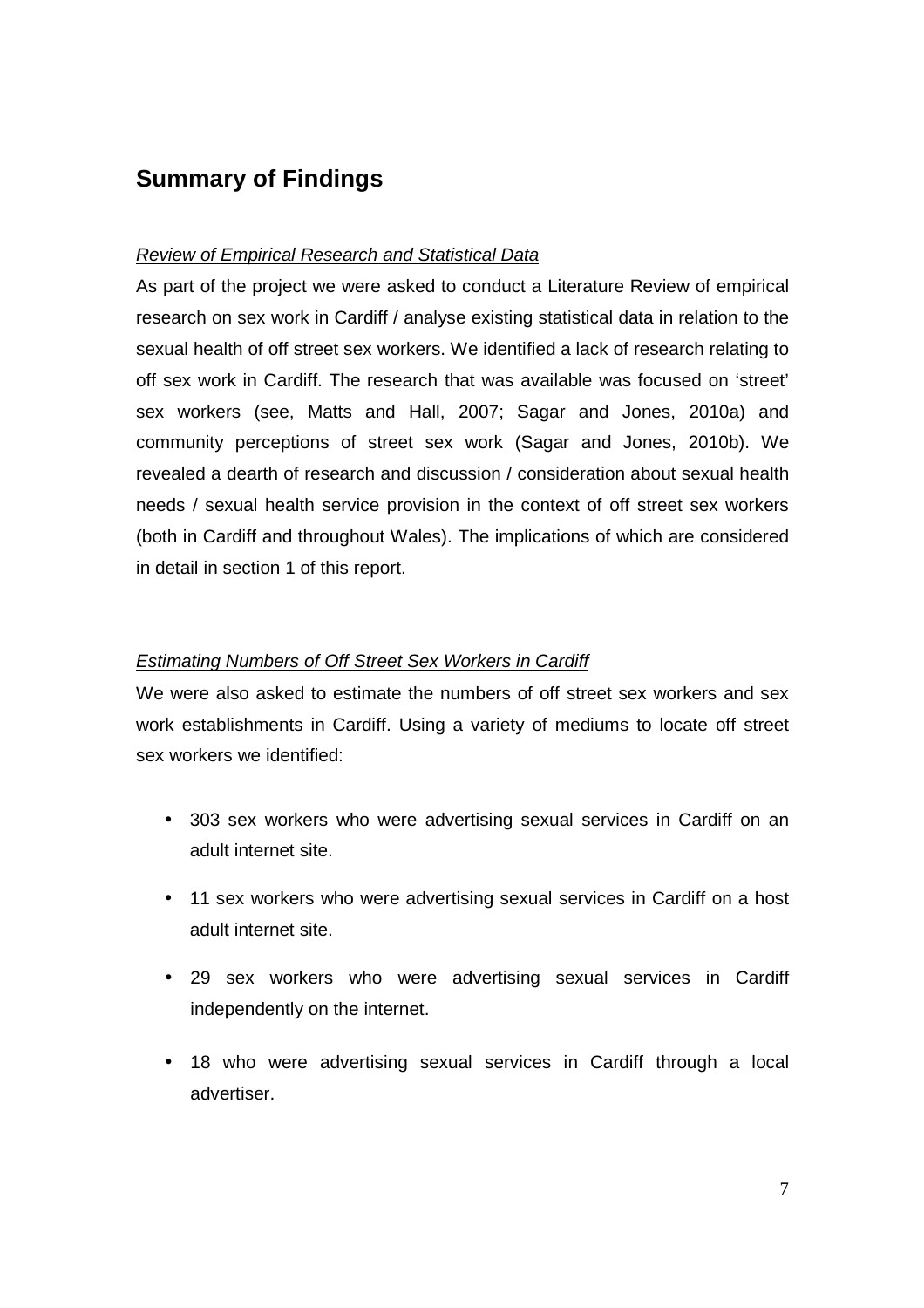- 14 escort workers working out of an escort agency.
- 20 Sex Workers in off street establishments.

We also identified:

- 7 off street sex work establishments in Cardiff.
- 10 escort agencies in Cardiff.

#### Empirical Findings

Our sample was drawn from different off street markets (independent escorts, escorts working from agencies, independent sex workers advertising through the internet, sex workers working in off street establishments and sex workers advertising in a local advertiser).

#### **1. Characteristics of our Respondents**

Gender: 30 respondents took part in this study (25 females, 4 males and 1 transgender sex worker).

Age: 12 were aged between 18-25 years, 1 was aged between 26-35 years, 14 were aged between 36-45 years and 3 were aged between 46-55 years.

Ethnicity: The majority of sex workers in our study were White British. However within our sample we had 1 French female, 5 Eastern European females, 1 German female and 1 Black South African female.

Area of Work: Approximately 75% of our respondents work took place in Cardiff or the South Wales area which incorporates Cardiff. However, migrant workers were found to work (or had worked) in different geographical locations in the UK.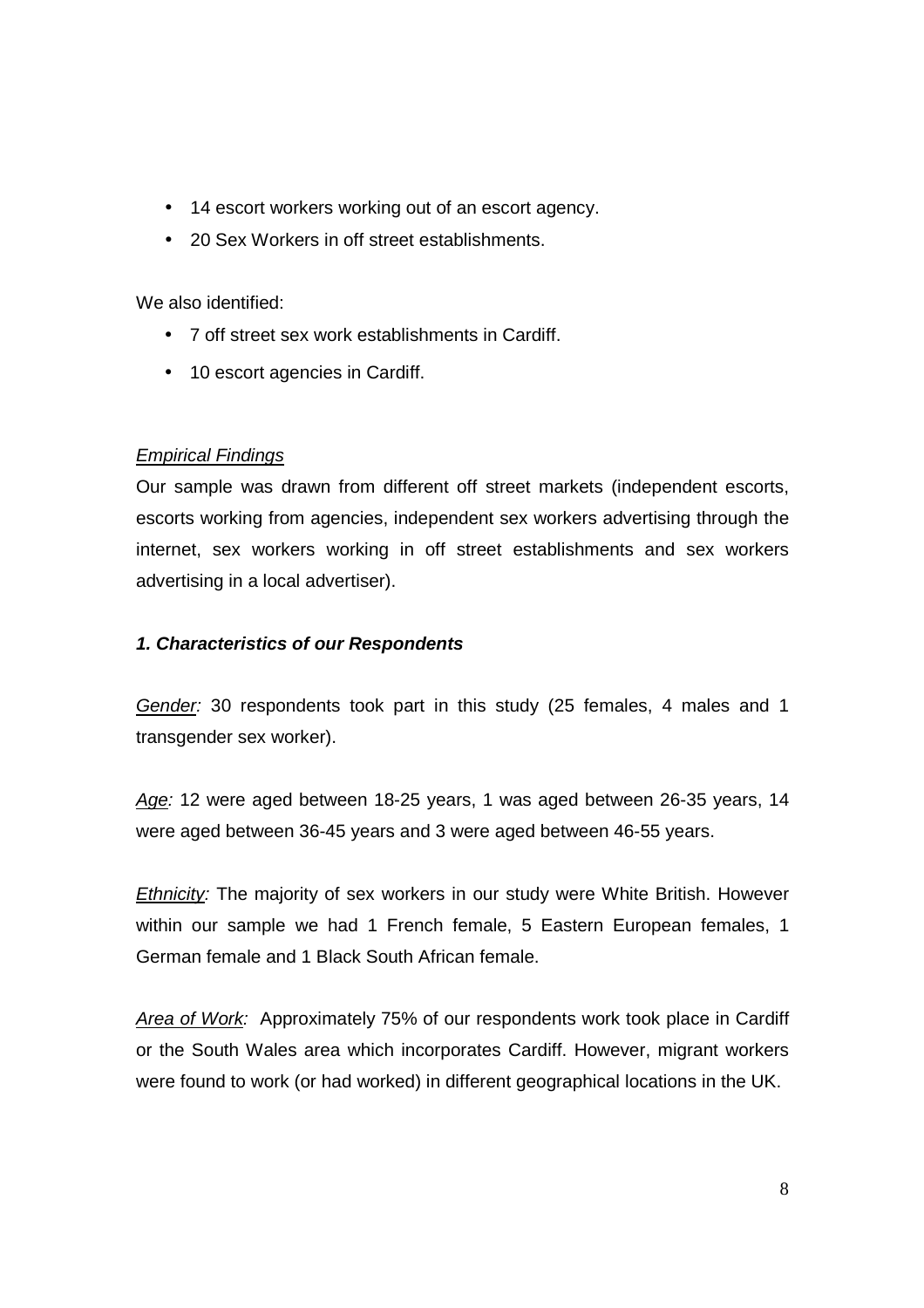Movement within the Off Street Market: 6 identified that they had worked in other off street establishments in the area, 7 in lap dancing strip / establishments; 2 in the porn industry, 5 for other escort agencies, 1 had worked from their own house then moved into a massage parlour, 6 had tried working as independent escorts, 4 had sold sex through the internet but did not anymore, 2 had sold phone chat line sex and 2 had worked on the street. Thus, we found significant levels of movement with the sex markets.

Identity: The majority described themselves as escorts (18), with 7 describing themselves as 'sex worker' and another 7 as 'working girl'. Interestingly however, only 2 respondents described themselves as a 'prostitute', which is widely acknowledged as a stigmatising (albeit legally recognised) trade description. Likewise, only 1 respondent who worked in an off street establishment described it as a 'brothel', whereas others who worked from off street establishments described their place of work as a sauna or massage parlour.

Qualifications: The majority of our respondents (77%) had formal qualifications which ranged from GCSE and A Levels to Degree Level.

Work History: The majority of our sample had experience of a variety of occupations other than sex work. Examples included: office work, construction industry, senior management in the private sector business, hairdressing, journalism and fabric welding.

Motivations: For many of our respondents entry into the sex market was simply a matter of choice and / or a way to earn a higher income:

"I went for job as receptionist in massage parlour in Swansea. I couldn't believe the money you could earn and I thought I would have a go."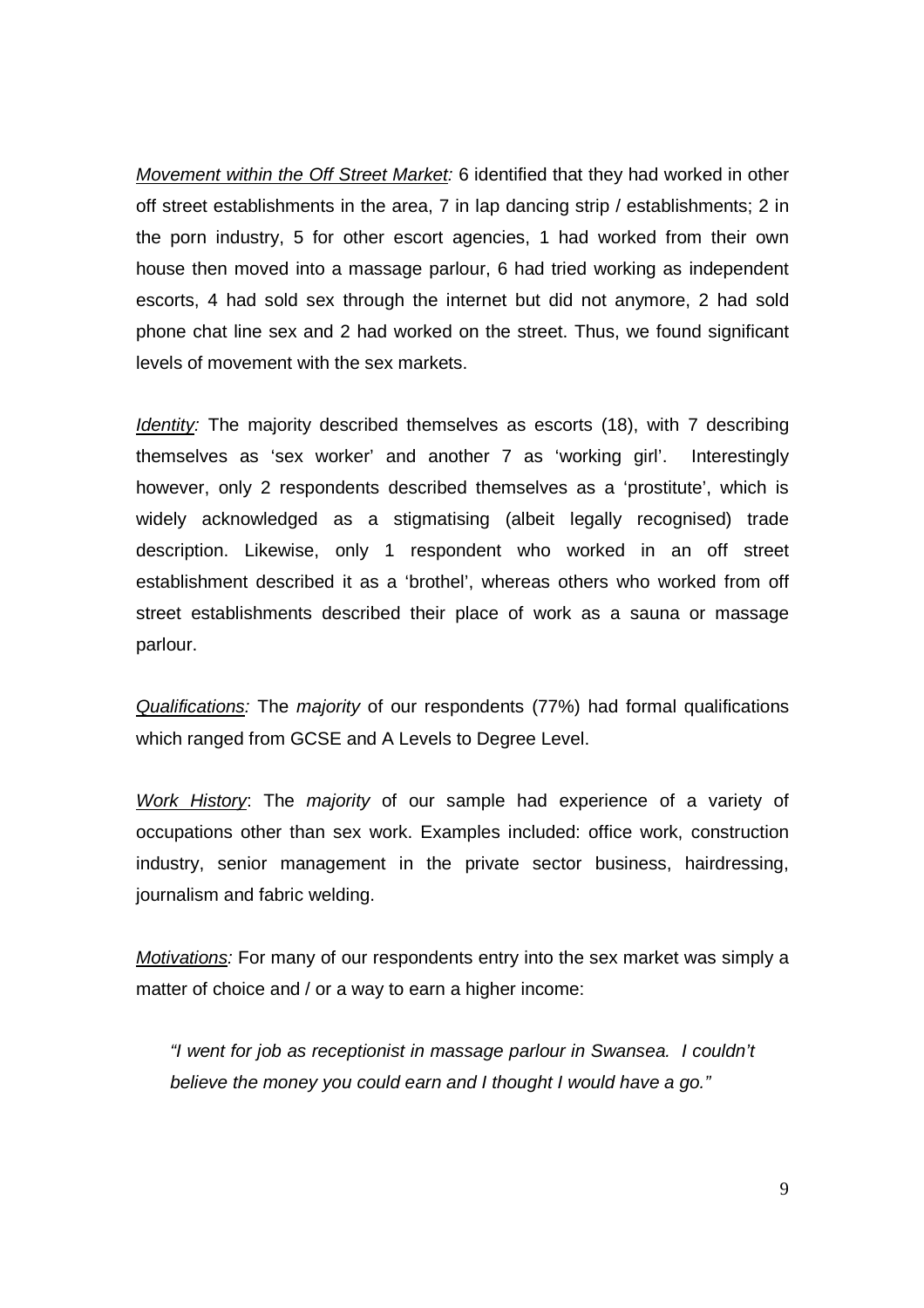However some of our respondents had faced redundancy and unemployment:

"I did a hundred job applications but never got an interview! I've had no work opportunity for the last 2 years."

The characteristics of our respondents highlight that there is not a 'typical' profile that can be attached to off street sex workers. Sex workers can be different genders, different ages, from different backgrounds. The majority can be educated and some very highly educated. There can also be different motivations for working in the sex market – although money does appear to be a key motivation. Our findings displace the notion of sex workers as a homogenous group which is so often found in sex worker policy.

The data also suggests that our respondents (perhaps consciously) overwhelming disassociated themselves from the terms 'prostitute' and 'brothel' which hold negative connotations and which attract labelling and stigma.

#### **2. Support and Secrecy and Safety**

Support: Only ONE of our respondents was part of any formal or informal sex worker support network. It was clear however from respondent comments that some did receive emotional support where they worked alongside other sex workers:

"I have met some lovely people. [The manager] is great, she looks after us. She will go to the chemist when we are ill...I don't have much support at home, but here you can talk and its great. It is comforting working here with the other girls."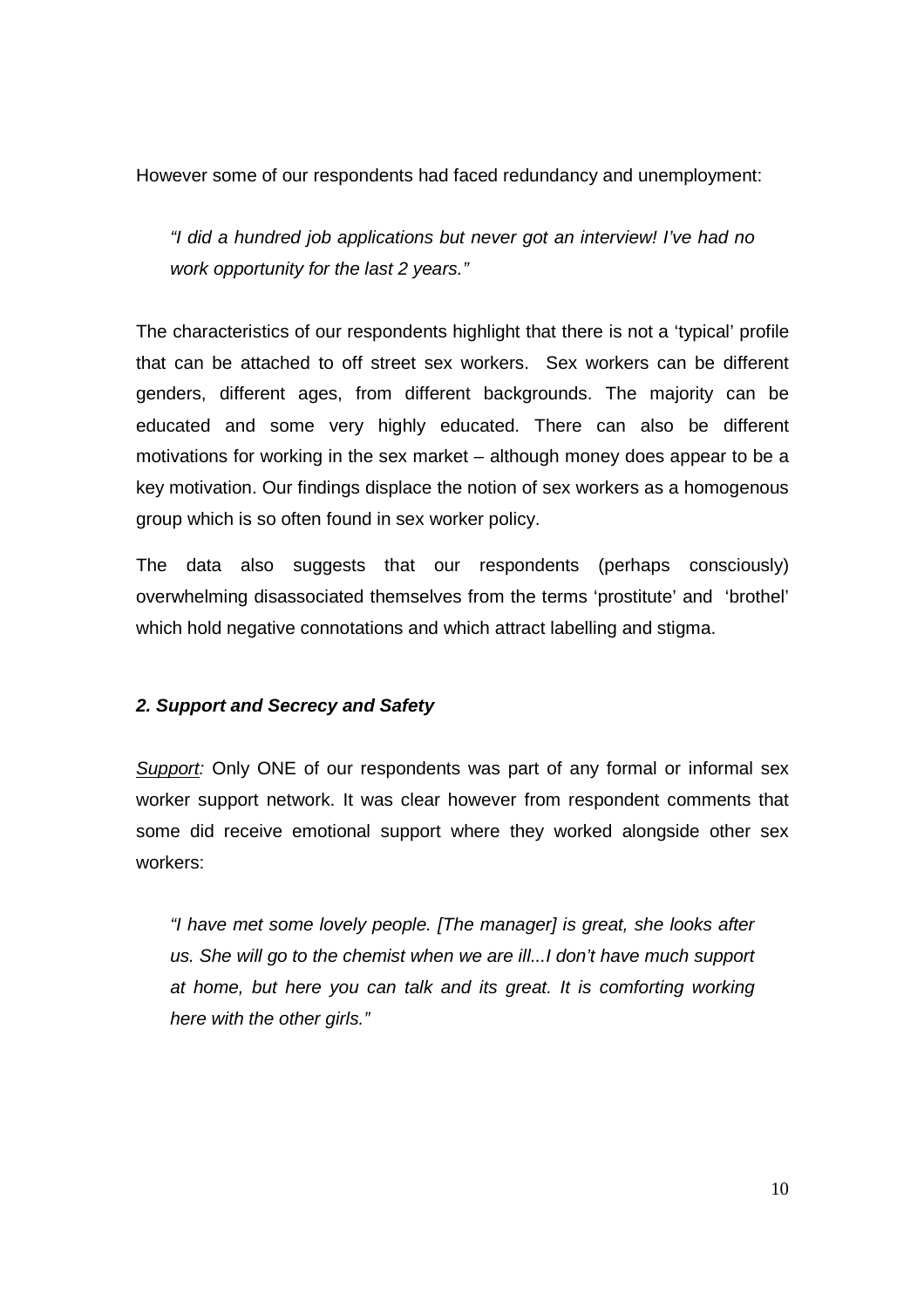Secrecy: 93.3% of our respondents indicated that sex work was a secret occupation. The stress and anxiety of keeping sex work a secret is clearly depicted in the following comment from one of our male respondents:

"It's the deceit of not telling my partner. It's the guilt of that and the psychological impact. I have a flat away from my home which I use and choose to meet clients there."

Safety: Over 40% of sex workers in our sample indicated that one of the reasons they sell sex in off street establishments is 'safety', independent escorts however are much more isolated – working from their own homes and through private apartments and houses. Nevertheless one independent escort explained:

"... I have an 'angel buddy' via the site and I don't accept any first-time bookings unless they are made via the site. As part of the booking process the client has to leave contact details and if it is an outcall they must also leave an address. I then set up an 'Angel Alert' where the site sends me a text message 15 minutes after the appointment should be finished. If I don't reply positively, or at all, they message my buddy to check on me and take any necessary action."

It is a welcome finding that the independent escort market is able to develop safety precautions. Other independent escorts also have 'drivers' to look out for them (either managers or partners). However, it does not appear that such practices extend to all independent escorts:

"I always check clients out over the phone before I meet them."

Our data suggests that the overwhelming majority of our respondents were not part of any sex worker networks of support. However, for those that work with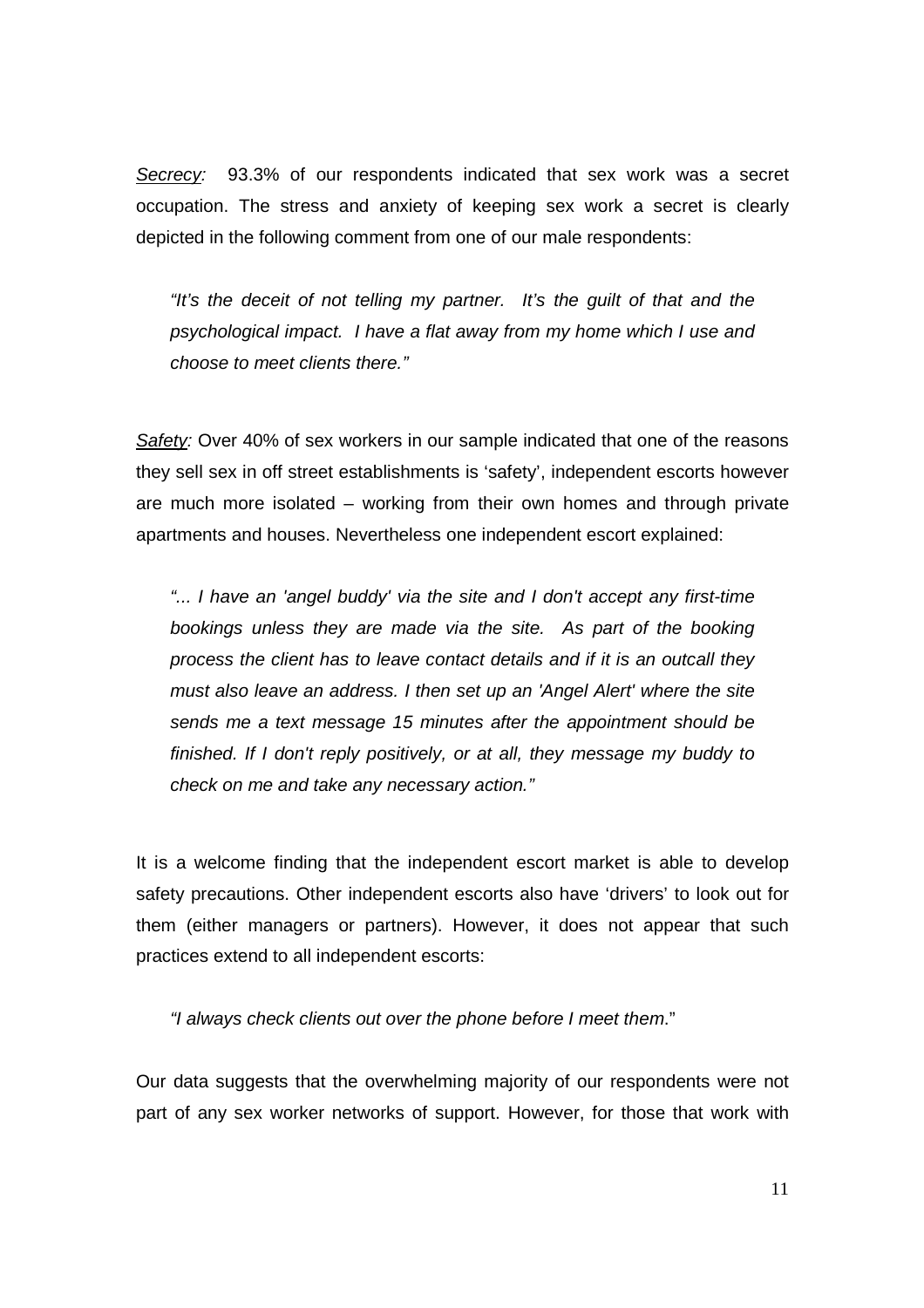other sex workers there does appear to be a level of support available from peers – and that support appears to be valued by some of our respondents.

The vast majority of our respondents also kept their sex work 'a secret'. Keeping sex work a secret can be a cause of stress and anxiety – particularly where sex workers work in isolation they cannot even draw on peer support.

Furthermore, despite the fact that many of our respondents felt 'safer' working with others in off street establishments, independent escorts are much more isolated. Moreover, not all of our respondents who worked as independent escorts had an 'angel buddy' system in place – arguably leaving them less safe and perhaps more vulnerable.

#### **3. Sexual Health**

The key aim of this research was to gain an insight into the sexual health of off street workers and to better understand the sexual health needs of off street workers. We asked our respondents to provide basic sexual health data with regard to their access to services within the last 12 months.

GP and sexual health clinic: 66.7% had seen their GP, 63.3% had attended a sexual health clinic, 20 – 30% of our sample had not accessed basic health services, 4 respondents HAD NOT accessed ANY services at all within the last 12 months. One respondent explained:

"I don't want anyone to know, it's no one's business. I don't need support and sexual health or anything. I always use a condom, even for oral. I am not worried about my safety. I always check clients out on the phone before I meet them. I am fine working as I am."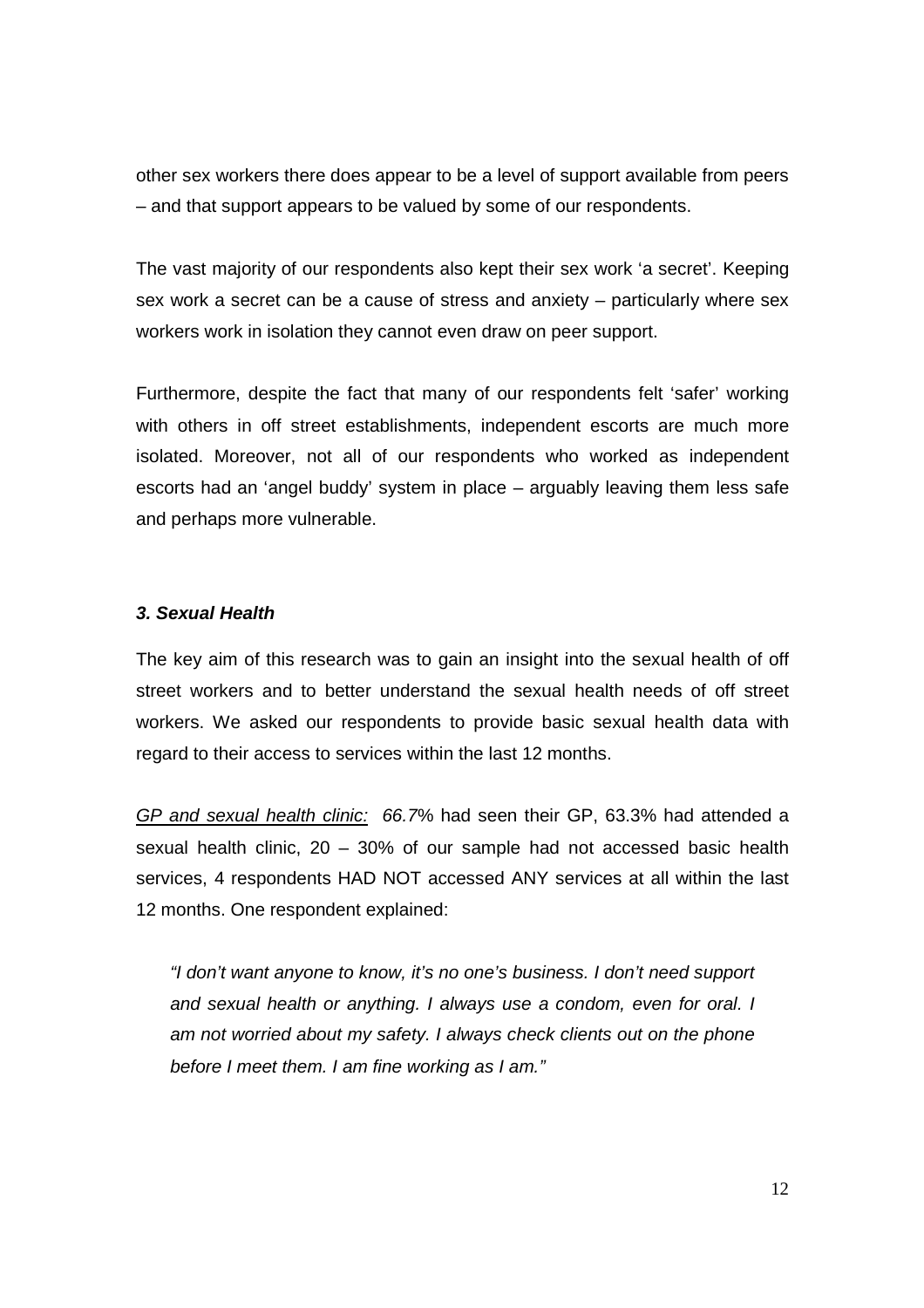Sexual Health Check-Up / HIV / Hepatitis B: We also asked our respondents if they had ever had a sexual health check up / HIV test / Hepatitis B vaccination. 80% of respondents confirmed that they previously had a sexual health check up (the majority within the last 12 months). 50% of respondents confirmed that they had been tested for HIV (the majority within the last 12 months). 50% of respondents confirmed that they had been vaccinated against Hepatitis B. Importantly, half of our respondents had not had a HIV test or Hepatitis B vaccinations.

Disclosure to services: 73.3% of respondents had not disclosed to ANY SERVICE that they were a sex worker. Respondent explanations varied however, some did express their fears about secrecy, confidentiality and also being judged for their occupational choice. For example:

"I didn't feel able to. I didn't feel comfortable. I know if you tell somebody they could give you more advice. But, living in Cardiff makes it awkward. I don't want anyone to know."

For some of our respondents it was clear that they perceived that given that they had 'not been asked', there was no reason to disclose. Others distanced themselves from the sexual health risks associated with their work:

"I am just doing this to pay for my studies"

However, for those respondents that did disclose there were some positive comments about the services they had accessed. For example:

"I use the GUM clinic. I say I am working girl to have tests. It's good I like them."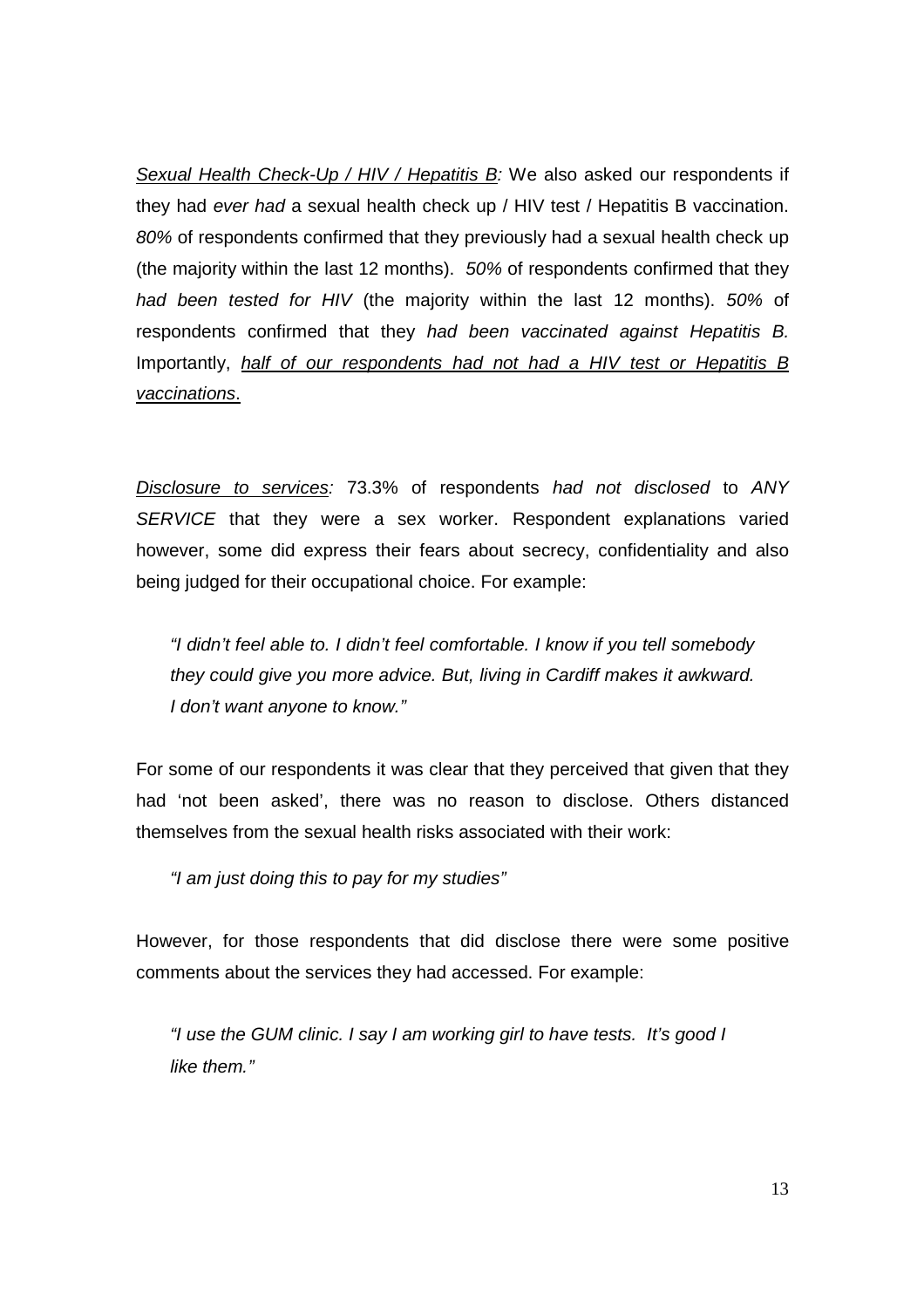Access to Condoms: Over two thirds of our respondents bought their own condoms. In terms of sexual health transmissions, the use of condoms by sex workers has been identified as a key priority and supplying condoms can be a way to break down barriers with services – allow services to build up trusting relationships.

Access to Local Services: Several respondents explained that they did not know what services were available locally or indeed where they were located. However, for others it was clear that the services that are available are not convenient for off street sex workers who can find it difficult to plan ahead, make appointments and get there during the day. This point is best illustrated by the respondent comment below:

"I would like to go to GUM in Cardiff but you have to be there at 7.30 in morning and so it is not convenient. I also live out of Cardiff (middle of nowhere really) and I just can't get down to them."

Improvements to Services: Many of our respondents indicated that they would like access to a mobile service which did not judge them and which could guarantee confidentiality.

Clearly given the findings of this report, there is need for sexual health service provision development. Existing services should consider issues of flexibility, and also their approach to working with sex workers who may be worried about being stigmatised for what they do and who value confidentiality. However, there is also a need to consider the development of a service which is tailored to meet the specific needs of sex workers. Given that the research located 395 off street sex workers (the vast majority of the sex market in Cardiff takes place 'off' street, we estimate this at 87%, see section 4). We would hope that policy makers seriously consider the suggestions for improvements put forward by our respondents.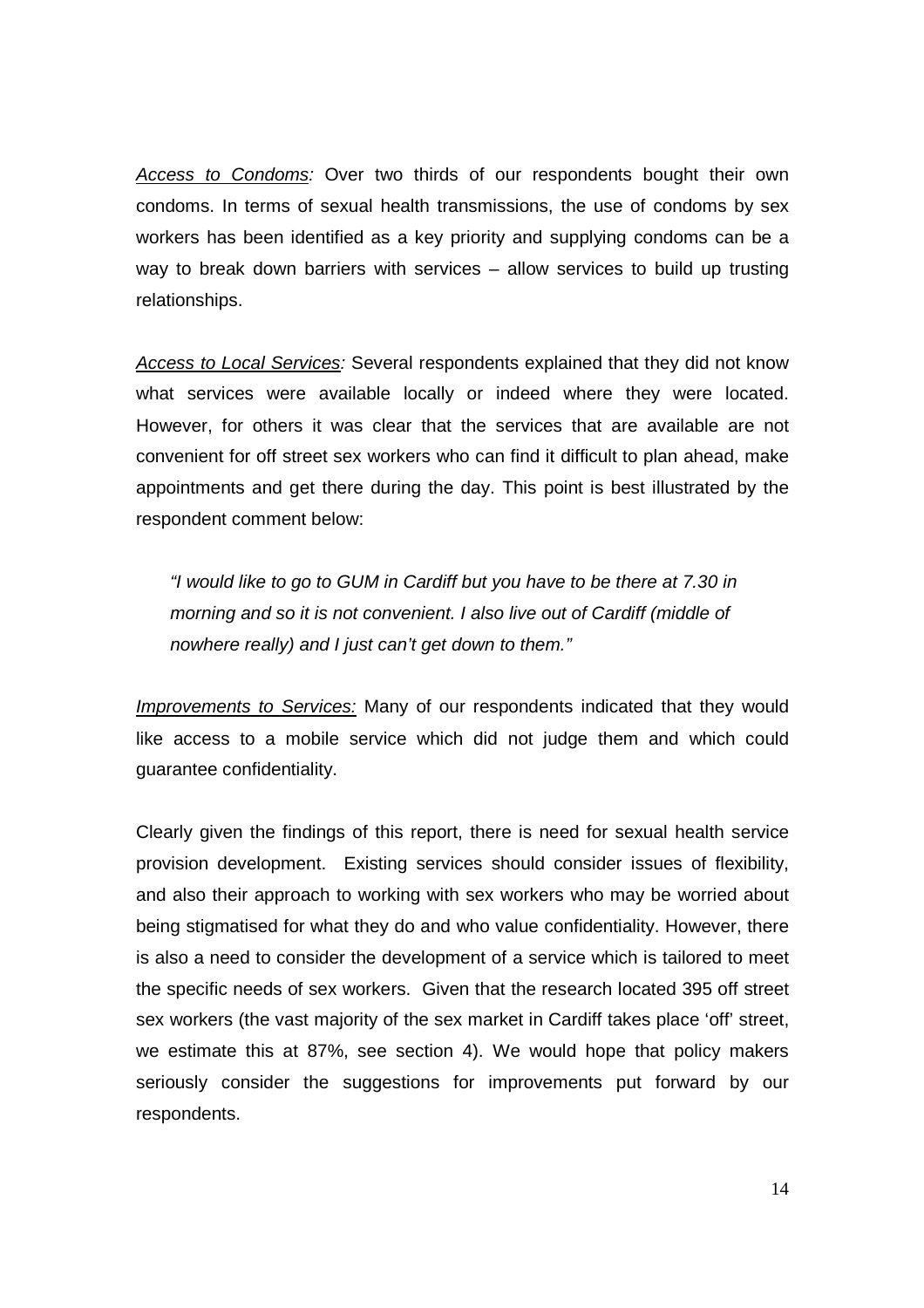#### **4. Experiences of Sex Work**

We wanted to understand our respondent's experiences of sex work. We asked them to share with us their positive and negative experiences. The positive aspects of sex work revolved around the ability to make a good living, the benefits of self employment, the flexibility of working hours and job satisfaction. For example:

 "I enjoy what I am doing and will not go back into a normal 9 to 5 job working for a boss."

While several of our respondents emphasised that they did not have any negative experiences, others identified the attitude and the demands of clients as a cause for concern:

"Some customers think that they literally own you and that they can do what they want...."

Furthermore, for those respondents who had made the decision to sell sex under very difficult financial circumstances, their comments clearly indicated that selling sex was simply a 'means to an end' rather than an enjoyable occupation:

"I can't think of any positive about it its degrading. It's not a choice I would want to make."

Our findings here suggest that arguably as with other occupations, sex work can be both rewarding and a means to an end to overcome financial difficulties. We would also emphasise that when the experiences and motivations of our respondents are taken as a whole (which were reflective and carefully considered) we did not find evidence that any of our participants had been coerced into selling sex.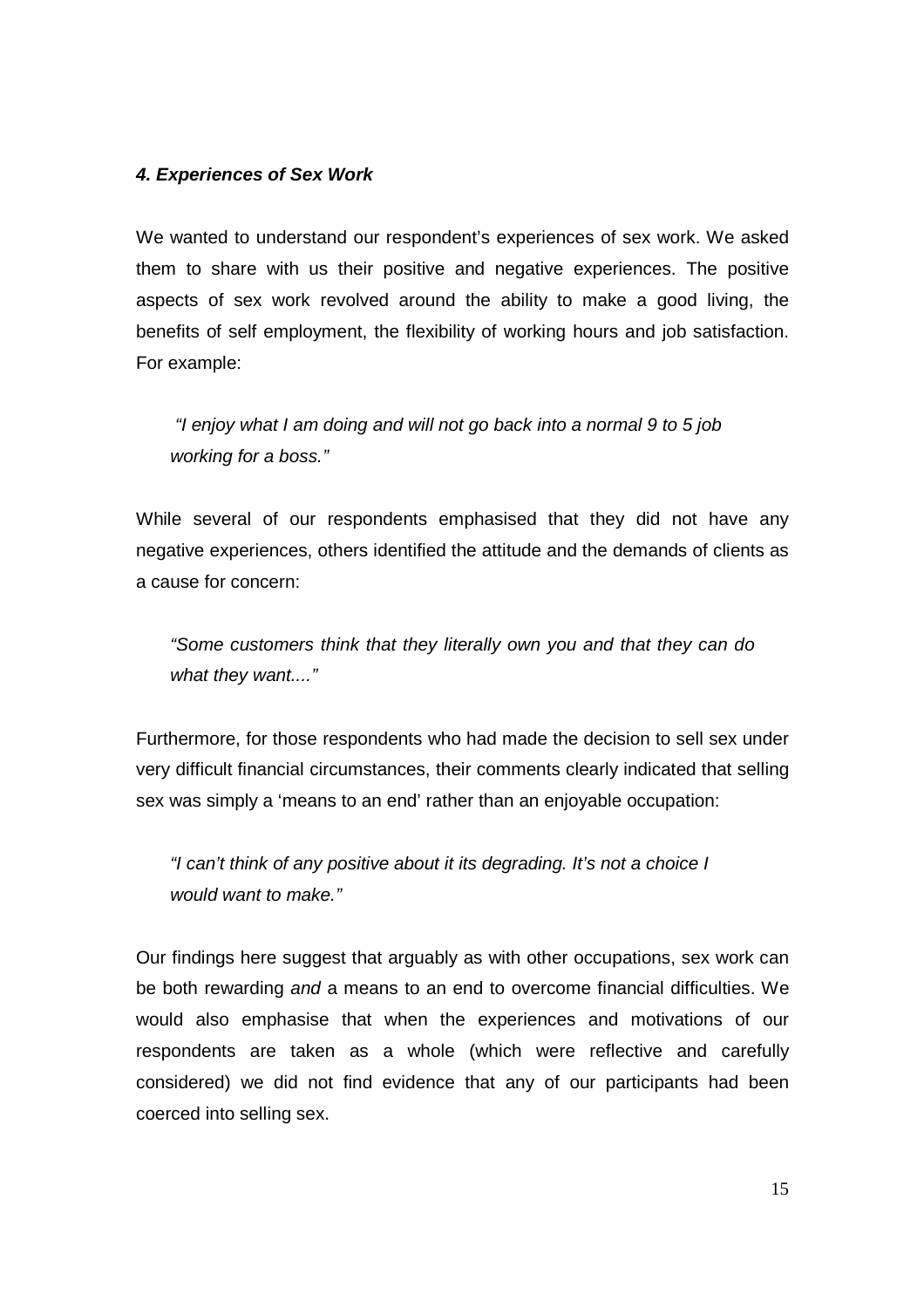#### **5. Other Issues**

Some of our respondents spent time with us sharing their views openly and with great articulation. Their narratives provide a valuable insight into the experiences and opinions of sex workers. Although discussions were wide ranging, and included issues from personal sadness to feelings of (and opinions on) empowerment, our respondent comments draw attention to the individuality and diversity of sex workers – not only in terms of socio/economic background but also in relation to motivations and experiences of sex work. The narratives included in section 3.5 of the report help us to understand the complexities and nuances often missing from policy discourse where sex workers are often presented as a homogenous group. Making for a better understanding of individual experience, the inclusion of the 'voices' of off street sex workers in this report will be helpful to policy makers who wish to meet the sexual health needs of this marginalised population, and to inform the strategic direction of sex worker policy in Cardiff which has traditionally focused on street sex work.

#### **Conclusions**

This research raises several issues regarding the needs of off street sex workers:

- There is a need to provide off street sex workers with sexual health information and condoms.
- Given the difficulties off street workers can face when trying to access traditional sexual health services, existing service providers should consider adapting their provision to accommodate sex workers (providing a flexible and non judgemental service).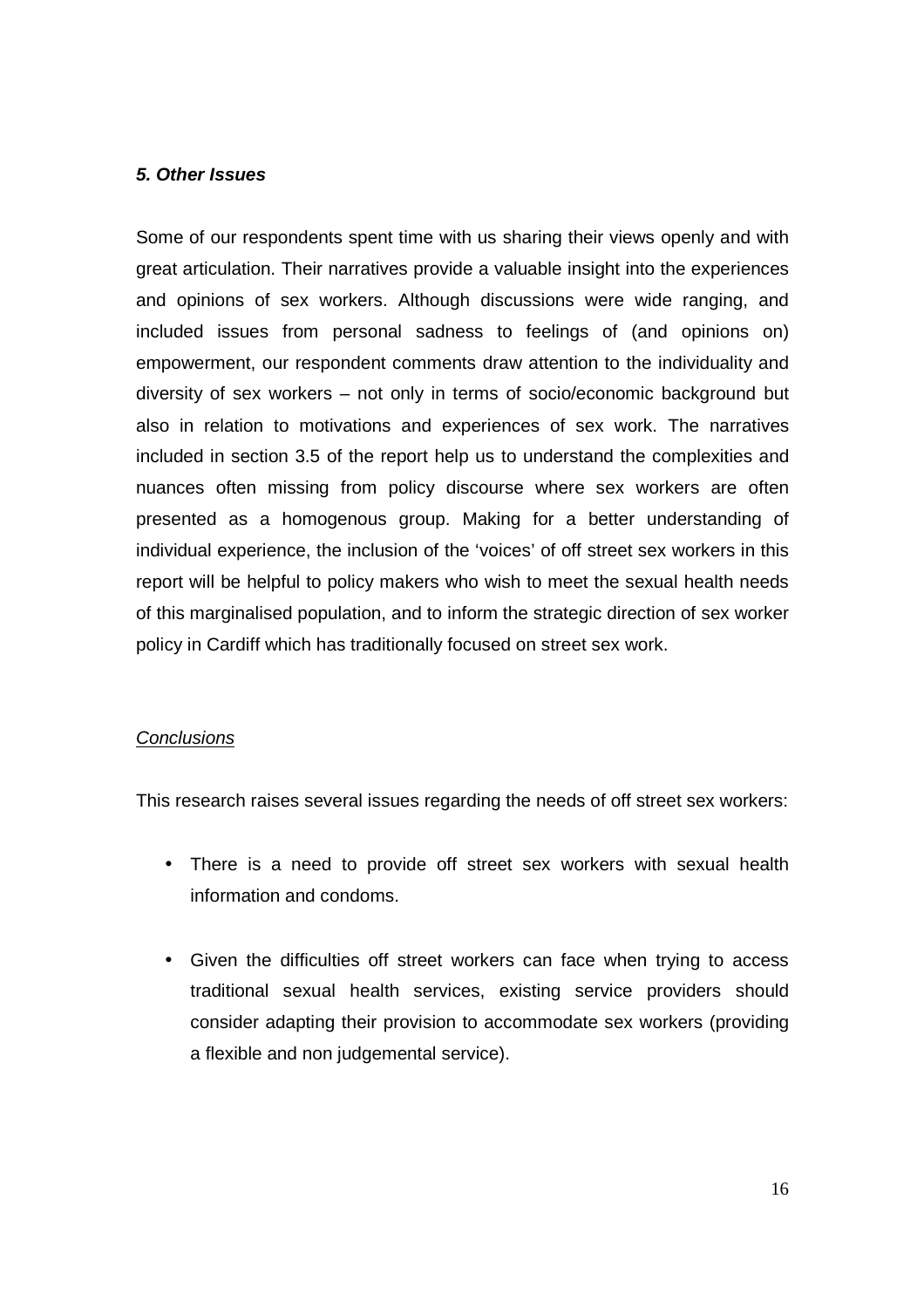- Bespoke 'outreach' services are necessary particularly to cater for the growing 'online' markets of independent sex workers.
- In order to overcome the misrepresentation of sex worker identities and experiences, the voices of off street sex workers should be represented in the policy discourse.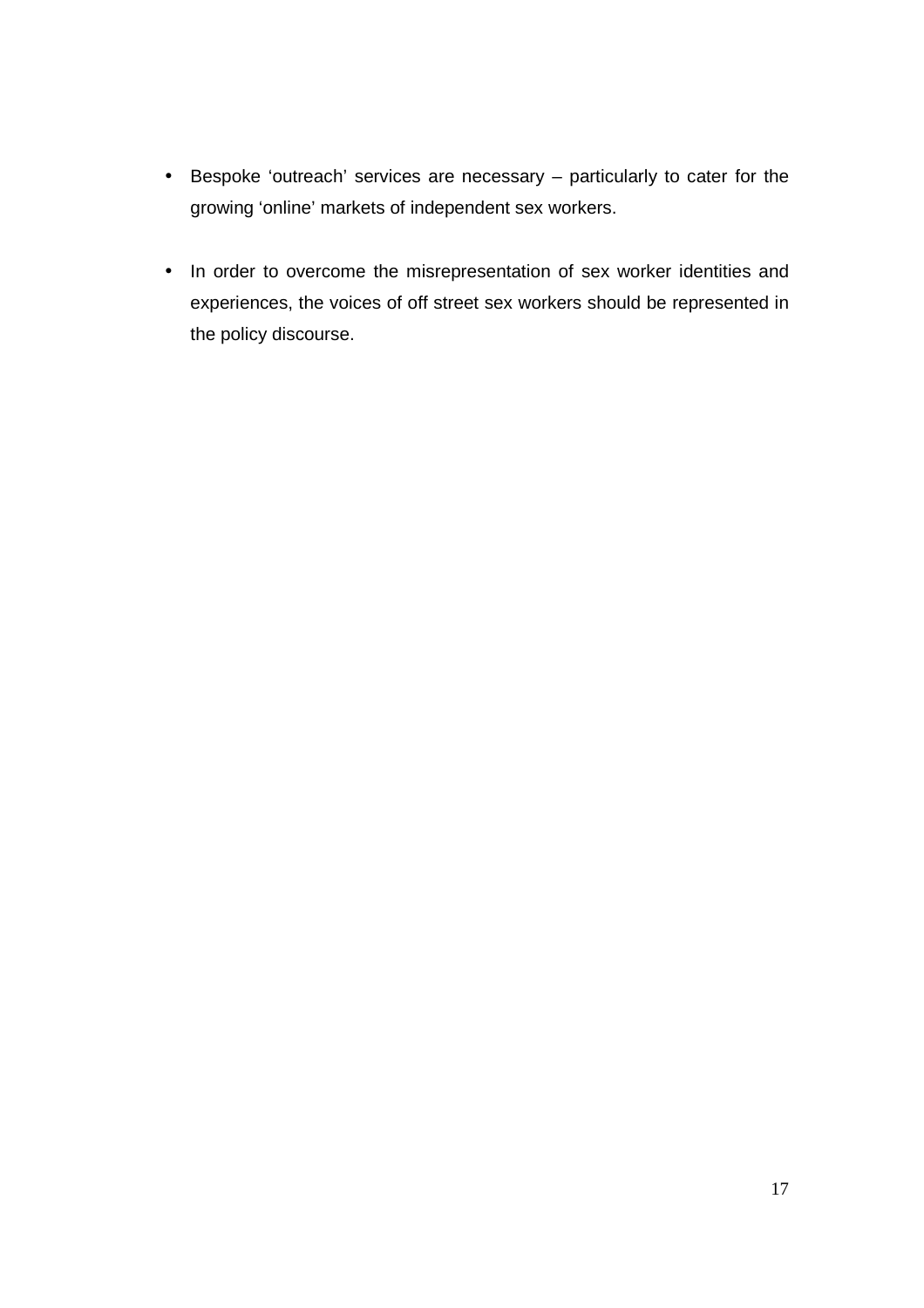### **CONTENTS**

| 1.1<br>1.2<br>1.3<br>1.3.1<br>1.3.2<br>1.4<br>1.5<br>1.6<br>1.6.1<br>1.6.2<br>1.7<br>1.8                 | Services within the Criminal Justice System 27<br>Engagement with Street Based Sex Workers30<br>Expanding the Research Base to Off Street Workers 33 |  |
|----------------------------------------------------------------------------------------------------------|------------------------------------------------------------------------------------------------------------------------------------------------------|--|
|                                                                                                          |                                                                                                                                                      |  |
| 2.1<br>2.1.1<br>2.1.2<br>2.2<br>2.3<br>2.4                                                               |                                                                                                                                                      |  |
|                                                                                                          |                                                                                                                                                      |  |
| 3.1<br>3.1.1<br>3.1.2<br>3.1.3<br>3.1.4<br>3.1.5<br>3.1.6<br>3.1.7<br>3.1.8<br>3.1.9<br>3.1.10<br>3.1.11 | Percentage of Work Taking Place in Cardiff 49                                                                                                        |  |
| 3.2<br>3.2.1<br>3.2.2                                                                                    |                                                                                                                                                      |  |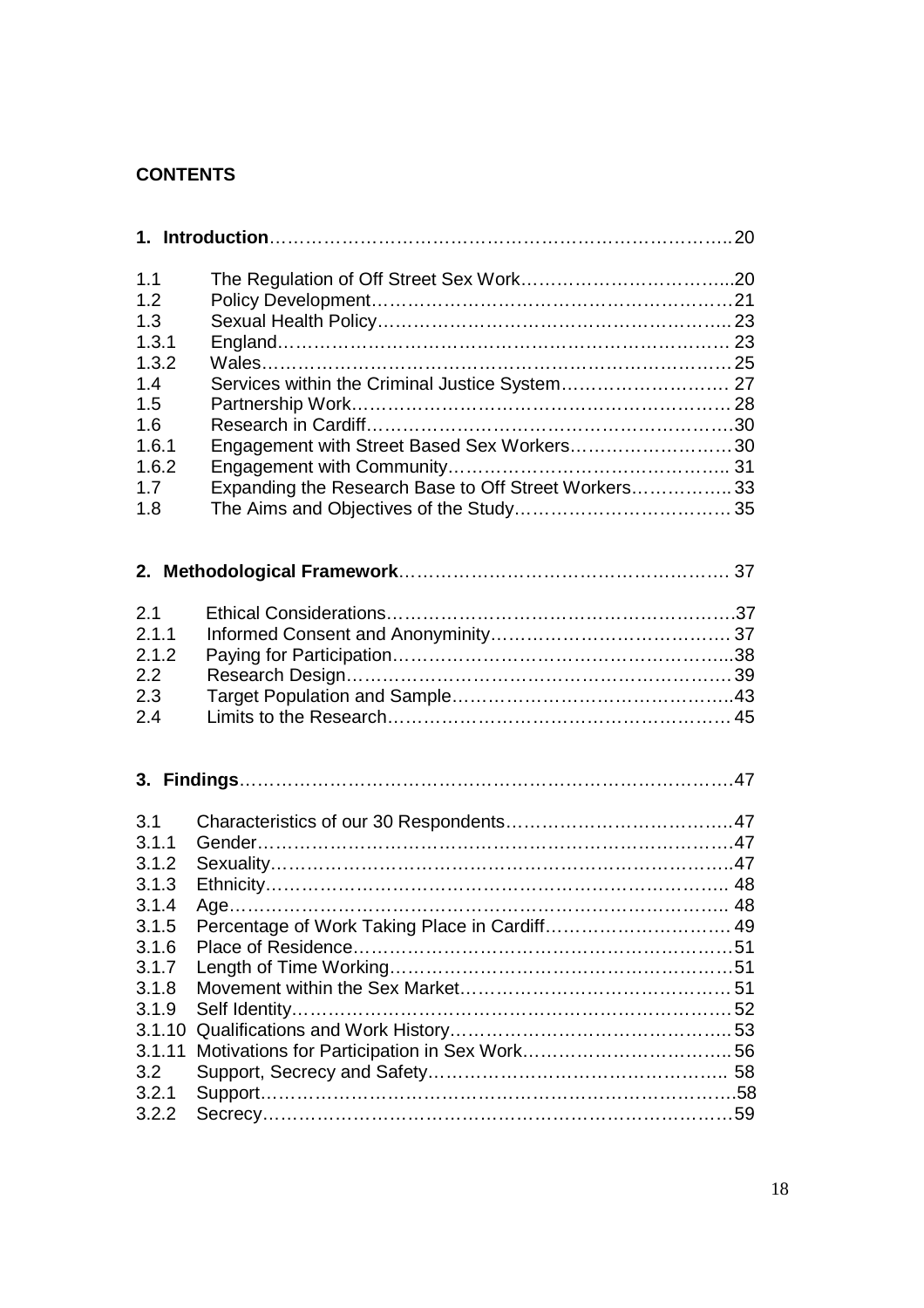| 3.2.3            | 60 |
|------------------|----|
| 3.3 <sub>2</sub> |    |
| 3.3.1            |    |
| 3.3.2            |    |
| 3.3.3            |    |
| 3.3.4            |    |
| 3.3.5            |    |
| 3.3.6            |    |
| $3.4^{\circ}$    |    |
| 3.4.1            |    |
| 3.4.2            |    |
| 3.5              |    |
| 3.5.1            |    |
| 3.5.2            |    |
| 3.5.3            |    |

|     | 4.3 The Sexual Health and Sexual Health Needs of Off Street Workers 74 |
|-----|------------------------------------------------------------------------|
|     | 4.4 Improvements to Sexual Health Service Provision 76                 |
|     |                                                                        |
| 4.6 |                                                                        |
|     |                                                                        |

| 5. |  |  |  |
|----|--|--|--|
|----|--|--|--|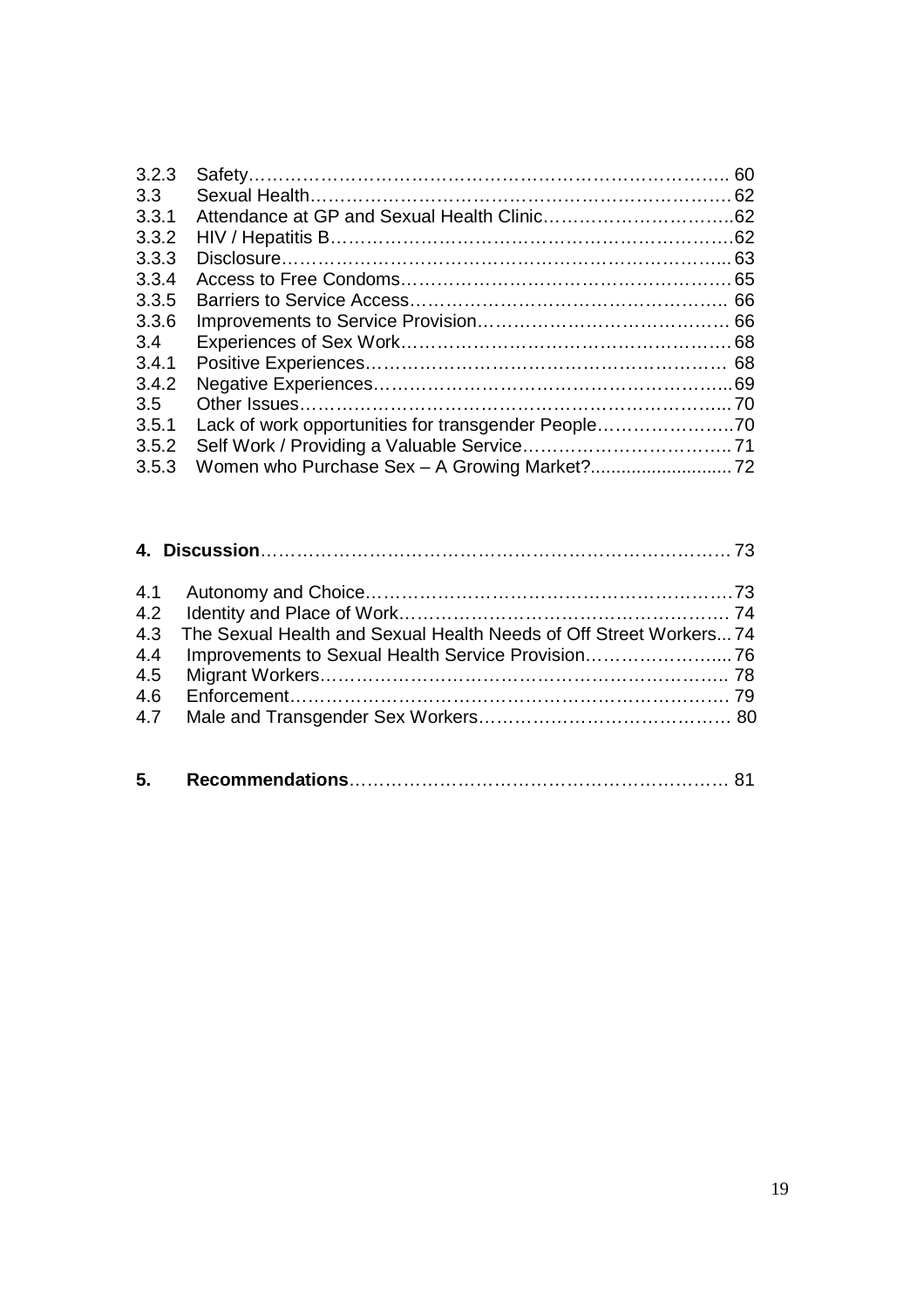# **1. Introduction**

### **1.1 The Regulation of Off Street Sex Work**

The law in England and Wales has developed a public / private distinction in the context of sex work, on the premise that it is the 'visibility' of sex workers that is thought to be injurious to society.

'Visible' street based workers are deemed in law to be a self evident public nuisance for the communities within which they work (Wolfenden, 1957). Sex workers who solicit or loiter for the purposes of prostitution in public places are liable to prosecution under the Street Offences Act 1959 (since the Sexual Offences Act 2003 prostitution is gender neutral).

However, it is legal in England and Wales for consenting adults to exchange money for sex behind closed doors (thus sex work is not thought to be injurious where both parties consent and where it takes place out of sight of the general public). As Sanders points out, in considering the legislative development in the context of sex work it is important to remember that the Wolfenden Committee did specifically leave this "loophole…to enable indoor sex work to continue" (Sanders, 2009a: 69).

Nevertheless, it is illegal for two or more sex workers to work together off street (Sexual Offences Act 2003). 'Brothel keeping' (a brothel is defined as two or more sex workers work together in the same premises) is illegal under the Sexual Offences Act 2003 which also added a new section 33A into the Sexual Offences Act 1956 stating "It is an offence for a person to keep, or to manage, or act or assist in the management of a brothel to which people resort for practices involving prostitution (whether or not also for other practices)".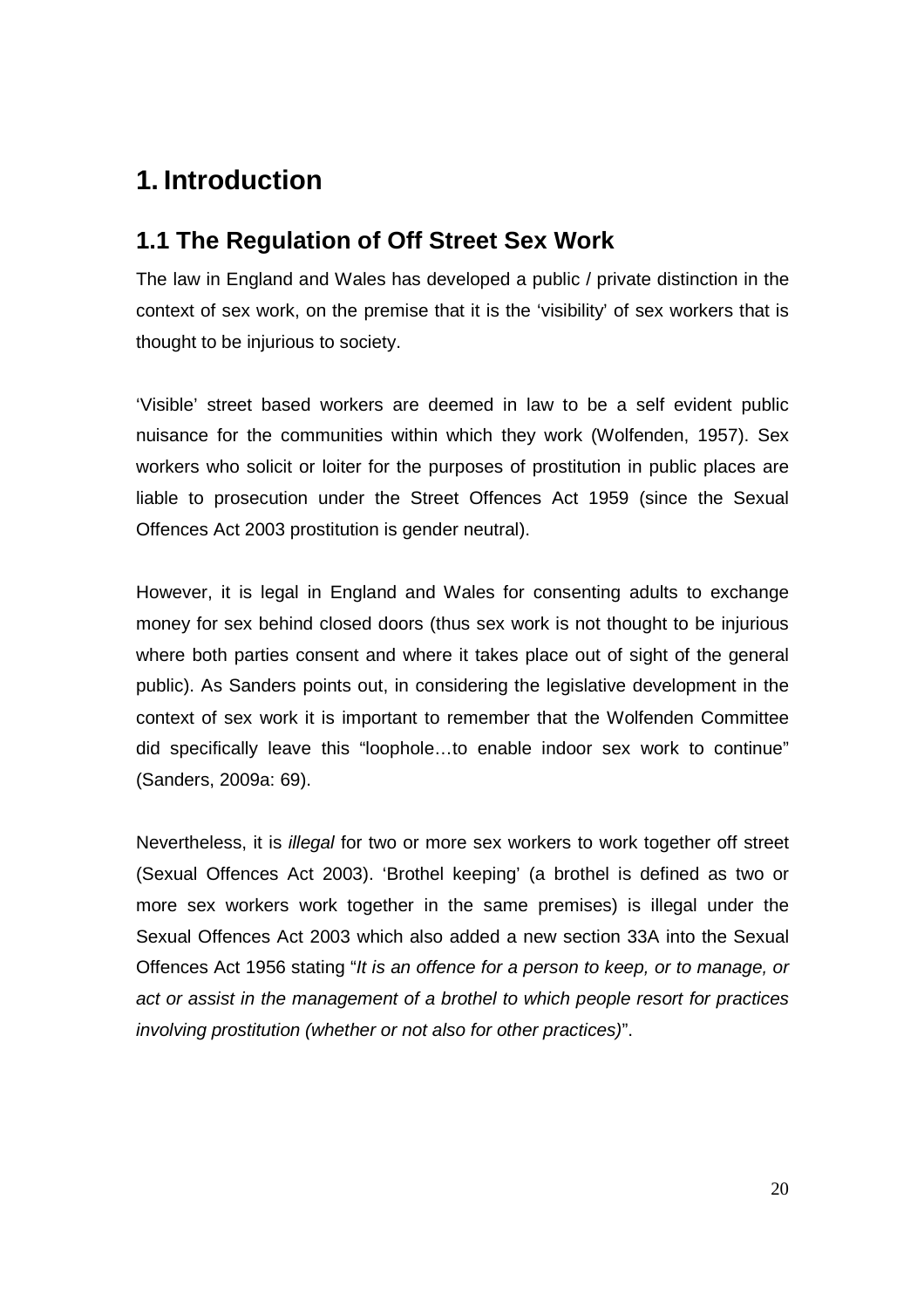Also, 'causing' or 'inciting' prostitution for gain is illegal (section 52 Sexual Offences Act 2003). In addition, 'controlling' a prostitute for gain is illegal (section 53 Sexual Offences Act 2003).

More recent legislative reforms which impact on the off street market include:

- Section 14 Policing and Crime Act 2009 (inserting a new section 53A into the Sexual Offences Act 2003) which criminalises paying for sexual services of a prostitute subjected to exploitation. Exploitative conduct is of the kind likely to induce or encourage the provision of sexual services for gain. It is irrelevant whether or not the purchaser knew of the exploitative conduct.
- Section 21 Policing and Crime Act 2009 introduced closure orders for premises which are used for 'prostitute related offences'. The police have powers to close down any off street establishment where the police have reasonable grounds to believe it is being used for the purposes of prostitution related offences. This includes: causing, inciting or controlling prostitution for gain (sections 52 and 53).

# **1.2 Policy Development**

Political and legal attention has traditionally focused on (and continues to focus on) the 'visibility' of sex work and the potential for street based work to impact negatively on communities.

However, in recent years, fears regarding increased levels of sexual exploitation and trafficking have taken centre stage. A critical reading of the Parliamentary debates with regard to the introduction of new legislation in England and Wales makes it clear that the trafficking of women and children into the UK for the purposes of prostitution has been a key driver to the reforms contained in the Policing and Crime Act 2009: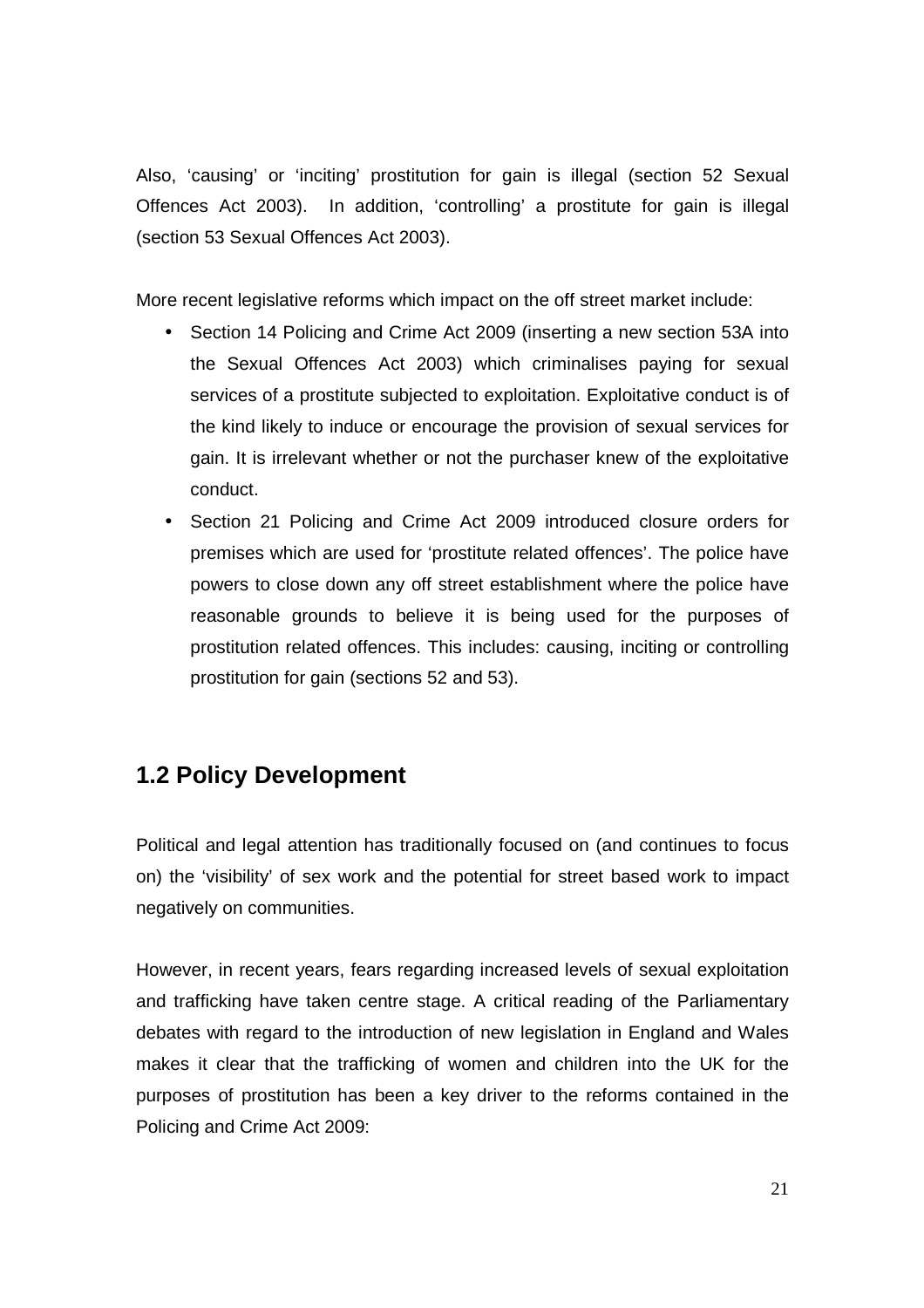- Section 14 of the Policing and Crime Act 2009 was introduced with the aim of targeting and deterring the purchasers of sex to reduce the demand for trafficking and to provide a measure of protection for those that are exploited as prostitutes – both on and off street.
- Section 21 of the Policing and Crime Act 2009 targets only off street work. Again the rationale for closure orders is that the measures are necessary to tackle the growing problem of trafficking.

A worry is that the new measures which have been introduced with the aim of reducing trafficking and exploitation within the sex markets may be used against off street establishments generally. This appears likely to be a feature of policing strategies in some areas of the UK. For example, the Metropolitan Police in Hackney have already issued a section 21 closure order as part of the 'Justice Seen Justice Done' campaign (Metropolitan Police, accessed February 2010). There was however, no report of trafficking at the closed premises (nor was the establishment a cause of public nuisance or associated with anti-social behavior).

Where closure orders are used against off street establishments generally (rather than targeting only those establishments where there is a suspicion of trafficking), such action is likely to simply drive sex workers back to the streets (which would render workers more vulnerable to violence, see: Hester and Westmarland, 2004; Kinnell, 2008). In this context, it is also important to note that it is believed that off street work currently makes up around 10-12% of the overall sex work which takes place in England and Wales (Perkins and Lovejoy, 2007; Sanders, 2005 cit. Sanders et.al. 2009b at. p. 50).

There appears to be a lack of understanding in policy about the workings of the off street market. Sanders explains that the policy focus is on serious exploitation and trafficking and that this "attention outweighs the reality that the majority of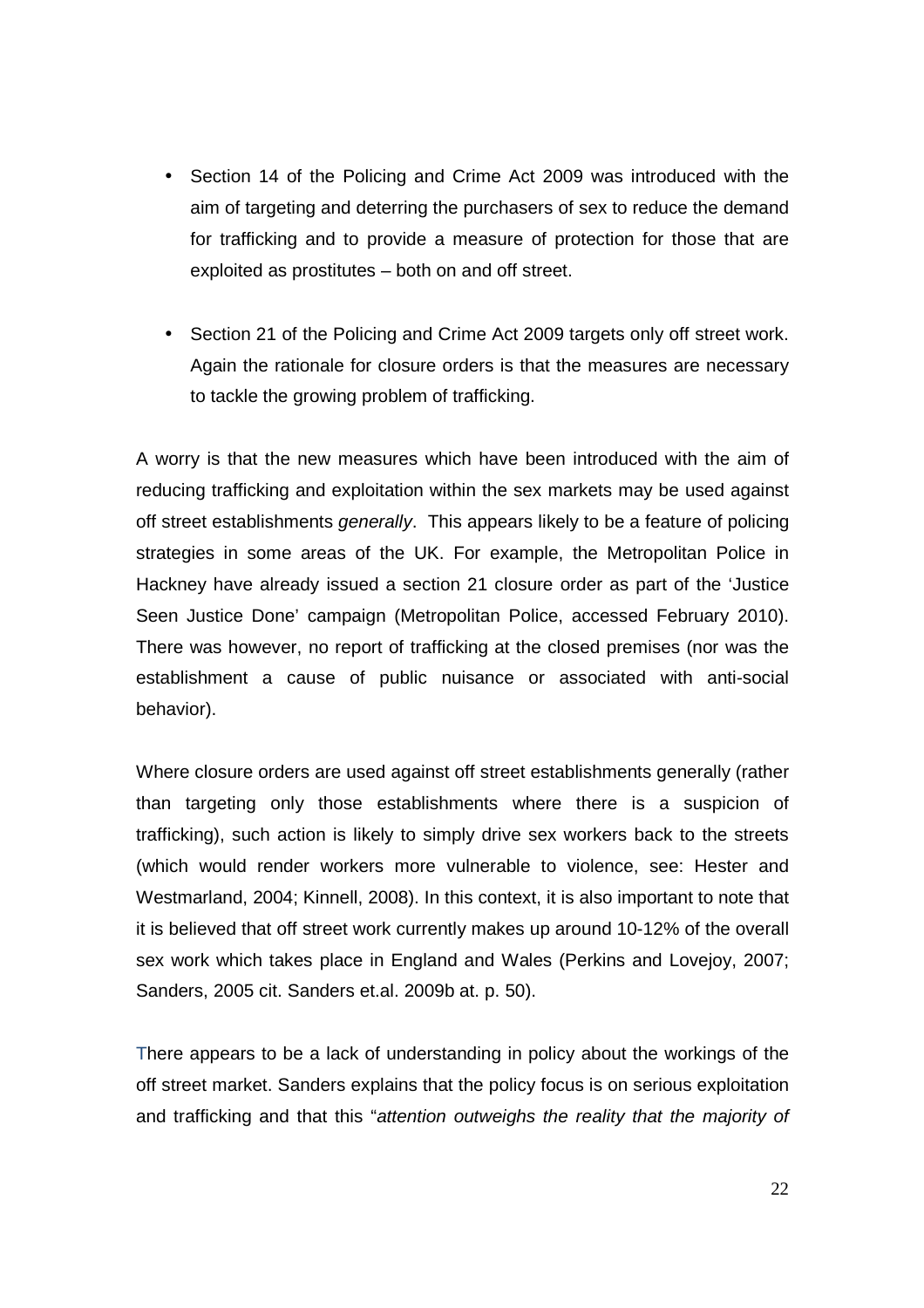indoor establishments are not involved in extreme exploitation or organized crime." (Sanders, 2009a: 69). Further, that no distinction is made between good and bad management of off street premises (at. p.73).

It could be argued that male, female and transgender sex workers who are not trafficked and who choose to sell sex are currently invisible from policy and practice – yet they are caught within the current zero tolerant strategy.

# **1.3 Sexual Health Policy**

### 1.3.1 England

Cusick and Berney (2005) have argued that the government has turned its attention away from health issues and in doing so has prioritised the needs of community safety over the safety and sexual health needs of sex workers. In 2005 they presented a critical overview of the development of sexual health policy in England which appears to de-prioritise sexual health services for sex workers (at. p. 600). It is pointed out that although the 'National Strategy for Sexual Health and HIV' (Department of Health, 2001) identified sex workers as a specific target group for HIV / STI prevention services, the resultant 'Implementation and Action Plan' (Department of Health, 2002) does not in fact mention sex workers. They point out:

"Despite a complete absence of any reference to sex work in the National Strategy for Sexual Health and HIV, Paying the Price [the government's consultation paper on prostitution, published in 2004] asserts that the strategy 'demonstrates the Government's commitment to improving sexual health and modernizing sexual health services…It goes on to state that, 'those involved in prostitution are specifically identified in the strategy as a target group for health promotion agencies,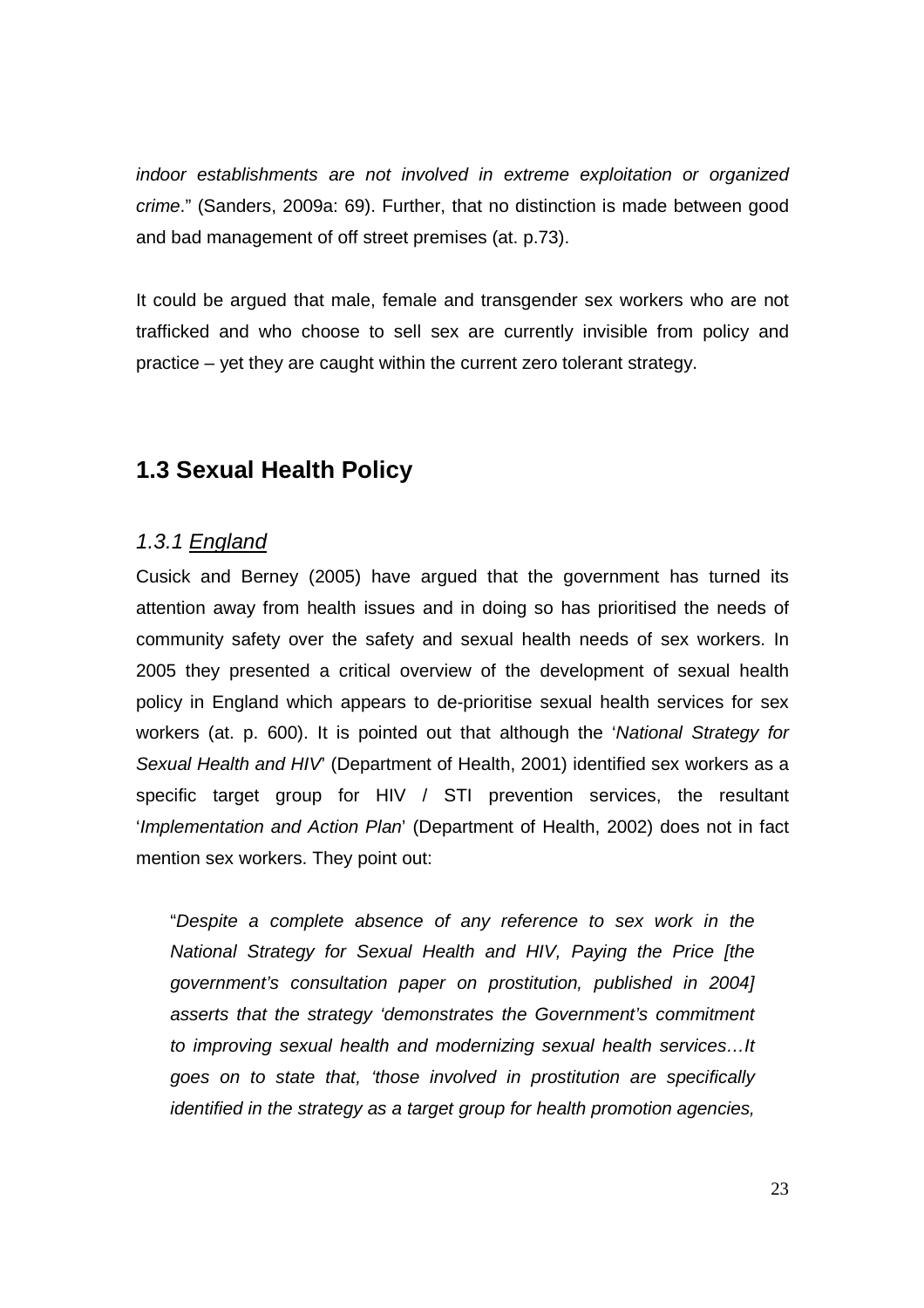sexual health information services and HIV/STI prevention because they are at higher risk…Such a claim is somewhat compromised by the fact that…there is no mention of sex work in the Implementation and Action Plan." (Cusick and Berney, 2005: 601)

Whether or not this can be denounced as misleading or forgiven as mere oversight, it is true to say that the same information is carried through into the 2006 A Coordinated Prostitution Strategy (at. 3.26) which once again fails to pick up on the fact that sex workers are absent from the *Implementation and Action* Plan.

There are further problems with regard to the 2006 A Coordinated Prostitution Strategy in that the Home Office appears to dismiss the needs of off street workers on the premise that respondents to the 2004 Consultation (Paying the Price) believed that off street workers were accessing mainstream services – indicating perhaps that off street workers are unproblematic because they are 'taken care of' (see Home Office, 2006: 49). Yet the Coordinated Prostitution Strategy points to sex workers as a 'high risk' health group (at section 3.26).

Cusick and Berney dispute the assertion that sex workers are a 'higher risk' group, particularly with regard to off street workers stating that "HIV/STI prevalence remains low amongst sex workers in Britain" (at p.600). But they do accept that the potential for transmission of HIV/STI is high and that sex workers can play a part in preventing transmission. Research exists which for example emphasises the rigorous use of condoms by off street workers (see, Sanders, 2005). However, as Cusick and Burney (2005) point out, to continue good sexual health practices sex workers need their health protected and this means access to sexual health services (see also the work of Ward et. al., 2004). Furthermore, the research of Ibbitson (2002) suggests that it can be very difficult to draw female off street workers into mainstream health care services – a finding which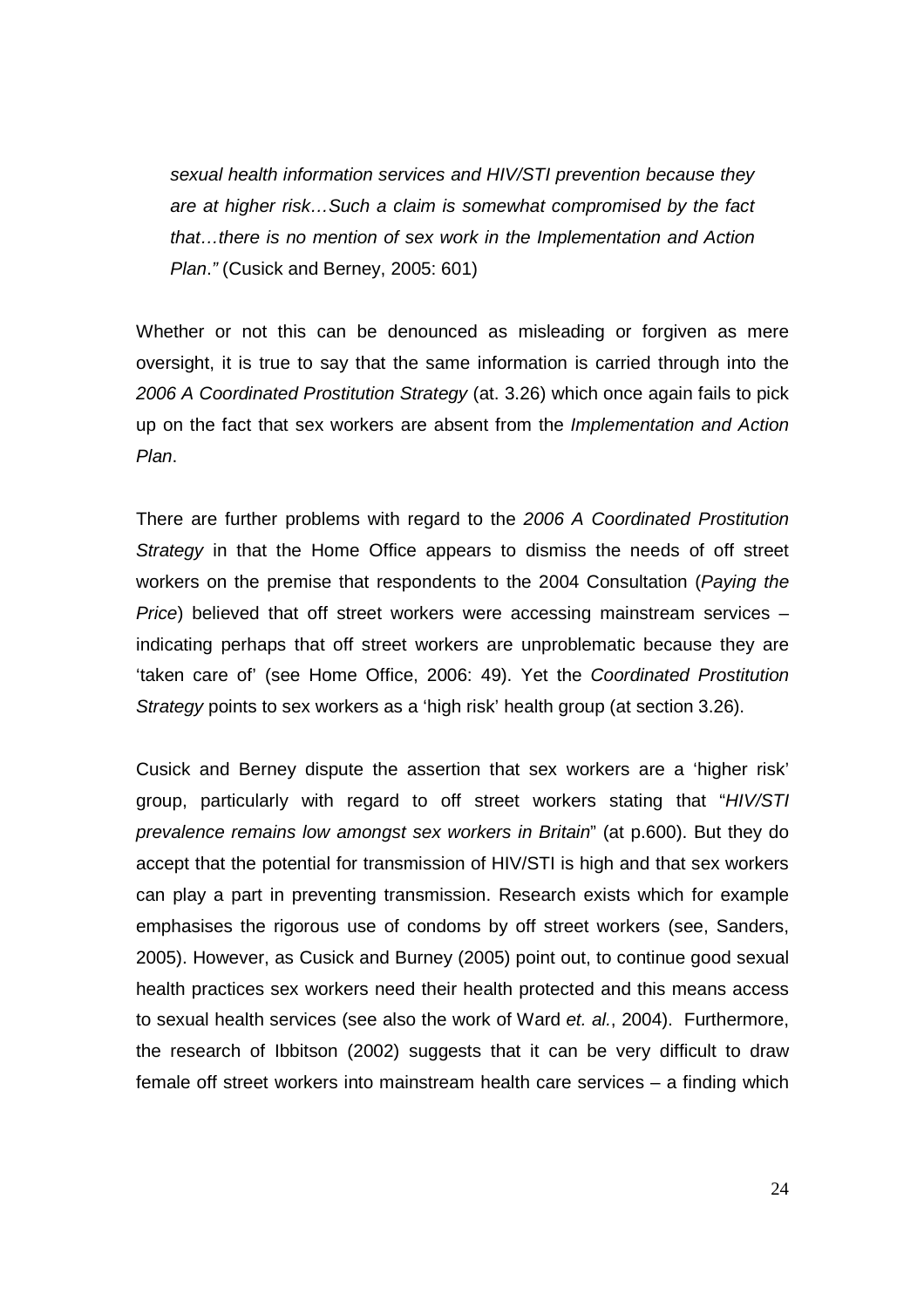appears to contradict the approach of the A Coordinated Prostitution Strategy (Home Office, 2006).

Finally, with regard to recent developments on Sexual Health Policy in England, the Government response to the Independent Advisory Group's Review of the English 'Sexual Health and HIV Strategy' (Department of Health, 2009) discusses progress, moving forward and priorities. Within this Review, sex workers are identified (again) along with trafficked people and people with HIV as groups who are at highest risk of poor sexual health. However, the focus is clearly on the victims of sexual violence, sex workers who are trafficked and the need to overcome physical, sexual and mental health impacts (see, Department of Health, 2009:19). The focus is not on developing appropriate services for those sex workers who are not victims of sexual violence and who are not trafficked.

### 1.3.2 Wales

In sexual health policy development terms, the situation in Wales paints a similar picture to that of England. Over the last 10 years or so, Wales developed 'A Strategic Framework for Promoting Sexual Health in Wales' (National Assembly for Wales, 2000) and this was followed up with a Progress Report on the Strategic Framework in 2003 (National Assembly for Wales, 2003). While there is a clear focus on young people, teenage pregnancy, and prevention though education and tackling HIV, there is no mention at all of the sex worker population in Wales.

Nevertheless, sexual health was identified as a priority in Wales for 2004-5, and The Assembly provided over £1.7 million from 20001-2003 to support sexual health initiatives, but again the Progress Report (National Assembly for Wales, 2003) makes it clear that monies were to be channeled towards services for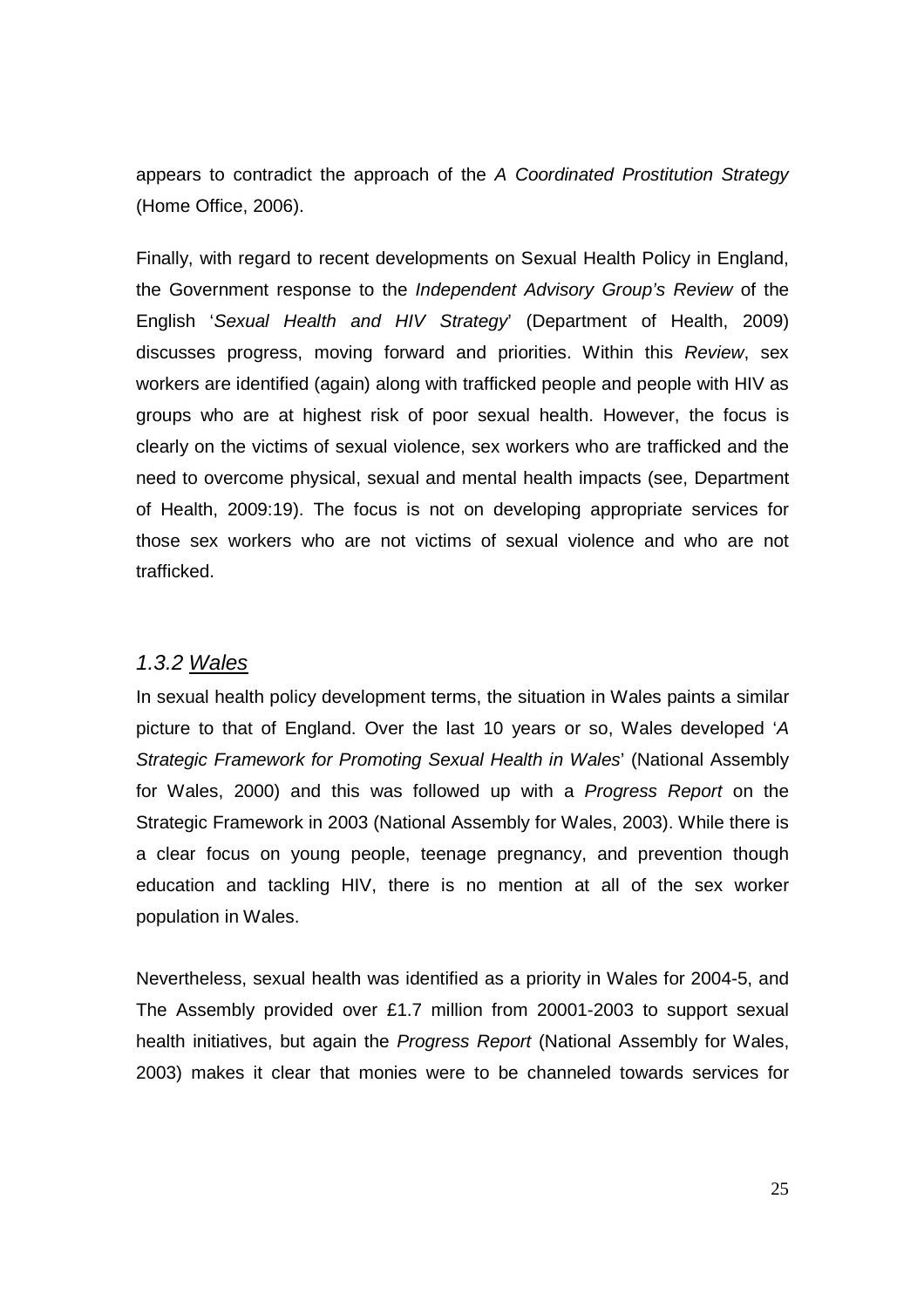young people, emergency contraception via pharmacy and consultancy posts (gynaecology and genitourinary medicine).

Further developments in sexual health policy were made with the launch of the Welsh Assembly Government's 'Sexual Health and Wellbeing Action Plan for Wales 2010-2015. Again, the Action Plan is predominantly concerned with reducing teenage pregnancy in Wales, although section 2.5 presents an action plan with regard to reducing HIV and AIDS, and section 2.6 is focused on tackling Hepatitis B. It is within this latter section sex workers are afforded a brief mention in the context of the need to discuss Hepatitis B testing and vaccination with sex workers of both sexes (p. 18). Unfortunately, where the Action Plan refers to 'Delivering Modern Sexual Health Services' and the need for 'the modernization of GUM clinics and Family Planning services', it appears again that the priority is young people. For example, the document states with regard to limits on accessibility and the need to expand opening times:

"This is a particular issue for young people of school age who find it difficult to take time out of school hours without parental support, which they may not wish to seek, and who do not have ready access to transport. Confidentiality is a critical factor in ensuring young people take the opportunity to access advice and support. Service providers should seek to identify and address barriers to access for their communities, whether attitudinal or physical, actively involving users in this process" (pp18-19).

Of course this is to be welcomed and it represents appropriate and much needed guidance in the context of removing barriers for young people to enable them to access sexual health services. Regrettably however, it is clear that policy makers do not understand the specific needs of sex workers (many of which are discussed throughout this report). The findings of this report will provide much needed information to inform policy makers how services can also work towards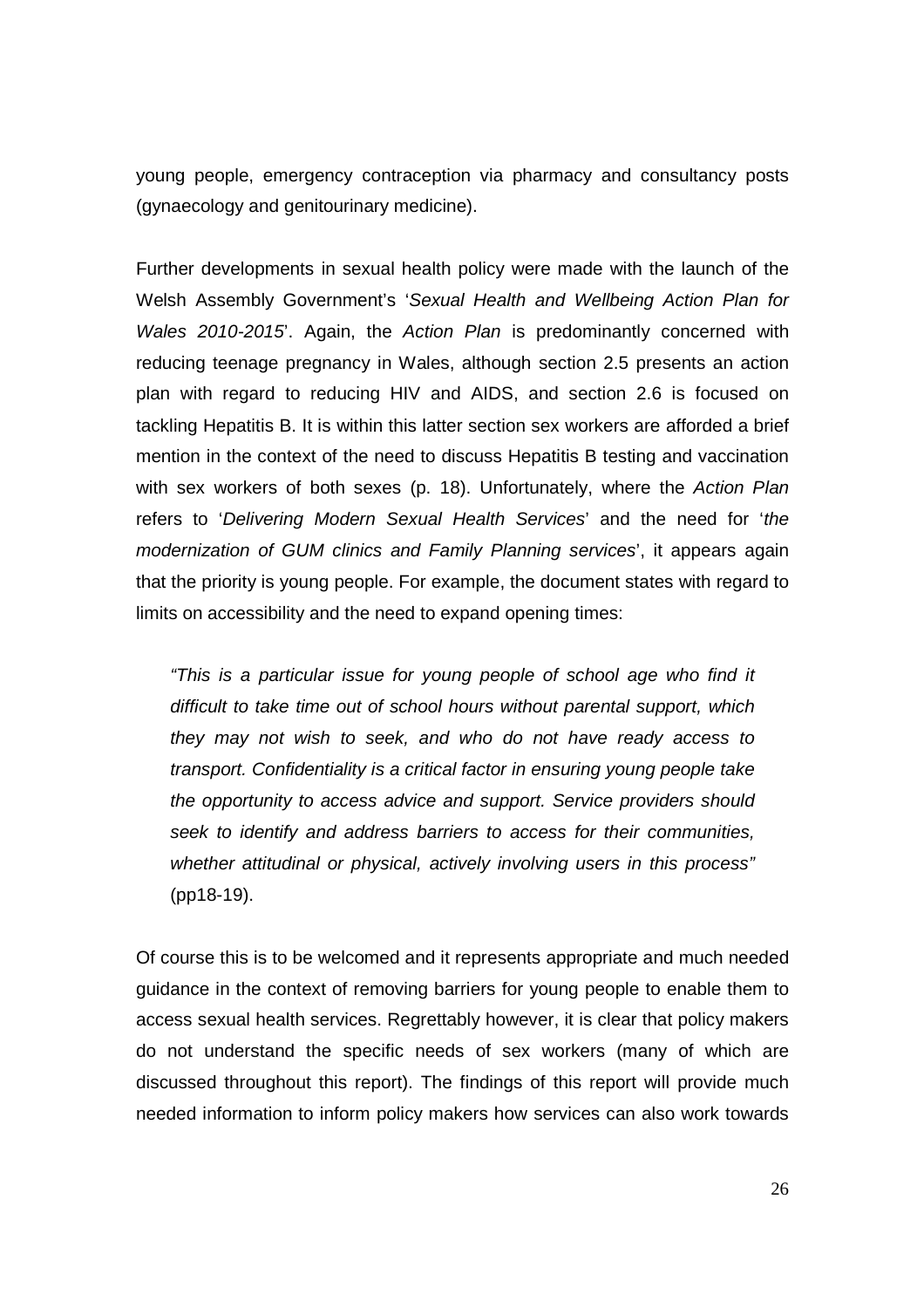removing obstacles for sex workers – which are of course (as is becoming evidently clear) a community which is often overlooked within policy and practice.

We are careful to note however, that the promotion of best sexual health practice generally is Wales is encouraged by the All Wales Sexual Health Network (set up in 2002) which also aims to increase understanding about sexual health issues and interventions. The network to date has over 800 members. It may be that some specific sex worker sexual health services might be represented within this figure, however this is a data protected closed list. Thus at the time of writing this report it is impossible to make any positive assertion that sex worker services are members of the All Wales Sexual Health Network. We can state however that the All Wales Sexual Health Network is supportive of the work of the Cardiff Sex Worker Forum, and of the research being carried out on sex work in Cardiff and throughout Wales.

Nonetheless, it appears that the sexual health focus in Wales is firmly set on tackling teenage pregnancy and sexual disease amongst the younger populations of Wales. Thus, in the context of sex workers, it appears that in both Wales and England, the need for specialist sexual health services for sex workers is largely omitted from policy.

### **1.4 Services within the Criminal Justice System**

Cusick and Berney point out that the specialist services for sex workers that do exist are predominantly focused on drug treatment (2005:601). Thus, again, the focus is clearly on street based sex workers – street based sex work has been linked to drug misuse many times (see for example, May et. al. 1999; Hunter and May, 2004; Melrose, 2009; Sagar and Jones, 2010a). As Melrose states, the Home Office Coordinated Prostitution Strategy that was launched in 2006 "prioritises street sex workers' drug use and drug treatment needs above all other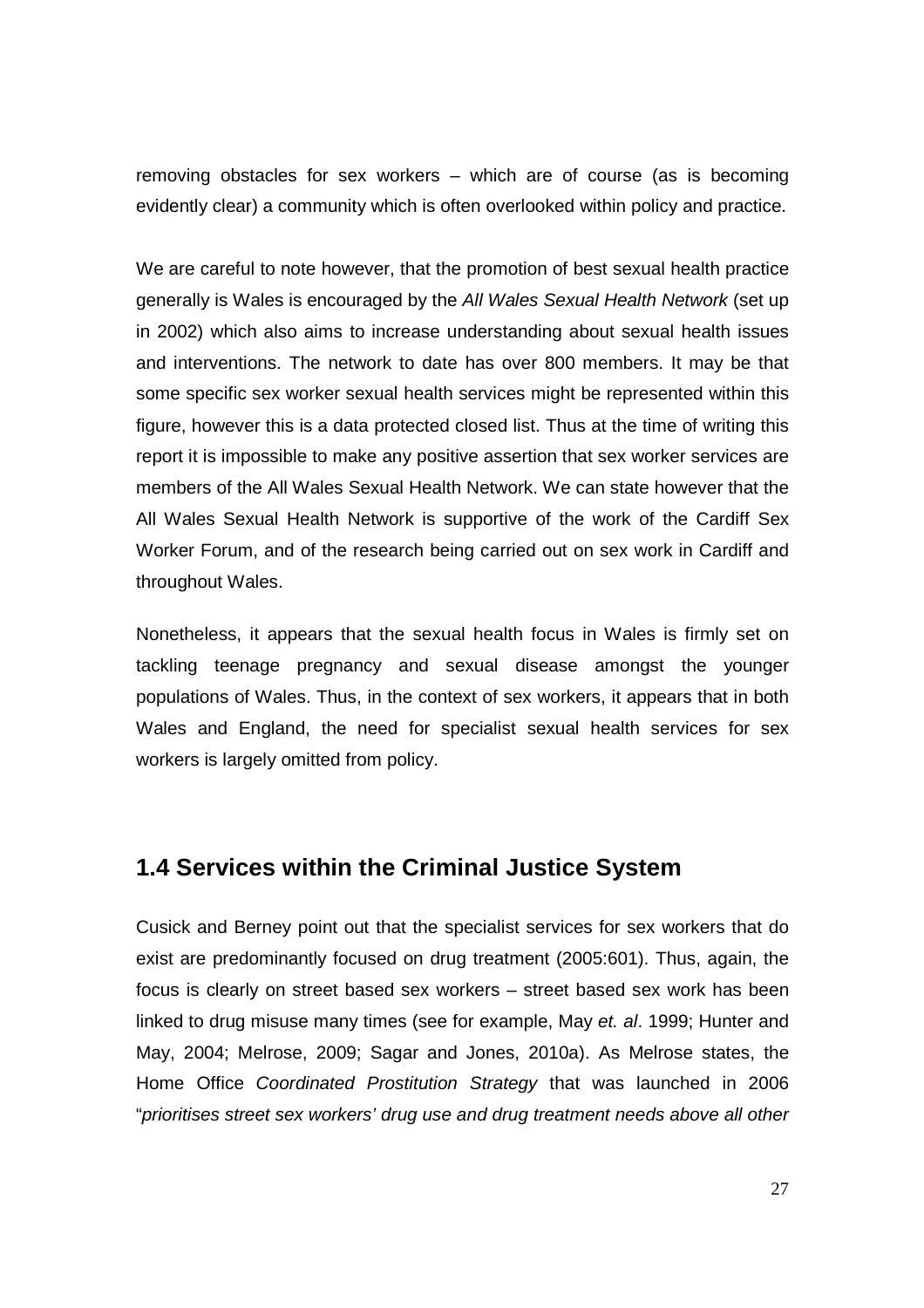needs" (Melrose, 2009: 94). Specialist projects funded within the Criminal Justice System are also geared towards 'exit' from prostitution in line with the objectives of the Coordinated Prostitution Strategy 2006. The general line of argument appears to be that money is being diverted away from developing sexual health services and channeled instead into drug focused projects funded by Criminal Justice Budgets. For example, the National Aids Trust (2004) reported that services for sex workers "are being excluded from resources aimed at HIV prevention. Funding from sexual health budgets is being withdrawn and specialist services are increasingly reliant on funding from crime reduction budgets" (cit in Cusick and Berney: 600).

In 2007 Jeal and Salisbury's research clearly stated that sex workers in massage parlours do require specialist sexual health services and that their needs are different from those sex workers who are street based. More importantly, the researchers stated that the Health Service is failing women working in prostitution (see, Cardiff University News Centre, 2007). The work of Jeal and Salisbury is discussed in some detail at section 1.7.

### **1.5 Partnership Work**

Currently, prostitution policy in England and Wales overwhelmingly focuses on street based work (see, Home Office, 2006) and this has steered the work of local Community Safety Partnerships in Wales (and Crime and Disorder Reduction Partnerships in England). The objectives of the 2006 A Coordinated Prostitution Strategy have been given legislative teeth – particularly with the introduction of section 17 Policing and Crime Act 2009 'Engagement Orders' which compel street based workers into the hands of support services.

In general terms, research suggests that sex workers can be a socially excluded and marginalized group from health care services (Ibbitson, 2002; Jeal and Salisbury, 2004; Pitcher, 2006). Still, little is known about off street workers.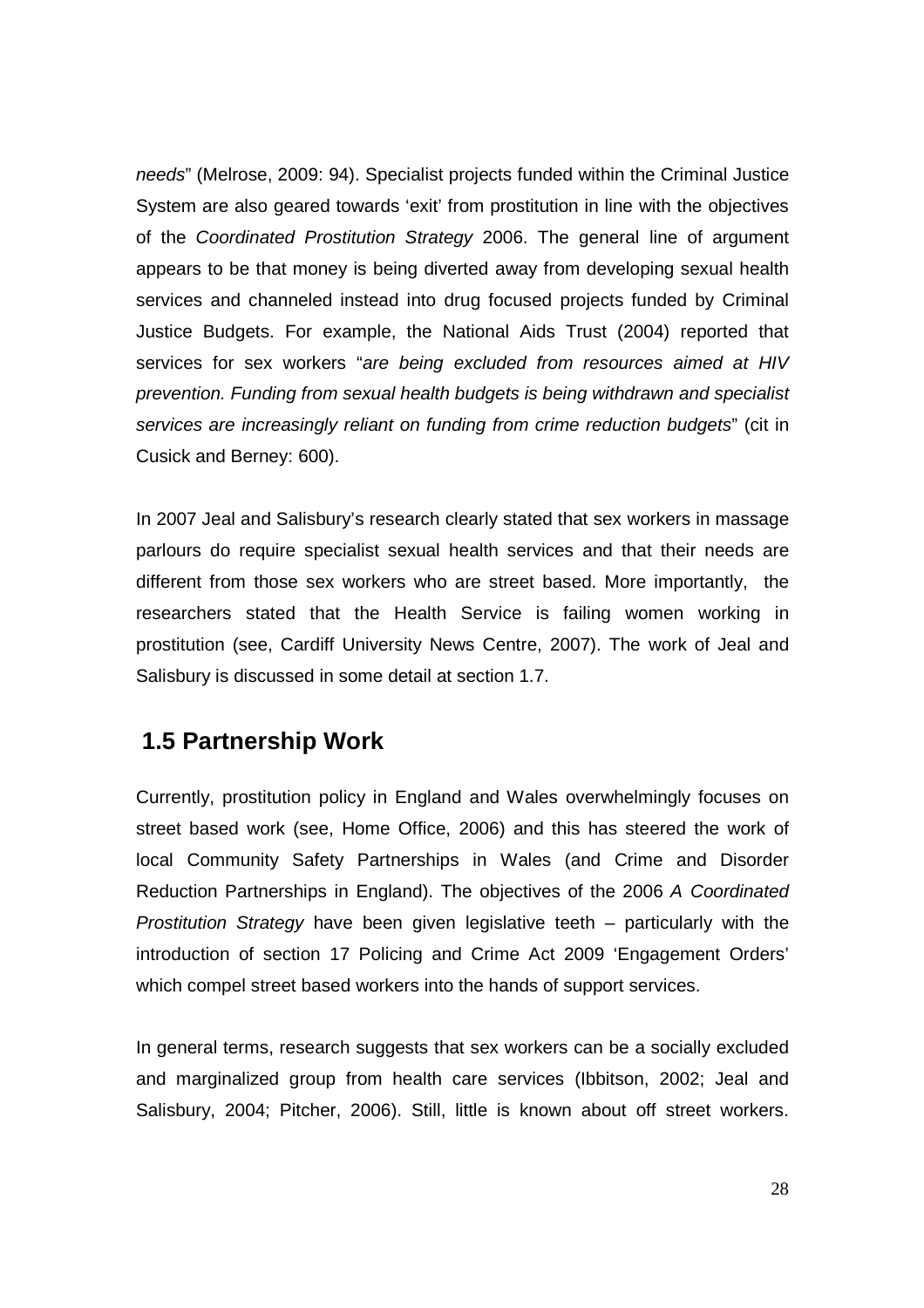Much more is known about street based workers because they are 'visible' and thus far easier to access and targeted by prostitution policy.

As already noted, off street workers remain, to a certain extent, an invisible and unknown entity and thus often lay outside of national and local policy making. Consequently off street sex workers can lack adequate protections and sexual health service provisions. To the authors' knowledge at the time of writing this report, services are not entering off street establishments in Cardiff, nor are they reaching out to independent sex workers and those who work as escorts or out of escort agencies. However, this is recognised by the Cardiff Sex Worker Forum.

Agencies working in a multi-agency capacity in Cardiff are striving to develop effective policy for street based workers. However, part of the longer term strategy of the Cardiff Sex Worker Forum includes incorporating off street sex work within the policy framework and thereby establishing an all encompassing strategic approach to sex work in the Cardiff area.

The importance of this research is therefore self evident. In the short term our findings provide valuable data enabling THT to reach out to off street workers and to develop an effective service provision. And, in the longer term, the findings will also inform the work of the Cardiff Sex Worker Forum.

This report is a vital addition to the growing body of data on sex work in Cardiff, a synopsis of which is provided in the following section.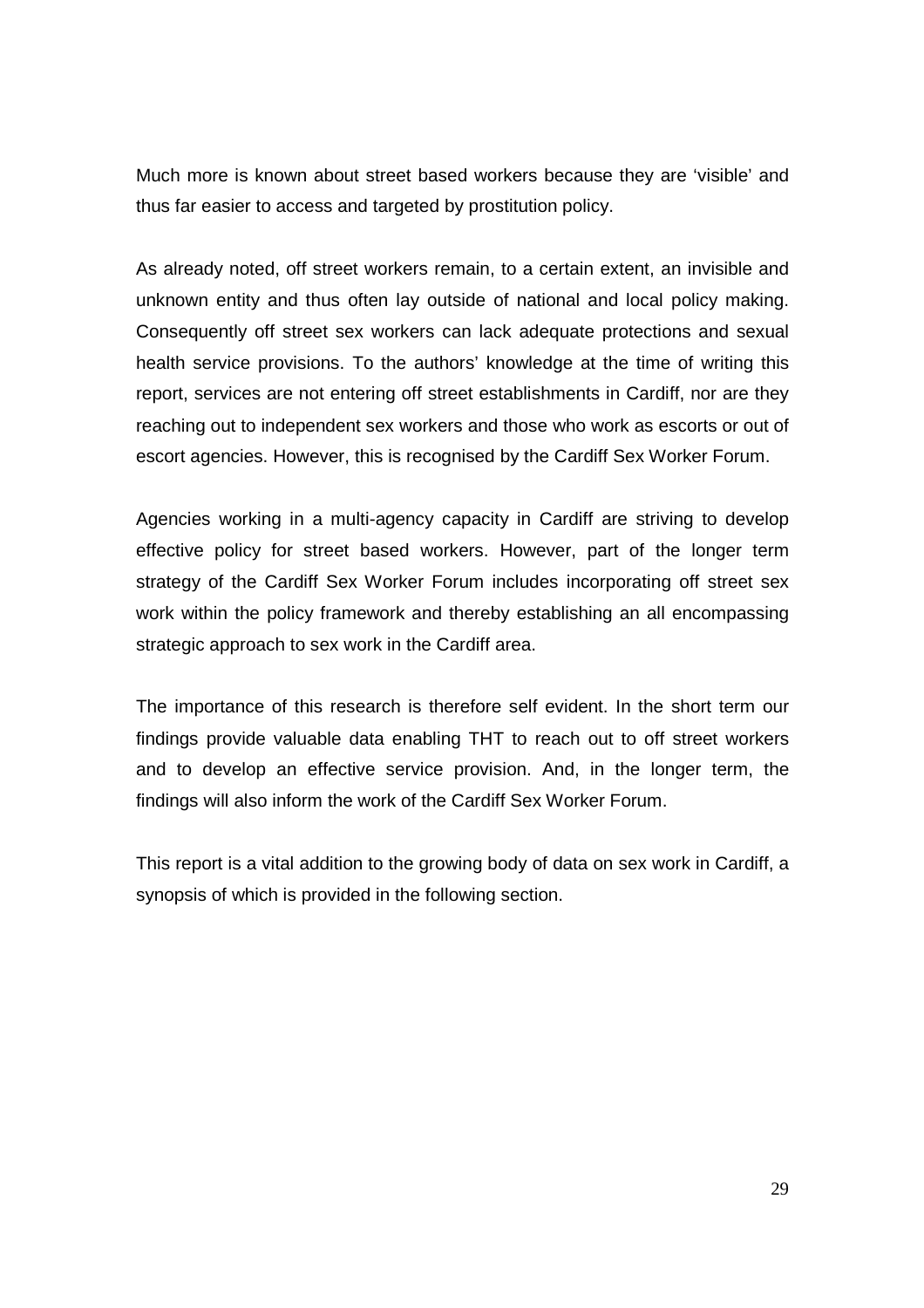# **1.6 Research in Cardiff**

### 1.6.1 Engagement with Street Based Sex Workers

'Reaching Out to Female Street Sex Workers in Cardiff: Findings from Engagement Events' (Sagar and Jones, 2010).

From 2009 - 2010 the Cardiff Sex Worker Forum engaged with street based sex workers. The purpose of the 'engagement events' was to inform street workers of the existence and purpose of the Cardiff Sex Worker Forum and also to gain an understanding of the needs and service provision requirements of street based workers. 17 female street sex workers took part in the events. The events were facilitated by Safer Wales StreetLife.

Findings included:

- Extreme levels of violence against street sex workers (supporting Matt and Halls 2007 research in Cardiff which also found evidence of violence and exploitation).
- 12 out of 17 sex workers were taking A class drugs at the time of interview, with another 5 sex workers stating that they were receiving or awaiting treatment for drug misuse.
- None of the respondents had ongoing support from family, partners and friends simultaneously.
- The majority of respondents indicated that they believed the local outreach project Safer Wales StreetLife was a very valuable service which provided much needed support.

Respondents also emphasised the need for:

- The StreetLife team to provide a seven day week service.
- Emergency condoms to be available at weekends.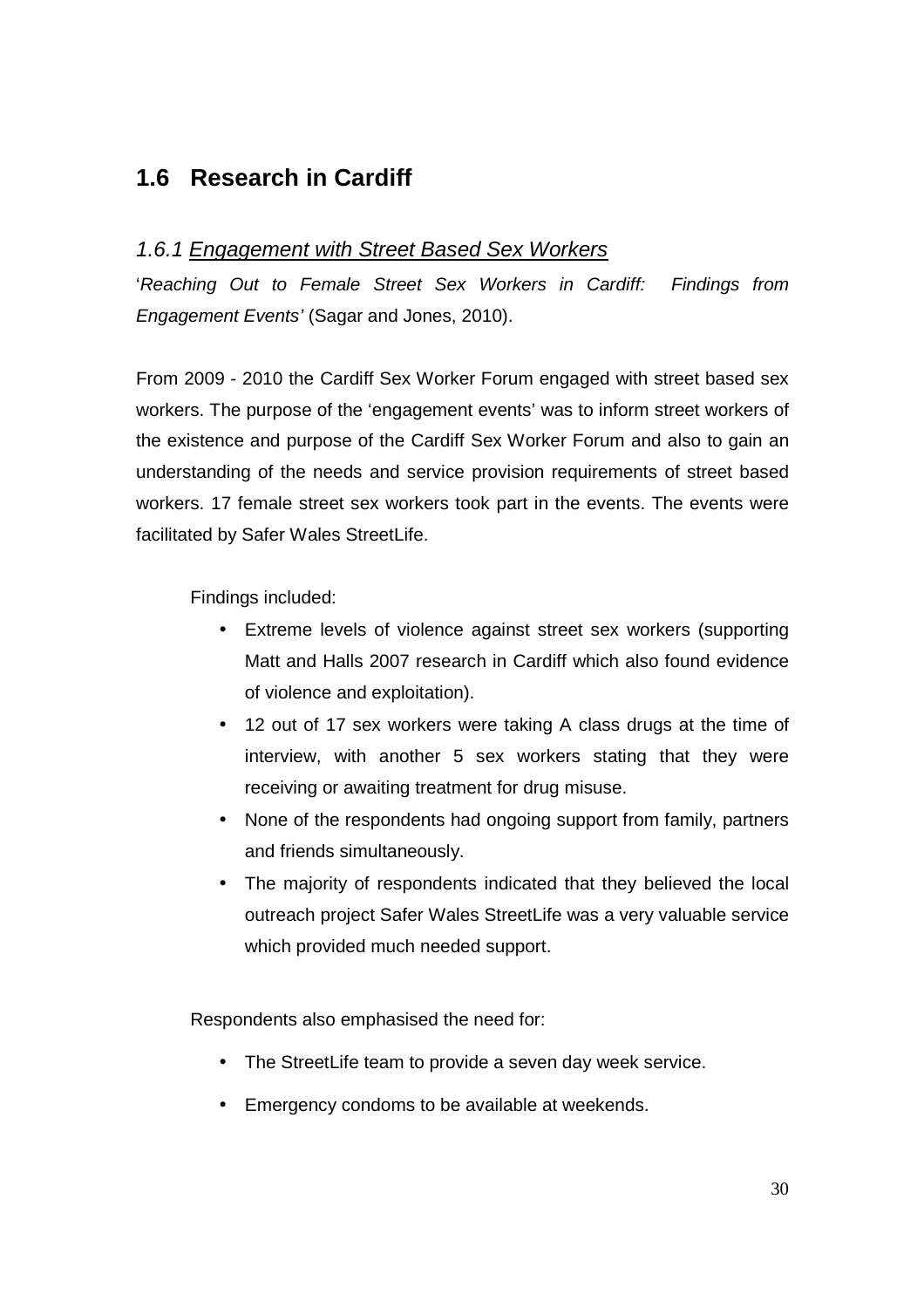- A mobile needle exchange service.
- Access to help with benefits and housing.
- A place to go to get support and help.

The findings from the 'engagement events' provided data to assist the Cardiff Sex Worker Forum develop services for street based sex workers. Perhaps the most significant and important finding was that sex workers were not reporting violence and sexual assaults, and sex workers mistrust of the police. Thus the report highlighted the *neglected safety* of street based sex workers in Cardiff. Today, the Cardiff Sex Worker Forum is working hard to keep sex workers safe. Particularly noteworthy is the enhanced partnership work between Safer Wales StreetLife and South Wales Police.

### 1.6.2 Engagement with Community

'Community Perceptions of Street Sex Work in Cardiff' (Sagar, Jones and Harris, 2010).

Between September and October 2010 research was conducted within the communities of Grangetown and Splott – two Cardiff communities within which some community members had raised significant concerns about the impact of street based sex work. Over 200 residents took part in the research.

The research sought to:

- Identify the prevalence of street sex work within these communities.
- Ascertain community perceptions on sex work generally.
- Identify whether sex work was a 'nuisance' for residents.
- Understand how street sex work impacted on the quality of life of residents.
- Identify levels of tolerance/intolerance towards street sex work.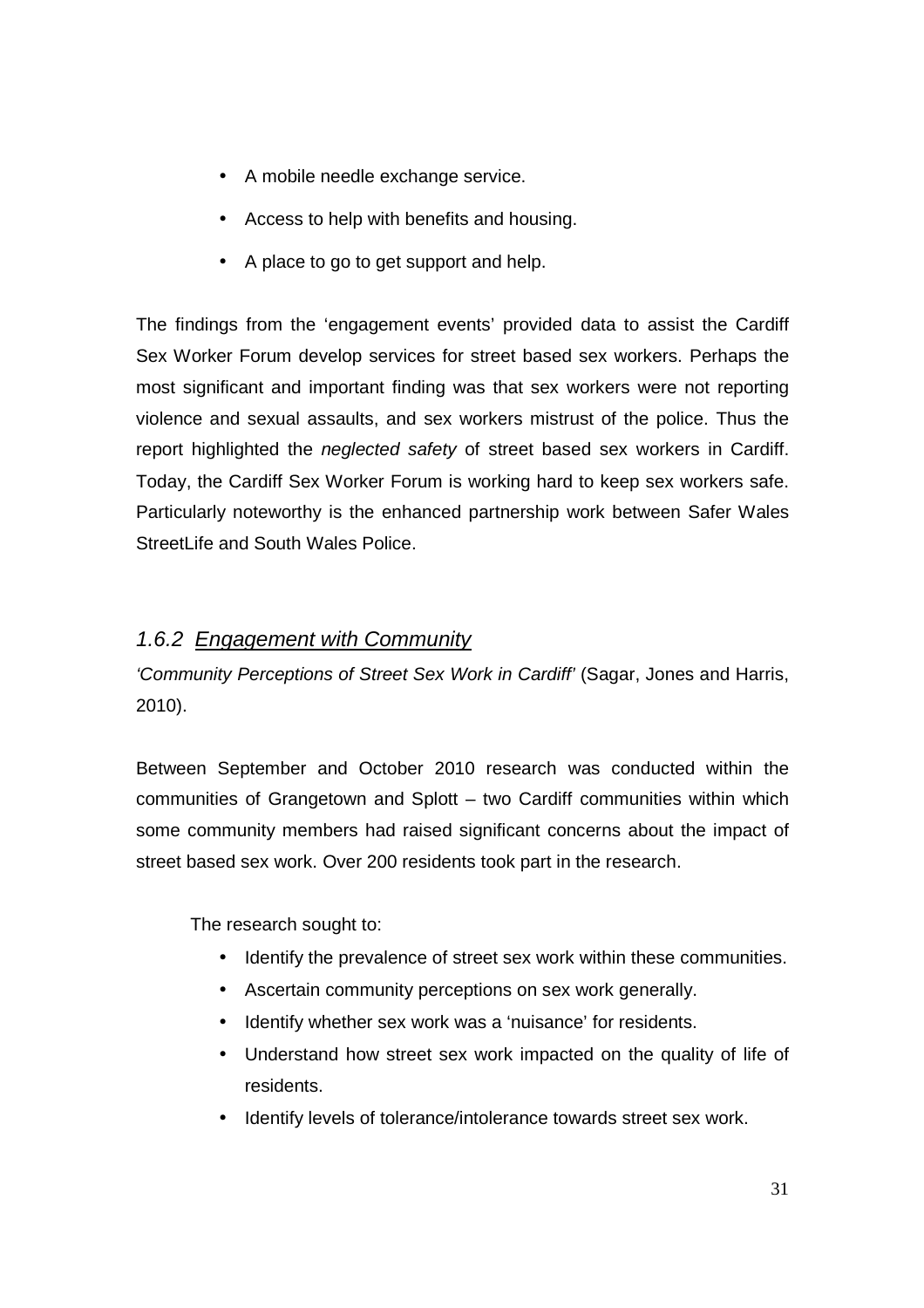- Ascertain residential concerns regarding the safety of street workers.
- Understand potential solutions to problems raised by street based sex work (if any) from the community perspective.

Key findings include:

- The majority of respondents believed that sex work is inevitable.
- Less than one third of respondents believed that people should not be allowed to buy and sell sex.
- 42% of respondents believed that people should be allowed to buy and sell sex.
- Over half of the respondents who believe people should be allowed to buy and sell sex would like it to take place away from residential area.
- Approximately 60% of respondents indicated that prostitution 'rarely' or 'never' affected their quality of life.
- 40% indicated that indicated that prostitution affected their quality of life daily or often. Particular concerns revolved around litter, noise and the impact of 'seeing' sex workers on children and grandchildren.
- The safety of sex workers was a concern for the majority of respondents who indicated that they would like it if sex workers had a safe place to work.

Predominantly respondents proposed solutions to remove sex work from residential areas and overwhelmingly suggested alternative solutions to enforcement.

Key recommendations of the report included:

• An increase in the provision of Outreach services to street based workers.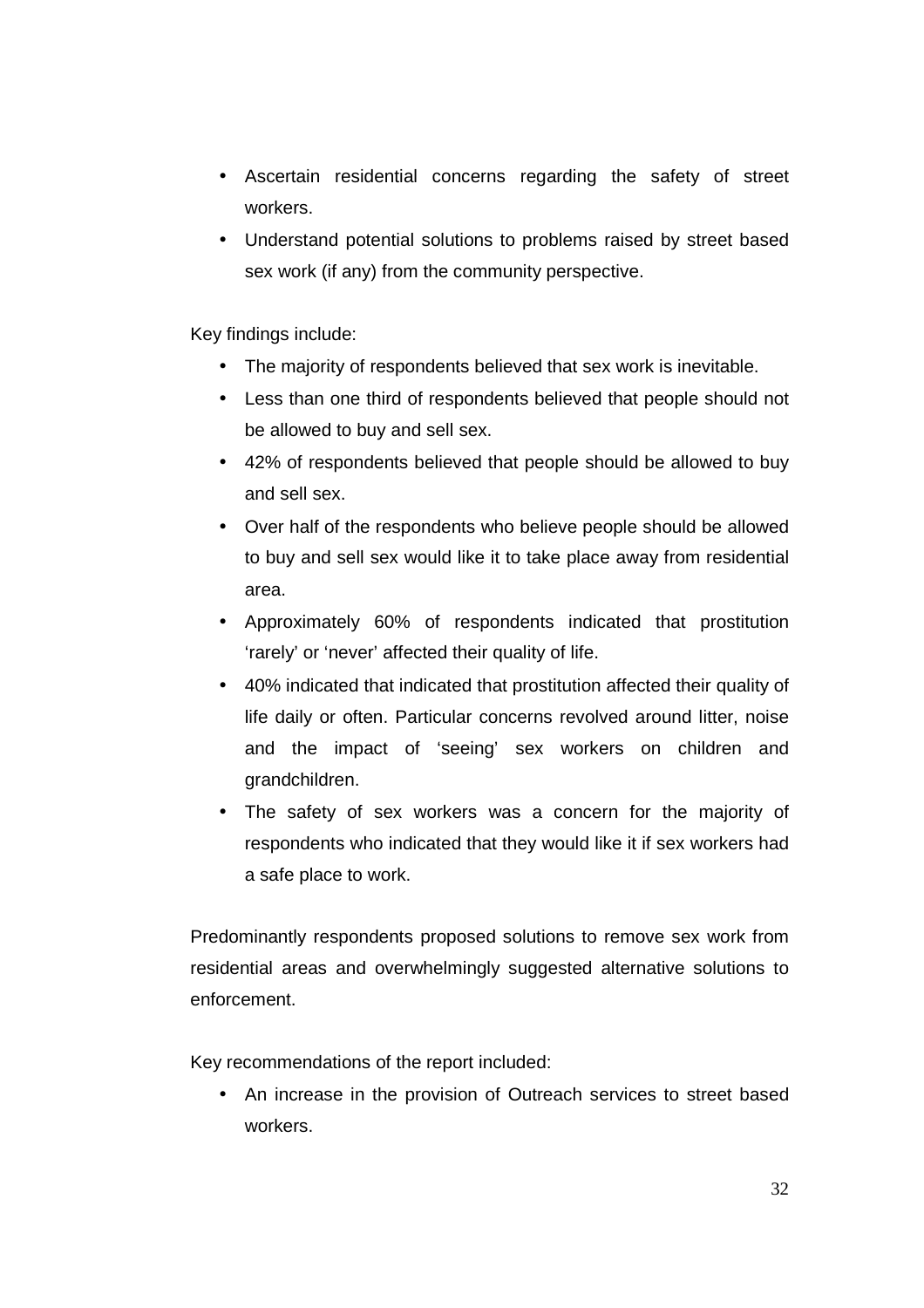- 'Active' and ongoing consultation with members of the community.
- Policy makers to consider the benefits (to both sex workers and the community) of providing street based sex workers with a safe place to work – away from residential houses.

### **1.7 Expanding the Research Base to Off Street Workers in Cardiff**

The Cardiff Sex Worker Forum 'engagement events' unfortunately did not focus on the health of sex workers or indeed sexual health needs in sufficient detail. The events were not intended to be an intense data gathering exercise  $-$  as already noted the events were about 'engagement' and building up relationships of trust with sex workers. Questions put to sex workers were basic and simply acted as a conduit to allow sex workers to speak freely about their experiences and to enable the voices of sex workers to begin to be incorporated into the policy making process. Thus, unfortunately, as the Engagement Event Report clearly states:

"Respondents were not asked specific questions on their health and general wellbeing at the engagement events [however] it was apparent to the researchers that the vast majority of respondents had poor physical and mental health. Several sex workers looked dangerously underweight. Many of the respondents spoke quite openly about a variety of health issues including depression, anxiety and chest problems associated with drug use." (at pg. 18)

Neither did the research aim to ask any detailed questions about condom use or sexual health. However, while this represents a gap in knowledge with regard to street sex workers in Cardiff, there is research from further along the M4 corridor in Bristol which suggests there are differences in 'need' when considering off street sex workers and on street workers. For example, Jeal and Salisbury's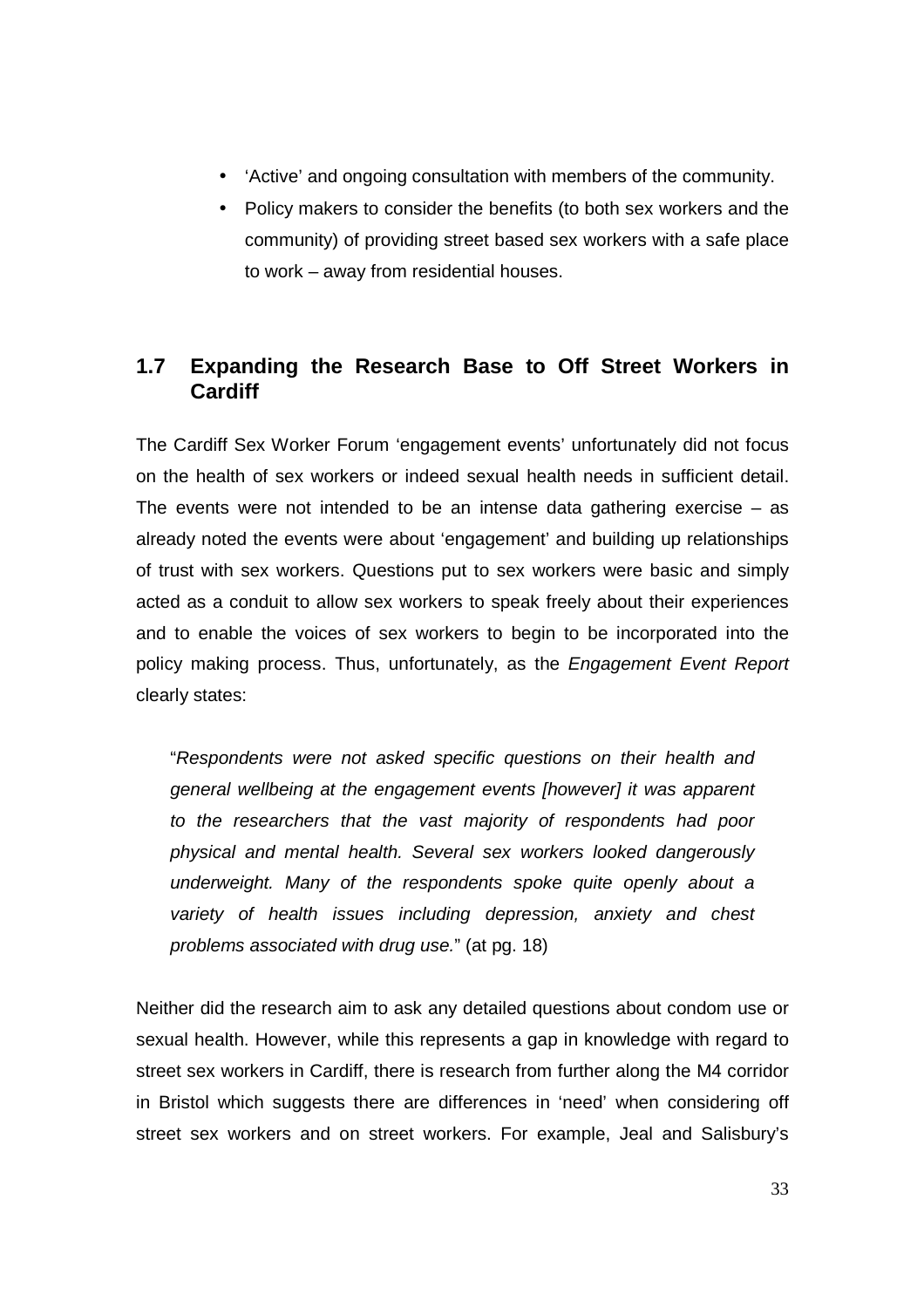research in 2004 concluded that although all sex workers are recognised as a marginalised group:

- Generally street workers have a poor standard of health.
- There is limited use of routine health care amongst street workers.
- Outreach services are made use of, but usually when poor health curtails their ability to sell sex.

The research reported on several forms of chronic illness amongst the 72 street based participants, including:

- Longstanding illness / disability.
- Anxiety / depression.
- Vein abscess.
- Recurrent chest infections / bronchitis.
- Asthma.

(see, Jeal and Salisbury, 2004: 148)

Jeal and Salisbury expanded their research in 2007 when they conducted further research with 71 off street workers (who worked in Parlours). The research concluded:

- Off street workers were less likely to have chronic and acute illnesses.
- It is street workers that are more likely to suffer from mental health problems including anxiety and depression.
- There is less dependency on hard drugs in the off street market.
- Off street workers had a higher incidence of genital infections.

Jeal and Salisbury also reported that off street workers are:

- More likely to have left full time education later than street based workers.
- More likely to be older than street based workers.
- More likely to be in sex work to support families as single parents (unlike street workers who are often associated with problematic drug use).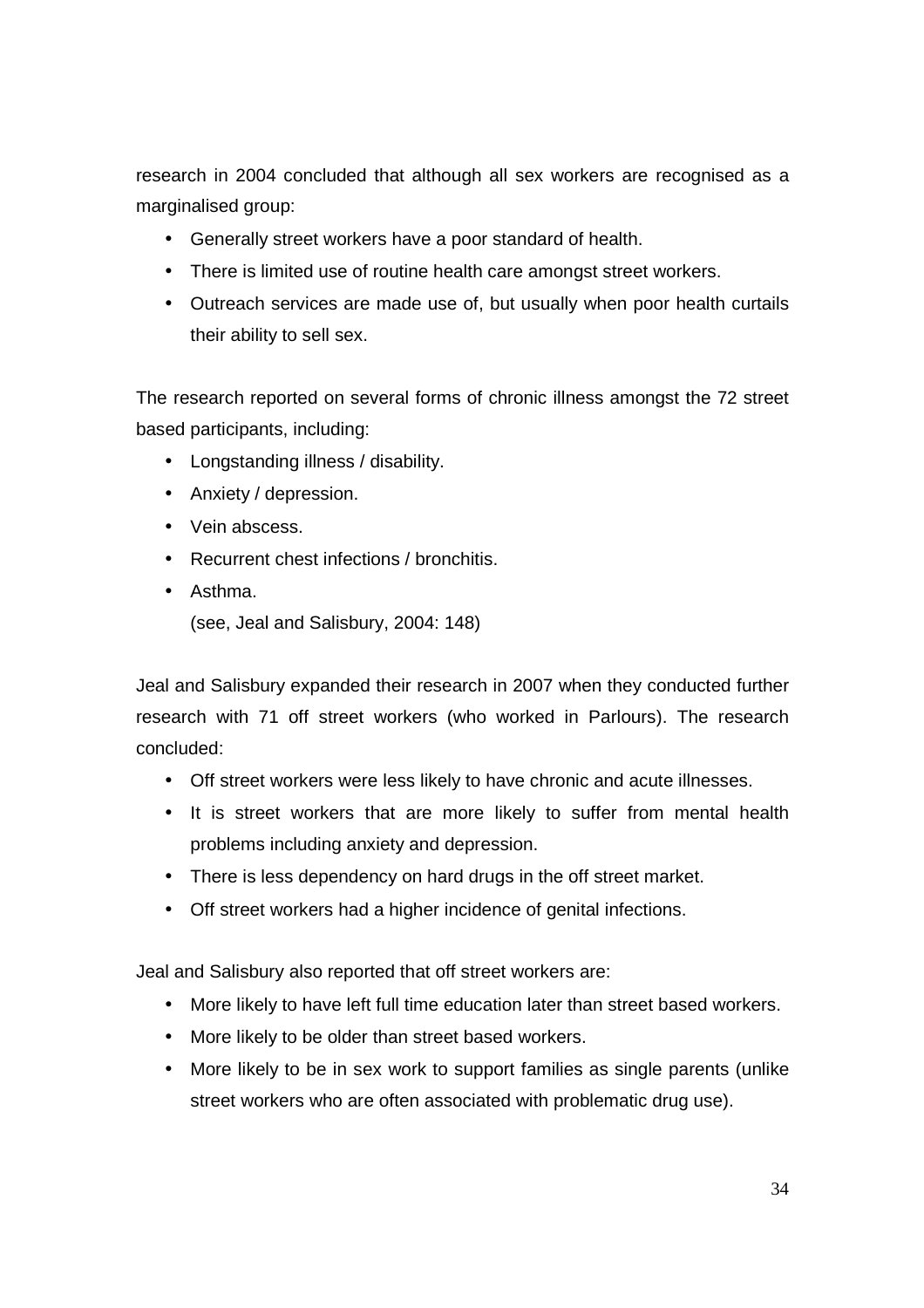Furthermore, within the sample of 71 off street workers:

- Most were registered with a GP.
- Most had STI checks.
- Most had access to contraceptives and went for regular cervical screening.
- Off street workers generally used more services in comparison to street workers (see, Jeal and Salisbury, 2007).

However, the research clearly indicated that current health services are failing to provide adequate care for women working in prostitution and that off street workers require specialist sexual health care (see, BJOG release, 2007).

# **1.8 The Aims and Objectives of the Study**

The aims and objectives of this study are:

- To evaluate existing data in relation to sex work in Cardiff.
- To estimate the numbers of off street sex workers / off street sex work establishments in Cardiff.
- Gain an insight into the sexual health of off street workers (massage / parlour based and independent escorts).
- To better understand the sexual health needs of off street workers.
- To highlight the experiences and opinions of off street workers and to give sex workers a voice in the context of sexual health policy development.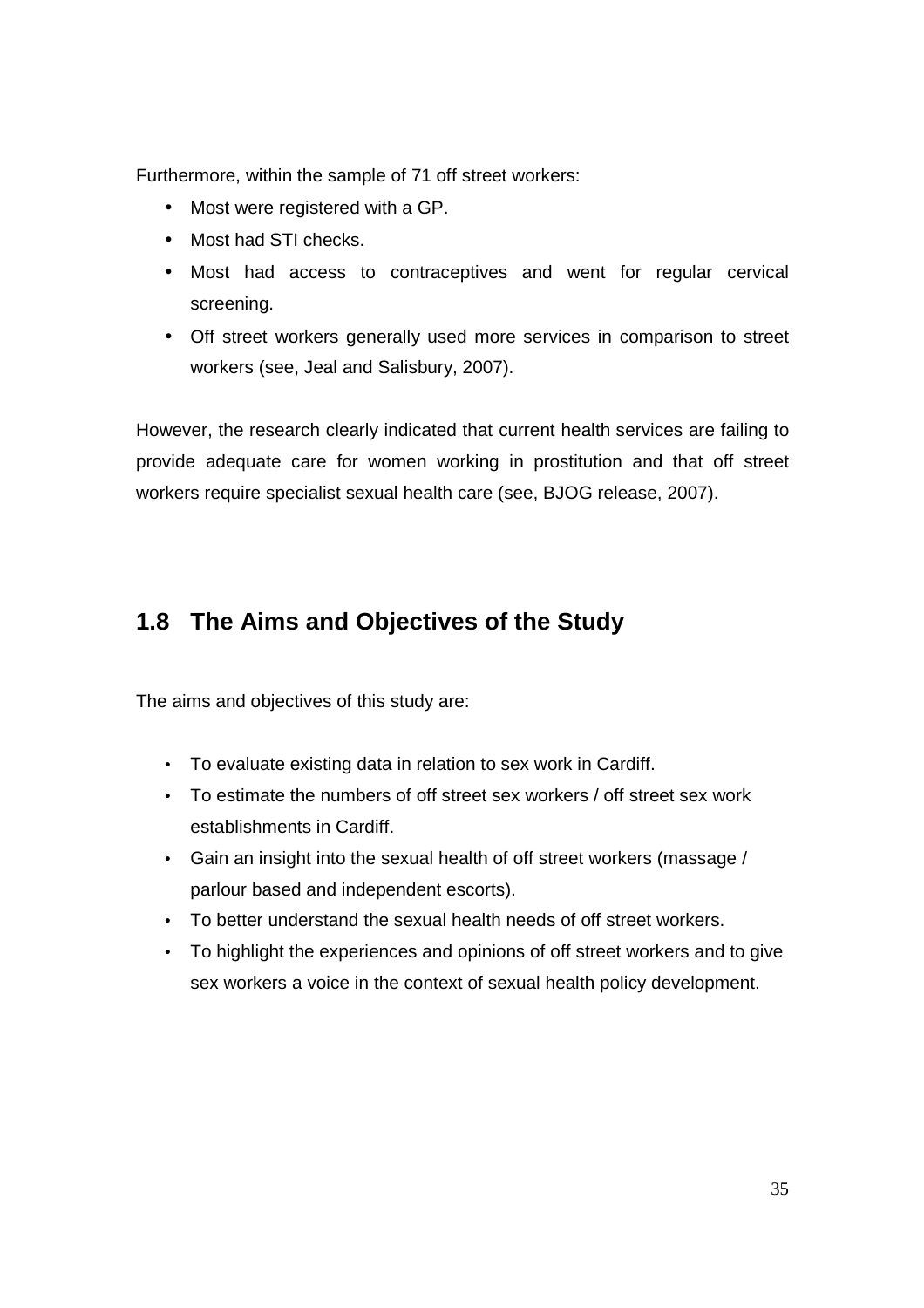The importance of this research is located within its findings on:

- 1. The characteristics of off street workers and in particular, issues of movement around the off street market, sex worker identity, qualifications and work history and motivations for working in the off street market.
- 2. The secrecy that off street sex workers attach to their work, the social isolation resulting from secrecy and the connected problem of a lack of emotional support.
- 3. The sexual health and sexual health needs of off street sex workers.
- 4. The lack of disclosure to local services and the need for service development.
- 5. The positive and negative experiences of off street sex workers which facilitates a better understanding of the possible motivations for working in the sex industry.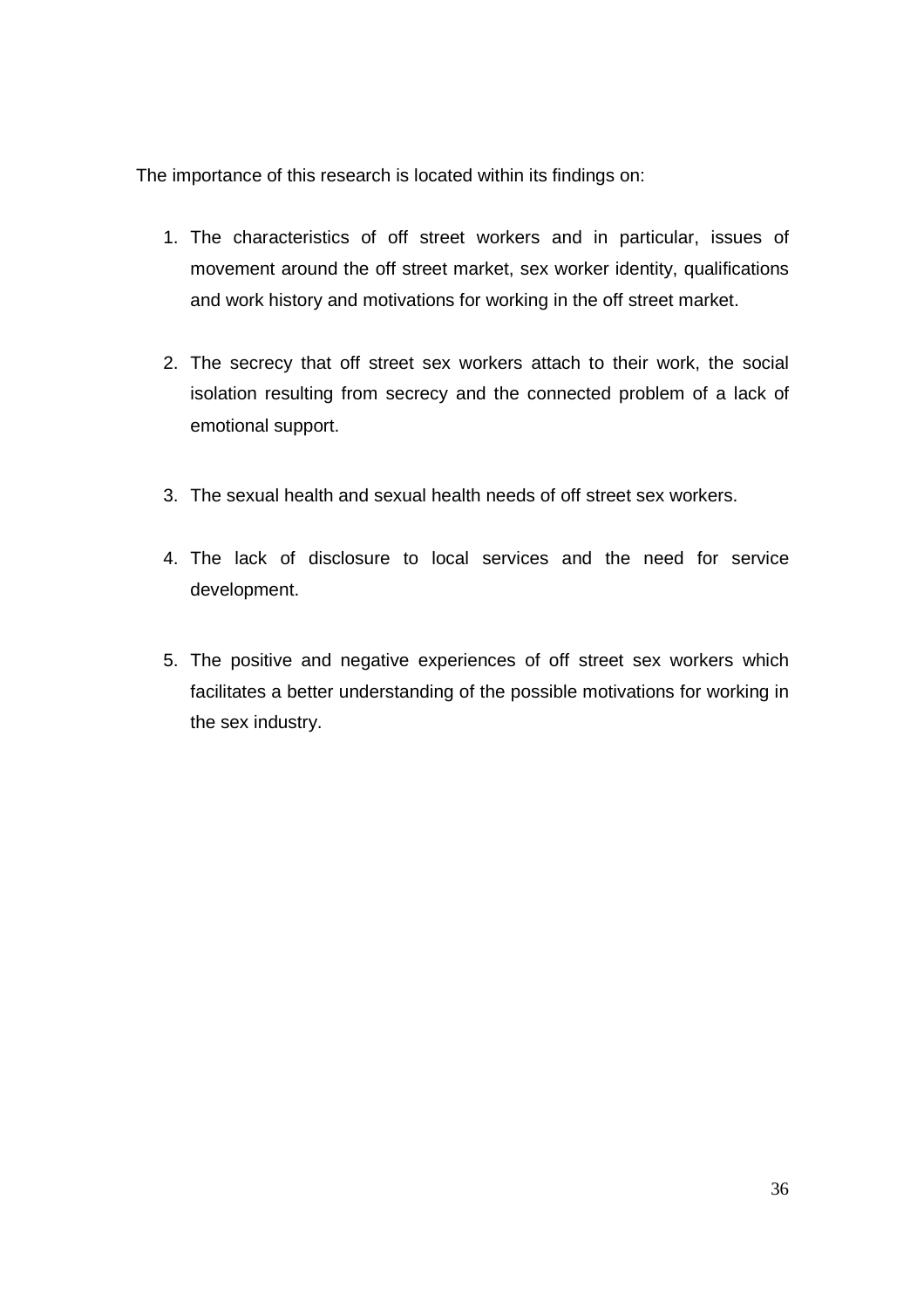# **2. Methodological Framework**

The overall design of the research was based on a mixed methodological framework incorporating quantitative and qualitative research methods. The research began in November 2010 and was completed in February 2011.

### **2.1 Ethical Considerations**

Ethical issues are now a central concern for those conducting social research (Churchill and Sanders, 2007). Importantly, the research was approved by the Ethical Standards Committee of the Centre for Criminal Justice and Criminology at Swansea University and all those involved in the project abided by Swansea University's ethical practices and procedures offered by the British Society of Criminology.

However, specifically, in relation to researching sex work, concerns have focused on: informed consent, assured anonymity for those participating in the study (Shaver, 2005) and issues of payment for participation in the research (O'Neill, 1996).

#### 2.1.1 Informed Consent and Anonymity

Informed consent was sought from the participants. All participants were informed that they could withdraw from the study at anytime or decline to answer any question. Those who took part in the research 'face-to-face' were asked to complete and sign a consent form to confirm that they understood the purpose of the research and their rights as research participants. For those respondents who participated via the internet, they were supplied with an information sheet detailing the research and their rights as research participants prior to data collection taking place; informed consent was taken as the return of the completed questionnaire. For those who participated in telephone interviews, the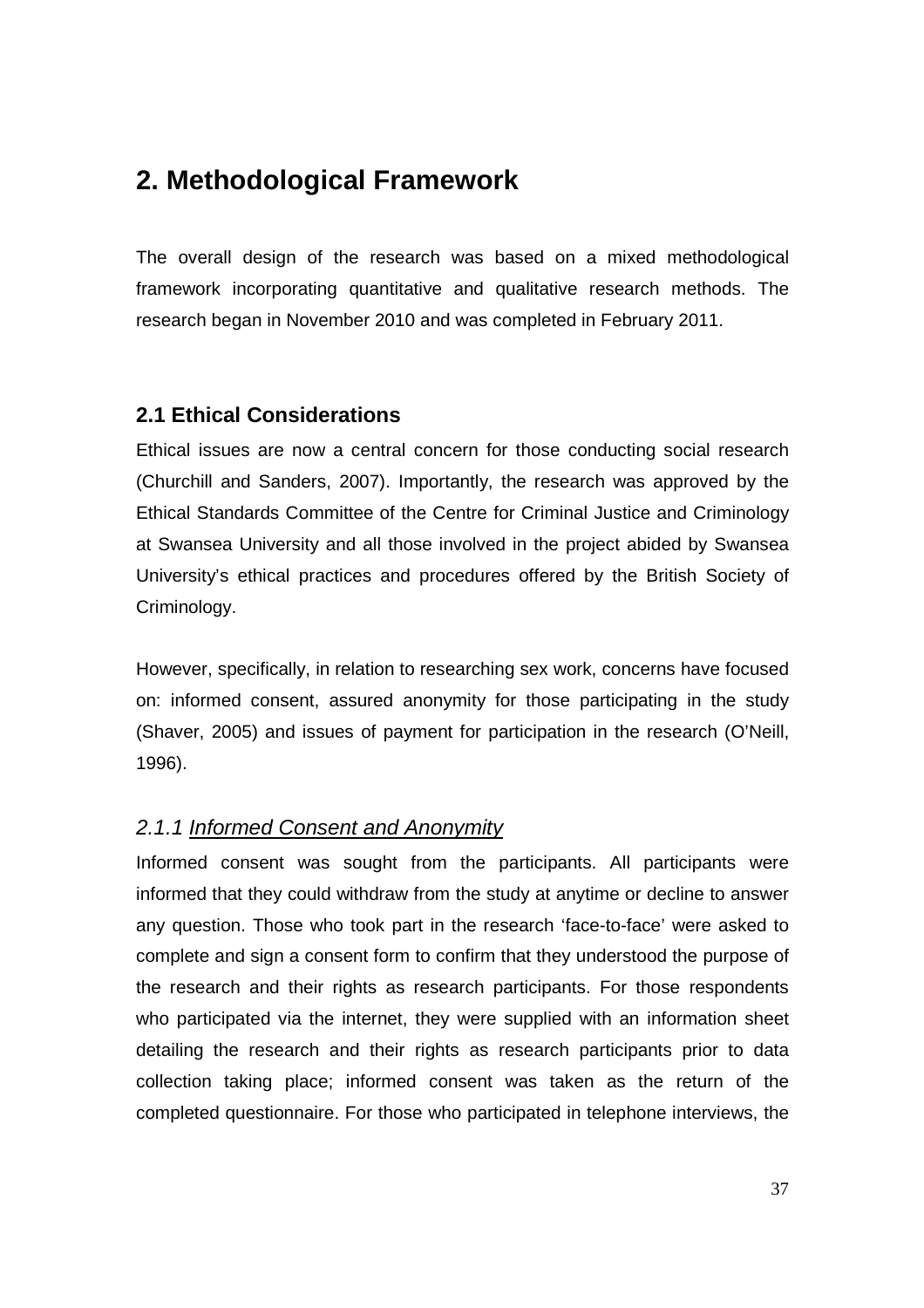purpose of the research and participant rights were explained to them and consent was obtained verbally.

Anonymity and confidentiality were paramount considerations within the research; none of the 30 participants who took part are identified by their personal details. All data was stored securely within the University and data protection legislation adhered to.

#### 2.1.2 Paying for Participation

With the agreement of our funders (THT), research participants were offered a small monetary payment of £10.00 for giving up their time to engage in face-toface interviews. This followed other recent research practice in Cardiff where research carried out on behalf of the Cardiff Sex Worker Forum had paid street based sex workers £10.00 for participating in face-to-face interviews (this figure had been collectively agreed on by the many agency members of the Cardiff Sex Worker Forum see, Sagar and Jones, 2010).

In 2010, Sagar and Jones found that the payment of £10.00 did increase sex worker participation in the research. And, it is true to say that this was also the case with regard to 'some' of our participants who were interviewed in off street establishments in Cardiff. However, interestingly, other participants in off street establishments expressed an initial reluctance to accept money for participation and explained that they were happy to take part without payment because they understood the importance of the research. Furthermore, payment for participation did not act as a financial incentive for respondents who were contacted via the internet or those who advertised in newspapers to meet with researchers face-to face. Again, within this 'remote' group it was clear that respondents had chosen to participate in the research because they understood its importance with regard to improving sexual health services in Cardiff. For example: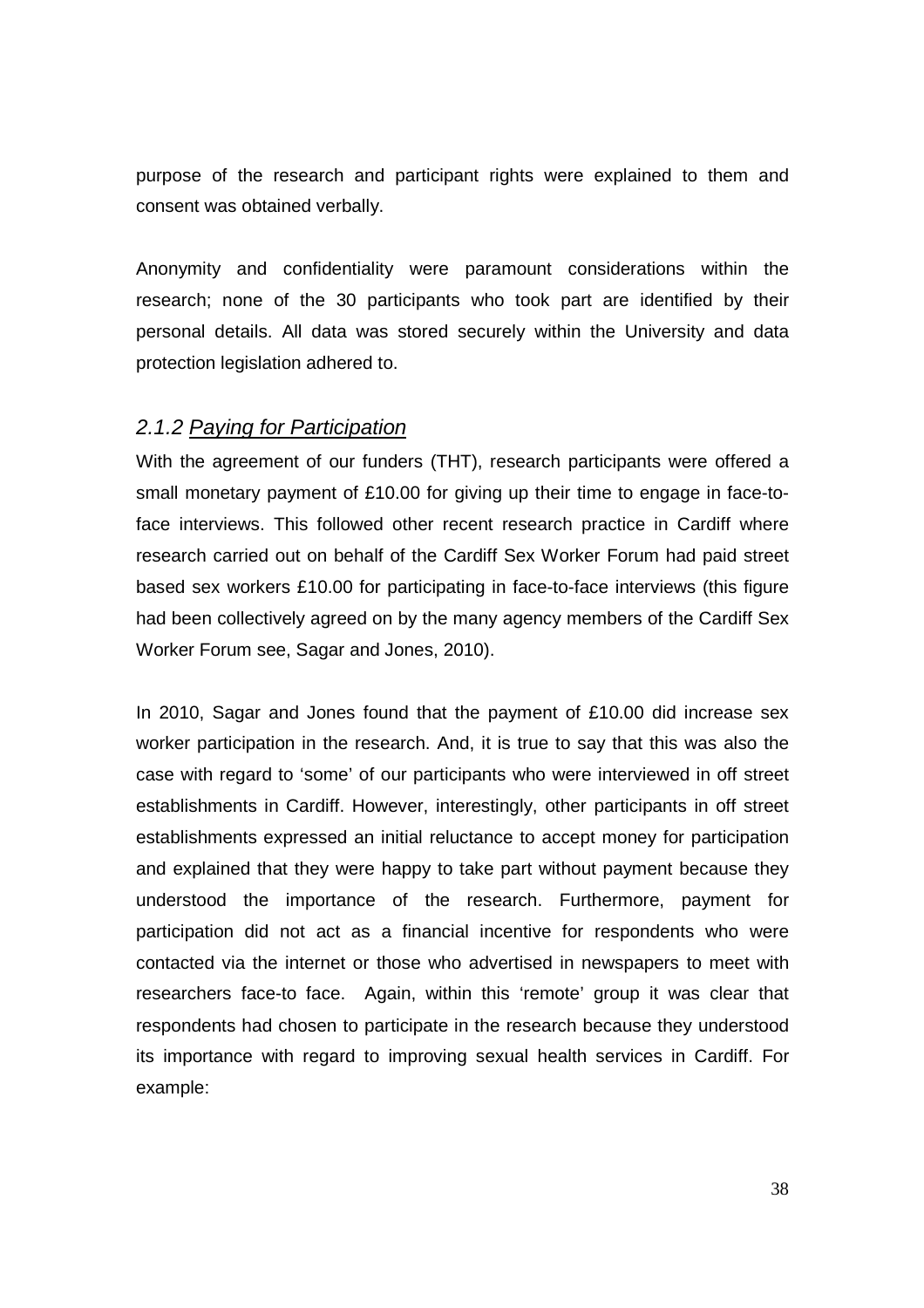"This research is important, I don't want the money but I am happy to help."

"I am a volunteer with…..and I know how important research is."

### **2.2 Research Design**

The research project relied on both empirical investigation and the analysis of secondary sources / existing literature relating to sex work in Cardiff.

#### **Phase 1**

The first phase of the study involved a Literature Review of empirical research on sex work in Cardiff. Importantly, (as detailed in section 1 of this report) this phase of the study found that what research had taken place in Cardiff had focused on 'street' sex workers (see, Matts and Hall, 2007; Sagar and Jones, 2010a) and community perceptions of street sex work (Sagar and Jones, 2010b). In short, the review revealed a dearth of research and discussion regarding off street sex work in Cardiff (and within Wales generally). This stage of the research evidenced the importance of the study to provide an insight into the sexual health and sexual health needs of off street workers in Cardiff which would assist THT to develop their sexual health service provision in Cardiff. It also was clear that the project would provide valuable data towards sexual health policy development in Cardiff and wider sexual health policy reform in Wales.

#### **Phase 2**

The second phase of the study aimed to identify the numbers of off street sex workers in Cardiff.

#### Sex workers advertising on the internet

One website was particularly helpful in terms of identifying numbers of off street workers as it advertised sexual services for adults in 'Cardiff'. In total 303 female,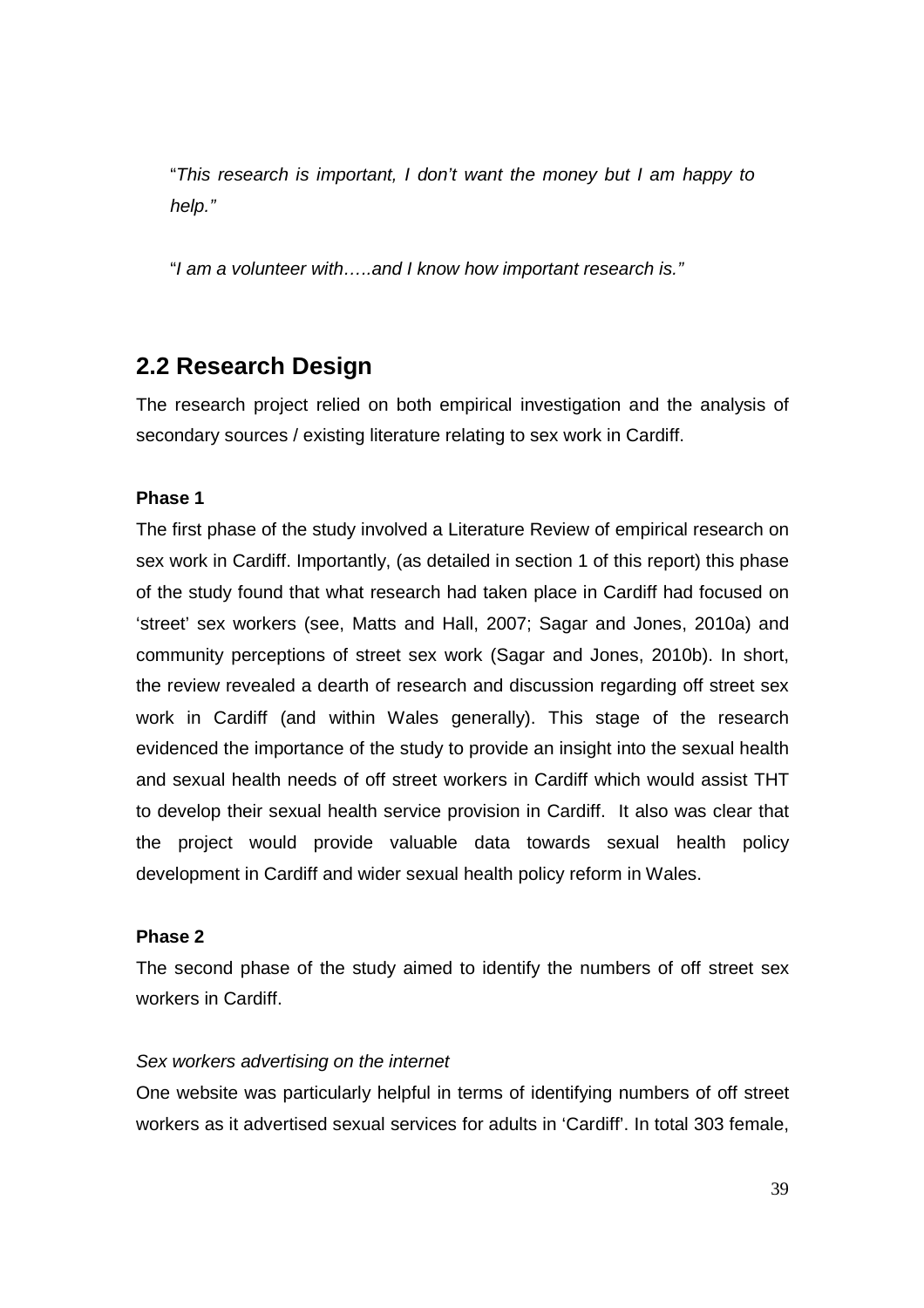male and transgender sex workers (including couples) advertised their services on this site for the Cardiff. We also made use of another site hosted by the same company which was found to advertise a further 11 'gay' or 'same sex' male, female, transgender and 'couples' offering sexual services for payment in Cardiff (the sites were cross checked to avoid duplication).

However, due to a low return rate we expanded our research to free text searches using internet search engines such as 'Google'. Once cross checking with the original adult site and sister site had been undertaken, we were able to identify an additional 29 independent sex workers advertising through the internet.

#### Sex workers advertising in newspapers

A total of 8 local newspapers were reviewed on a number of occasions throughout the duration of the study. This search did not identify any individuals or agencies advertising sexual services. However, a review of a local advertiser identified a total of 18 independent adverts (all female) for sexual services in Cardiff. Cross checking with those advertising on the internet sites did not reveal duplication.

#### Off street establishments

We also reviewed local newspapers and a local advertiser to identify off street premises and escort agencies as well as free internet based searches. Once cross checking to avoid duplication had taken place, we were able to identify 7 possible sex work establishments in Cardiff and 10 escort agencies.

#### Estimating the numbers of sex workers in Cardiff

Estimating numbers of sex workers has been identified as inherently problematic (Cusick et. al., 2009). This study was no different. The problems identified by the researchers revolved around the difficulties in accessing sex worker populations and the changing medium of the advertising of sexual services.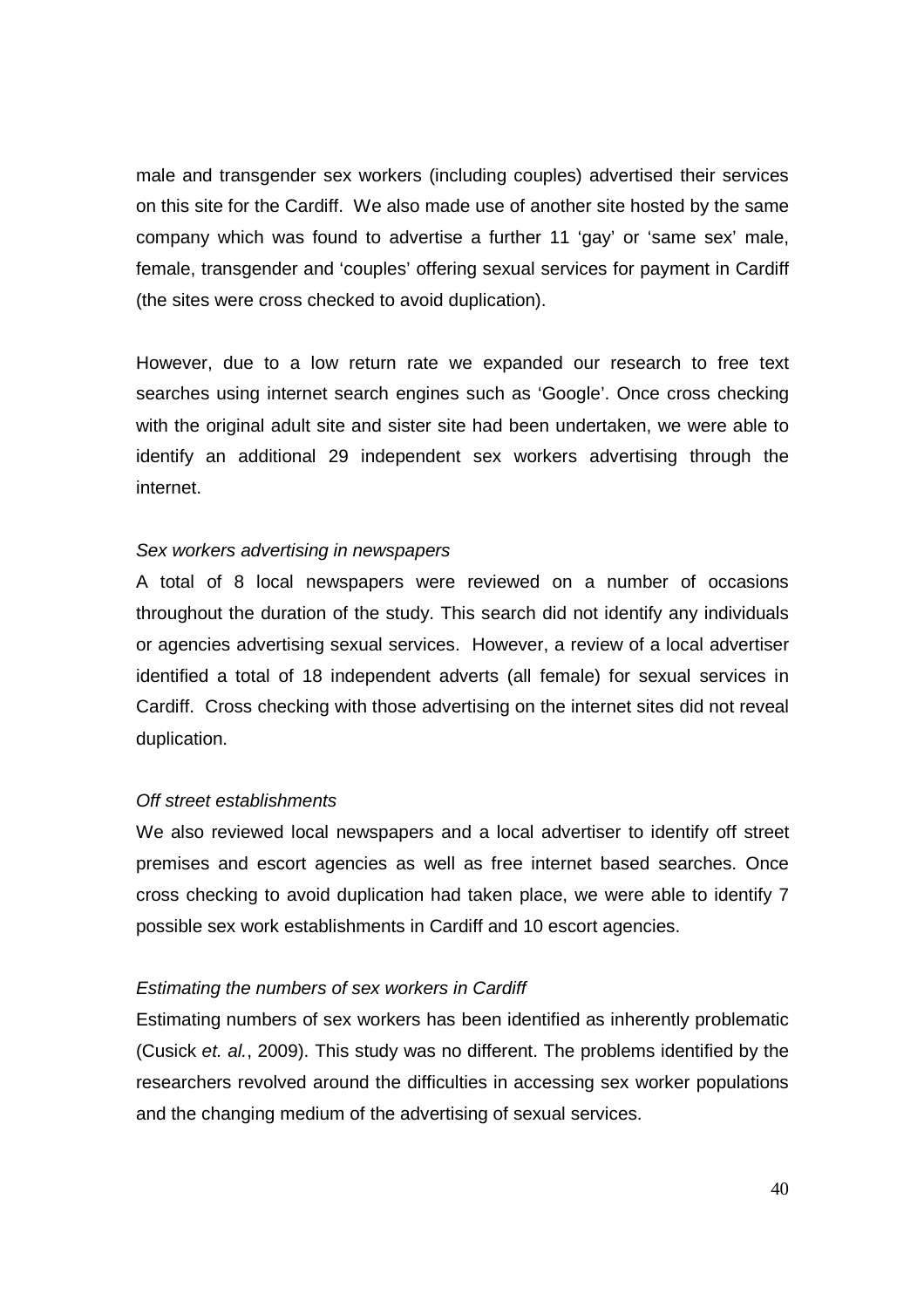By way of explanation, although it has been well documented that researching sex work populations can be difficult given its relatively hidden / secret nature (Shaver, 2005; Sanders, 2006), we had a further difficulty in that we could not locate a gatekeeper to assist with gaining the trust of workers to facilitate participation in research (for a discussion on the importance of gatekeepers see, Sanders et. al., 2009). Both the researchers and the funders are members of Cardiff Sex Worker Forum, and it was hoped that partner agencies would be able to assist with identification of off street establishments and access to research participants. However, it became evident very early on in the study that this would not be possible. Despite the excellent progress made by the Forum in relation to on street sex work, off street sex work remains an area which is for future development. Therefore, regrettably, although partners from sexual health in Cardiff expressed their disappointment at the lack of services for this sex worker population, as it stands there are no services at all (statutory or voluntary) which work with off street sex workers. Accordingly, gaining access to off street establishments was extremely problematic.

In order to facilitate access, a senior member of THT staff (an expert in sexual health service provision and experienced at working with off street sex workers outside of Wales) visited the locations identified by the researchers as sex work establishments. His role was to provide an introduction to the research and establish whether sex workers and mangers would take part in the research. Nevertheless, only 3 out of 7 premises opted to take part in the study. Unfortunately therefore, it was not possible to obtain accurate numbers of sex workers working in all 7 identified off street establishments. Furthermore, participation was voluntary and some sex workers did not want to take part in the research. Thus while we identified 20 off street workers as we carried out the research, only 15 were willing to take part.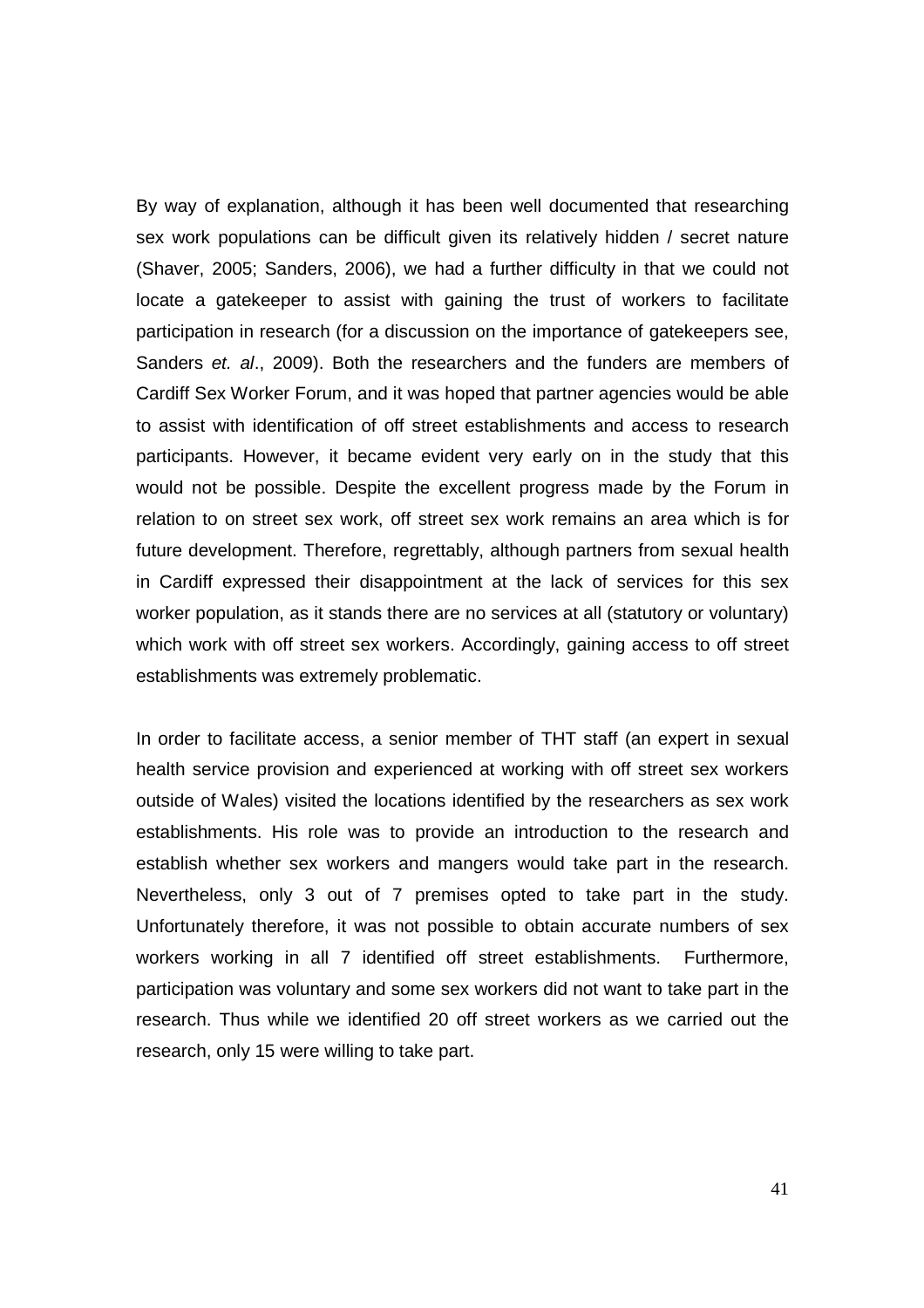Further difficulties were experienced with regard to Escort Agencies. Out of the 10 which were identified only one Agency took part in the research. The manager confirmed that he had 14 women working through his Agency.

Estimating numbers of sex workers using the internet was also problematic. The numbers of those advertising changed regularly and this made cross checking for duplication extremely difficult. However, our findings with regard to this stage of the research can be found below.

#### Numbers of off street workers and sex worker establishments

Despite the research being unable to provide a definitive number of off street sex workers in Cardiff, the research did identify:

- 303 sex workers who were advertising sexual services in Cardiff on an adult internet site.
- 11 sex workers who were advertising sexual services in Cardiff on a host adult internet site.
- 29 sex workers who were advertising sexual services independently on the internet.
- 18 who were advertising through a local advertiser.
- 14 escort workers.
- 20 sex workers in off street establishments.

We also identified:

- 7 off street sex work establishments in Cardiff
- 10 escort agencies in Cardiff

#### **Phase 3**

Given the potentially high numbers of off street independent sex workers utilising the internet to sell services, coupled with the population of sex workers working from off street establishments and also those working independently through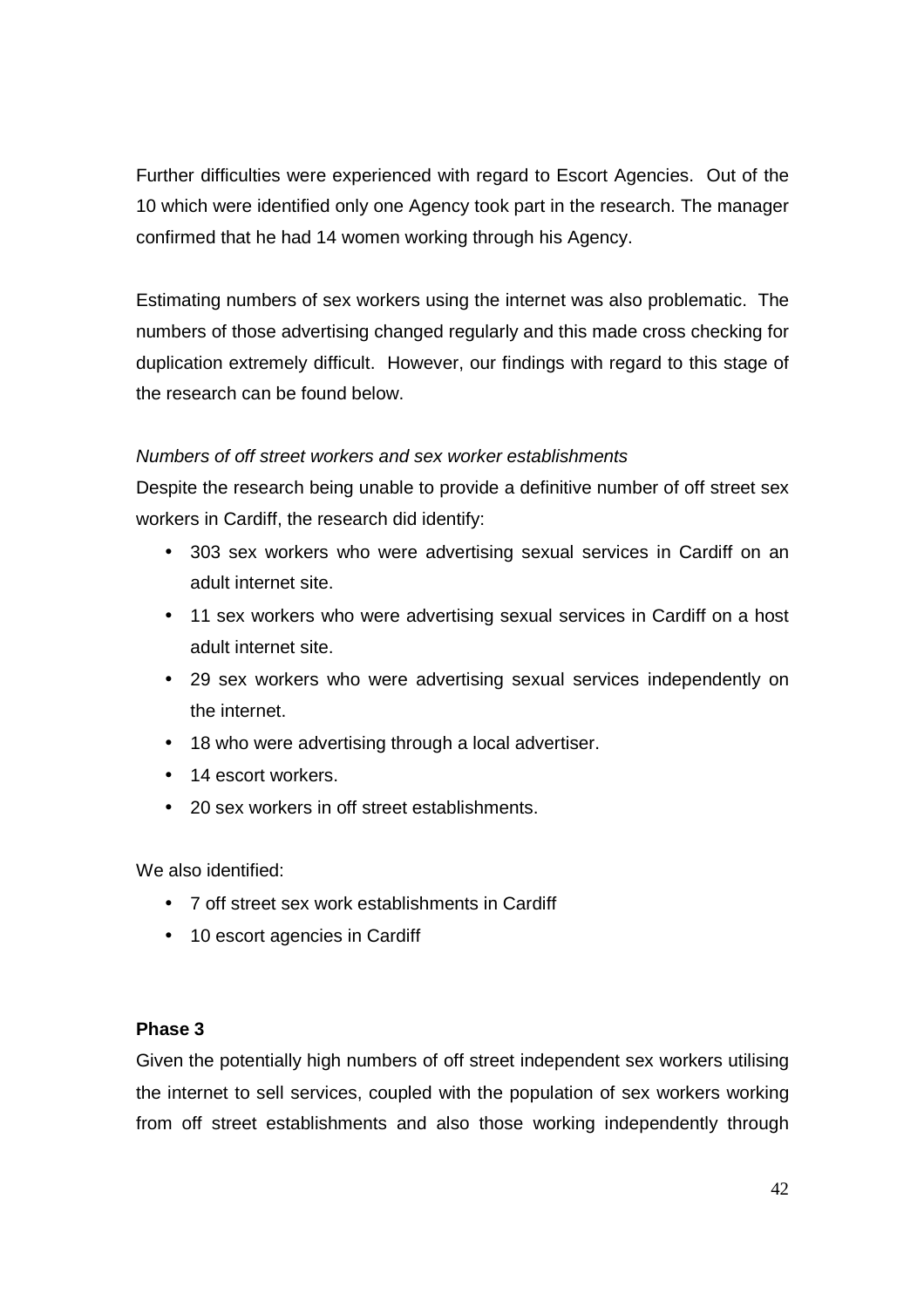newspaper advertising and escort agencies, quantitative and qualitative methods of data collection were used. A semi structured questionnaire was designed which could be self completed by the participants, and used by the researchers in face- to- face or telephone interviews. The questionnaire was piloted before it was administered to sex workers.

#### **Phase 4**

The quantitative data was analysed using SPSS, a quantitative software computer package. The qualitative responses were analysed separately and a coding framework was employed to explore the main issues raised by the respondents, and to identify common themes emerging from the research. The data was categorised into the following 5 key themes:

- Characteristics of the Participants
- Support, Secrecy and Safety
- Sexual Health
- Experiences of Sex Work
- Other Issues

The findings of this enquiry are presented in the following section of this report.

## **2.3 Target Population and Sampling**

It is fair to say that whilst 'street' sex work is marked out and defined to a certain degree by its 'visibility', defining off street sex work is more complex given the variety of markets in which it exists. As Sanders (2005:13) notes: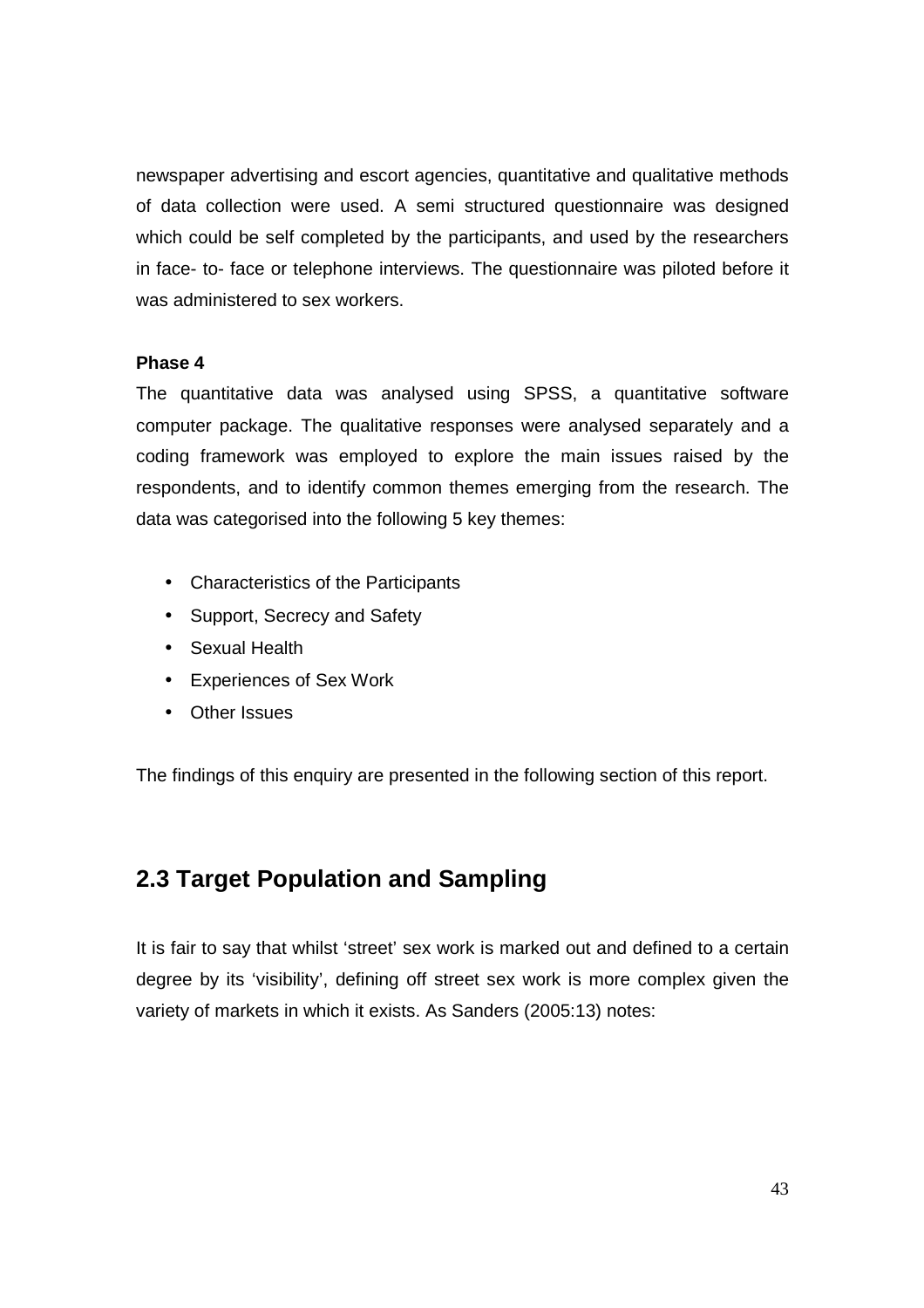"Despite the common and fundamental feature of exchanging sexual acts for money, the characteristics of the markets vary in terms of organisational structure, working practices and exposure to risk."

Sanders helpfully defines the distinct markets which can be categorised collectively as off street markets:

- Licensed saunas endorsed by the local council to sell massage.
- Brothels illegal establishments where sex is sold.
- Working premises where several women work together (these are also illegal).
- Independent sex workers / escorts working legally from premises or from homes alone.

However, perhaps one category that we would add to this list is that of escort agencies. In terms of a sex worker population for the study, it was decided to attempt to access workers who were female, male and transgender from all the above markets.

In relation to premises advertising as saunas or massage parlours, 7 premises were identified and 3 agreed to take part in the study. Of those 3 establishments the breakdown of participation was as follows:

- Establishment  $A 6$  female respondents
- **•** Establishment  $B 8$  female respondents
- $\bullet$  Establishment C 1 female respondent

From a total of 10 escort agencies advertising in Cardiff, 1 agency took part in the study. From this agency, 1 male (who identified himself as a male sex worker and escort manager) completed a questionnaire along with 3 female escorts.

The largest population identified in the study came from independent sex workers. This was split into two categories: those advertising through the adult service site and those advertising in an advertiser newspaper. The total population identified as selling sexual services in Cardiff on the adult services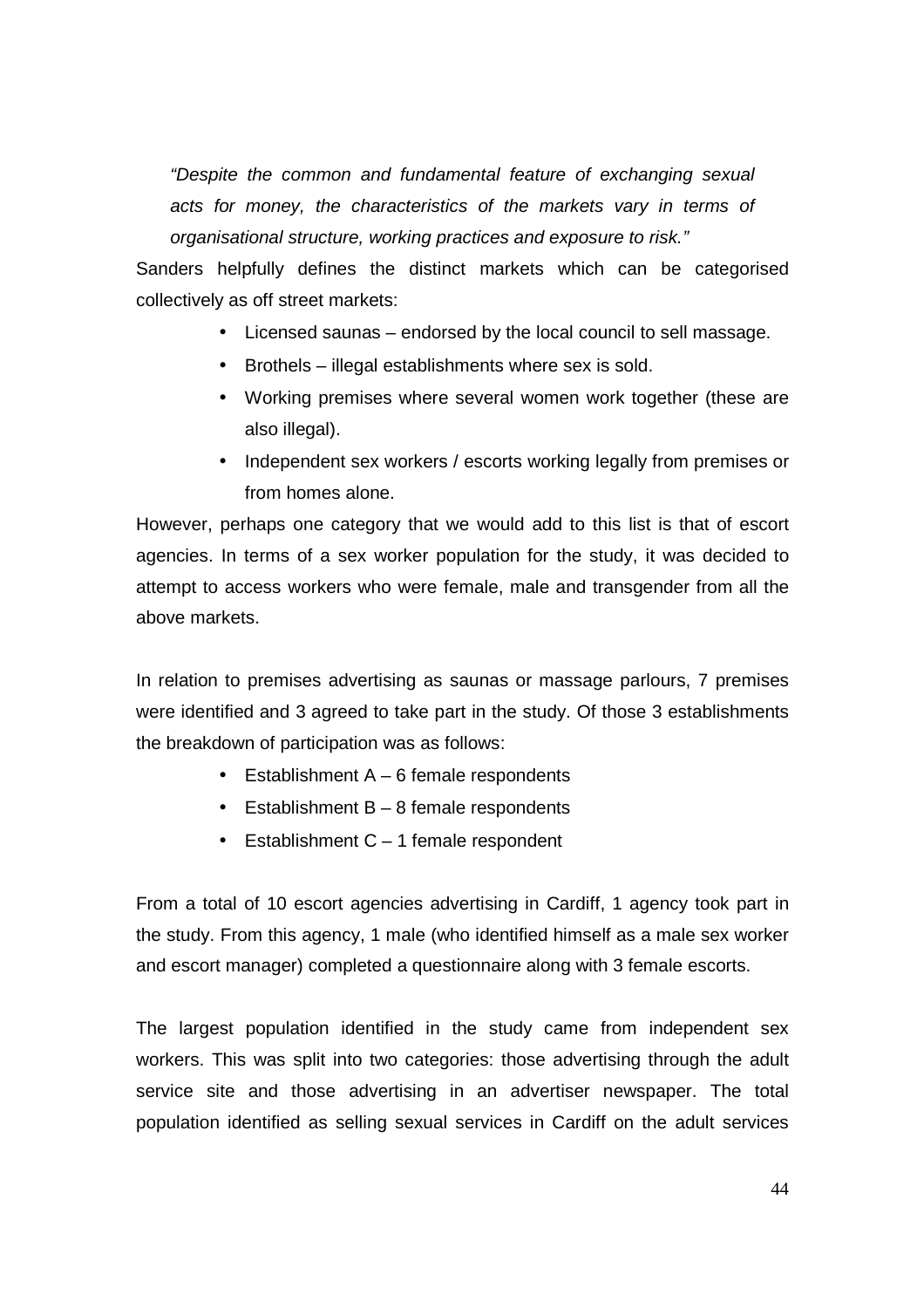site was 303. The number of respondents, i.e. our sample of 8 participants can be broken down as follows:

- 1 Transgender (male to female participant)
- 3 Males
- 5 Females

There were no responses from the 11 people advertising sexual services on the sister site.

Of the 29 independent workers who were identified through free text searches on the internet – none opted to take part in the research.

Of the 18 independent sex workers who advertised in the local advertiser – only 2 agreed to take part in the research (both females).

It can be seen clearly here, the sample became self selecting, this is also true for those taking part in the research from the massage parlours / sauna premises.

### **2.4 Limits to the Research**

Arguably, all social science research has limitations. This project was no different. The sample for this study totalled 30 self selecting participants. Given the low response rate and sampling framework, we have taken great care to accurately present the findings of this study. We would also note that although this is the first piece of research into off street sex work in Cardiff, the findings cannot be said to be statistically significant. Thus, there should be caution about generalising the findings. Nevertheless, the findings of the research do represent an important starting point towards a better understanding of the sexual health and the sexual health needs of off street workers in Cardiff. Furthermore, when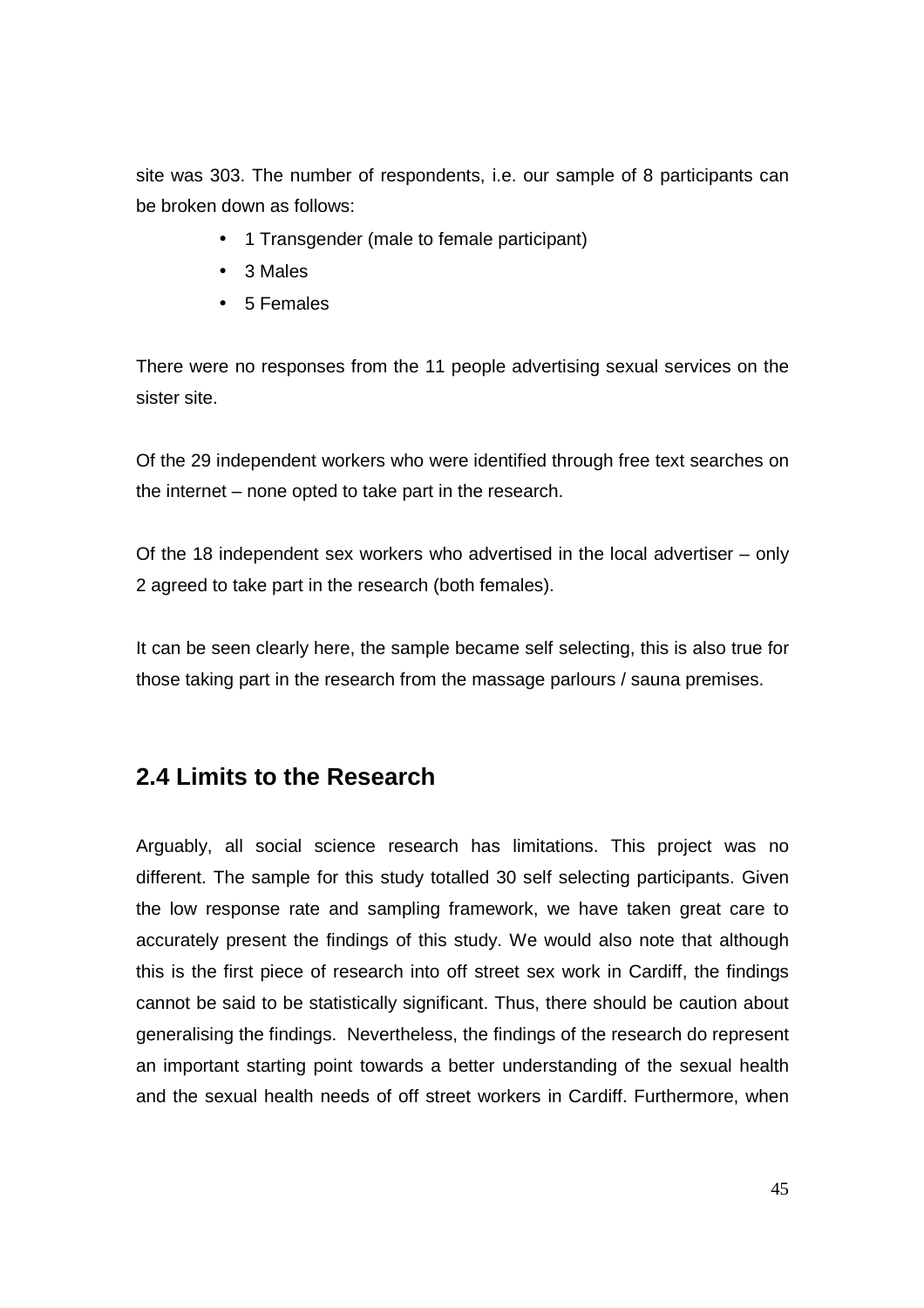the findings are triangulated with data from other studies across the UK, they can be considered to be valid and reliable.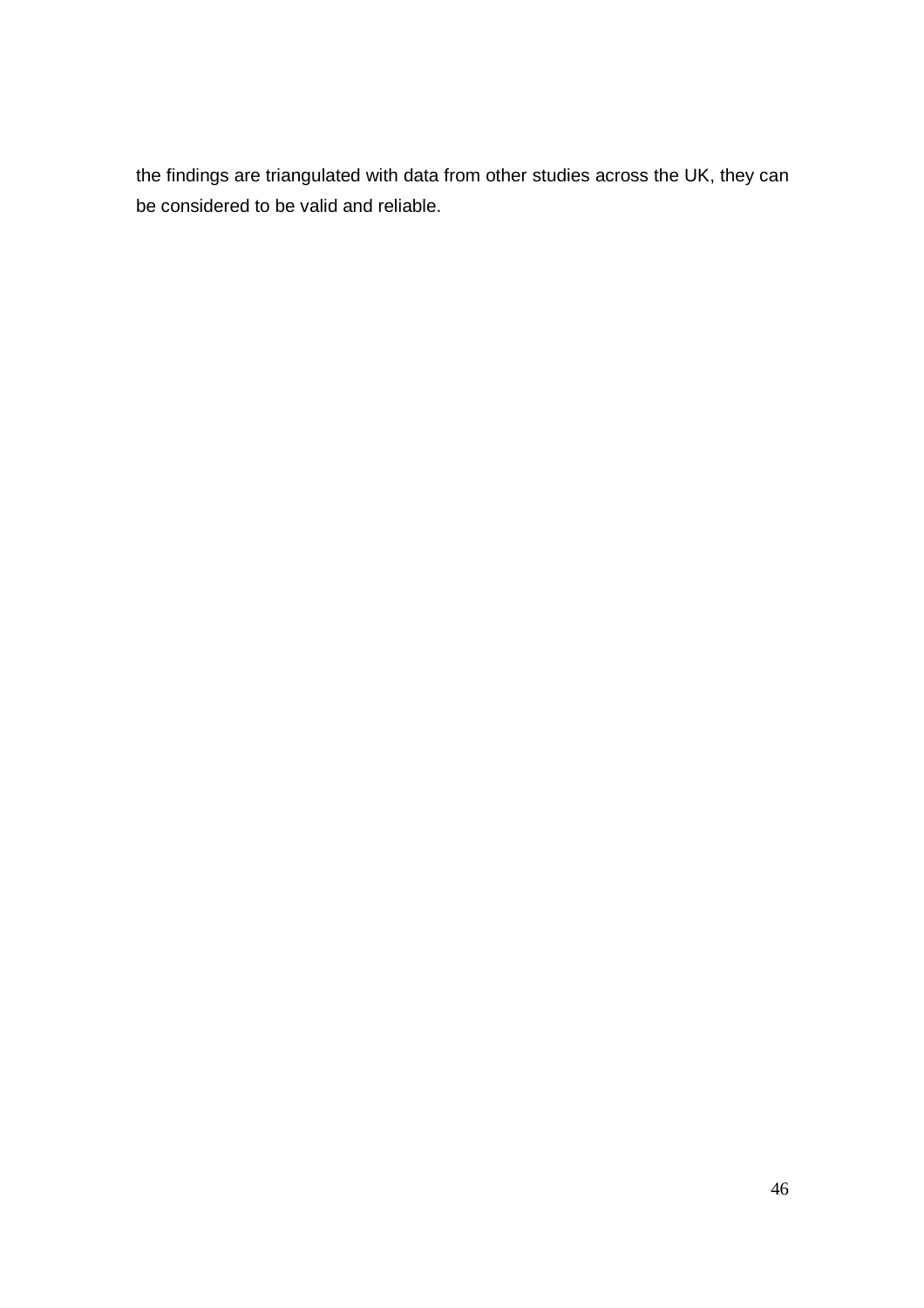# **3. Findings**

# **3.1 Characteristics of our 30 respondents**

#### 3.1.1 Gender

- 25 Females
- 4 Males
- 1 Transgender

As can be seen the majority of our respondents were female. This reflects the findings of other research on the off street sex market (see for example, Sanders 2005; Jeal and Salisbury 2007) where female sex workers are thought predominantly to work in brothels / massage / sauna establishments. The 4 male participants and 1 transgender sex worker worked as independent escorts and advertised through the internet.

### 3.1.2 Sexuality

- 23 of our respondents indicated their sexuality as 'straight'
- 2 of our respondents indicated their sexuality as 'bisexual'
- 2 of our respondents indicated their sexuality as 'gay'
- 1 respondent indicated their sexuality as 'transgender'

The majority of our respondents identified themselves as straight. However, within our small sample we did have bisexual, gay and transgender participants. Arguably, despite the small sample size, this finding indicates the need for the different sexualities within the off street sex market to be fully recognised in policy and practice.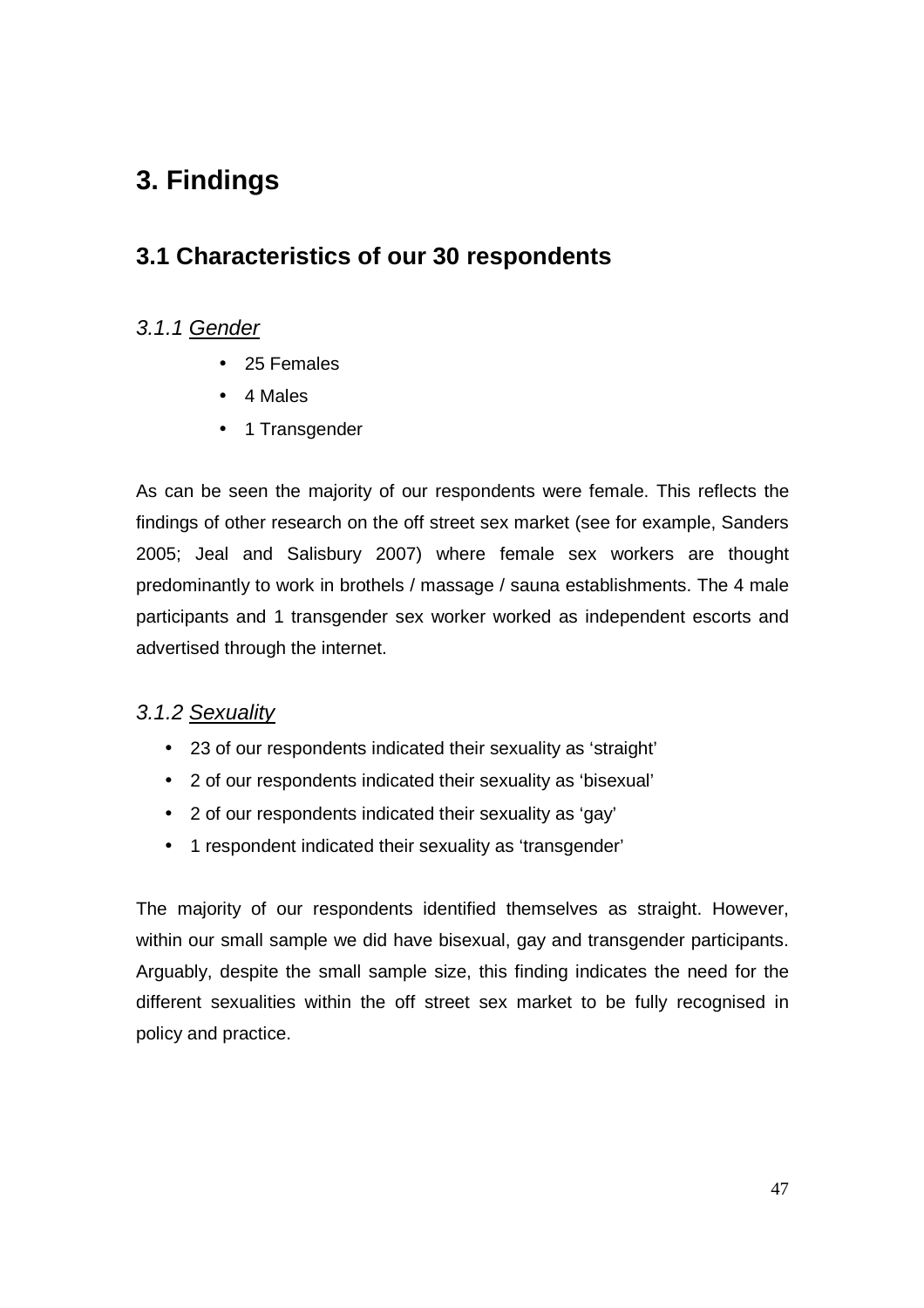### 3.1.3 Ethnicity

- 10 participants described their nationality as White Welsh (33.3%)
- 10 participants described their nationality as White British (33.3%)
- 1 participant described their nationality as French
- 1 participant described their nationality as White English
- 4 participants described their nationality as Romanian (13.3%)
- 1 participant described their nationality as Lithuanian
- 1 participant described their nationality as White German
- 1 participant described their nationality as Black South African

Therefore 21 out of 30 respondents were White and from the UK. Previous research on street based workers in Cardiff also found that predominantly workers are White and British (see, Sagar and Jones, 2010). Arguably, this lends weight to previous analysis in this report (see section 1) that suggested that while the current political and policy focus in England and Wales is on trafficking, policy appears to be neglecting the possibility that there is potentially a large population of White British sex workers. And, as previously suggested, this population of sex workers is currently unacknowledged within policy, and more particularly within sexual health policy.

### 3.1.4 Age

- 12 respondents were aged between 18-25 years
- 1 respondent was aged between 26-35 years
- 14 respondents were aged between 36-45 years
- 3 respondents were aged between 46-55 years

It seems that our respondents fell within a variety of age groups, however it is interesting to note that there was a significant number (over 50%) who are working as sex workers over the age of 36 years. We accept that our sample is small (30 respondents in total) and while we do not draw any conclusions from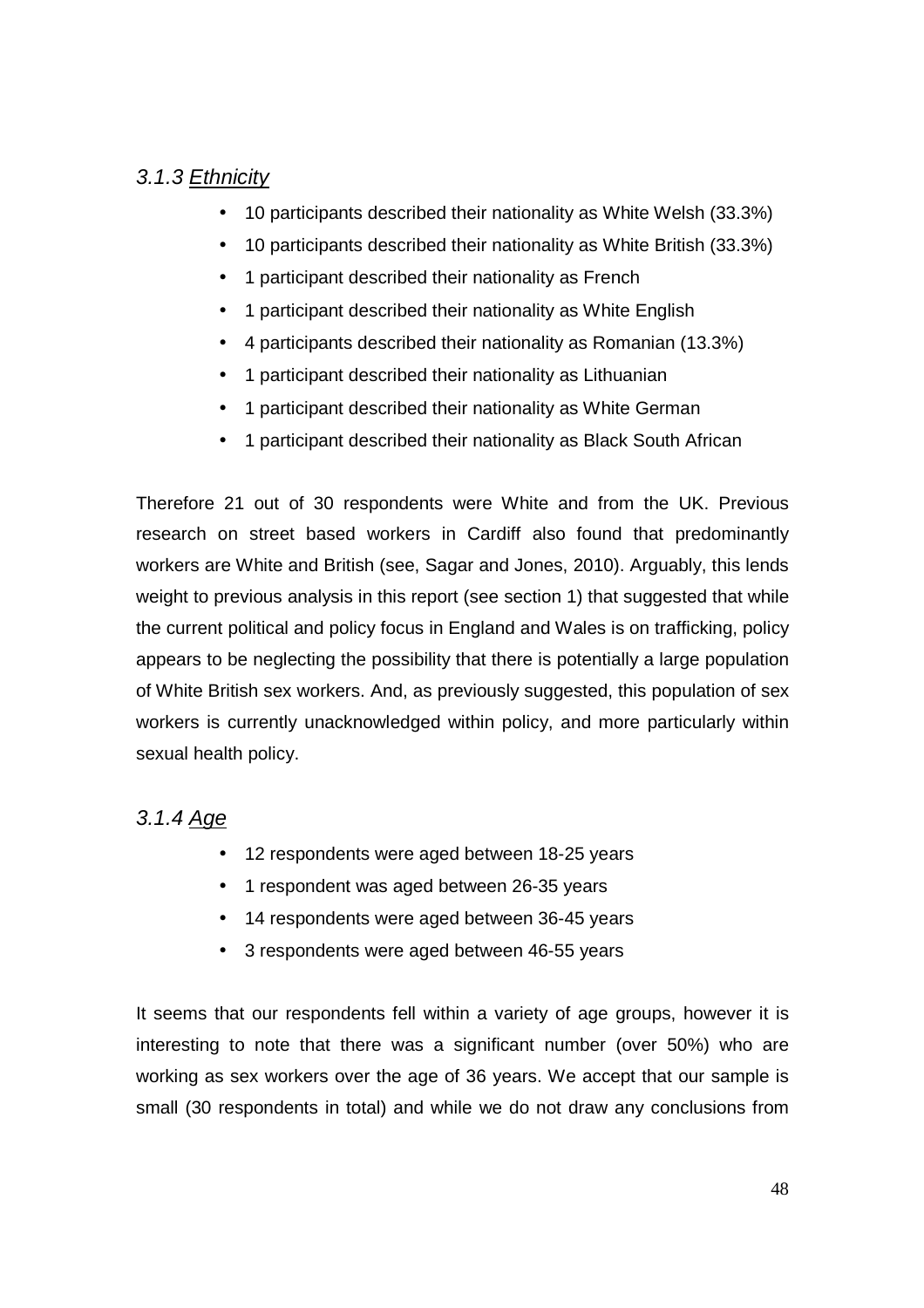this descriptive data, it is perhaps worth noting that three of our four male respondents were over the age of 36 years. Our transgender participant was also over the age of 36 years. Other research has suggested that off street sex workers tend to be older than street based sex workers (see, Sanders, 2006), although Galatowicz et. al.'s 2005 research in Coventry did find that the majority of sex workers in their sample of 37 women who worked both on and off street were over 30 years.

For our respondents who were over the age of 36 years, further analysis indicated that some had made a conscious decision to sell sex as a way to increase income because they had fallen on what may be described as 'hard times', or they were unemployed, or they had been made redundant for example.

### 3.1.5. Percentage of Work Taking Place in Cardiff

We asked our respondents what percentage of their work took place in Cardiff.

- Approximately 57% of our respondents did 100% of their work in Cardiff.
- Approximately 20% of our respondents did 75% of their work in Cardiff.

For those who did not do the majority of work in Cardiff, respondent explanations included:

"I have only been doing this for less than one month  $-1$  get called out to other areas."

"I started this just a month ago before that I was working in Port Talbot and the Valleys."

"I only started in Cardiff today, before that I was working in parlours in Swansea."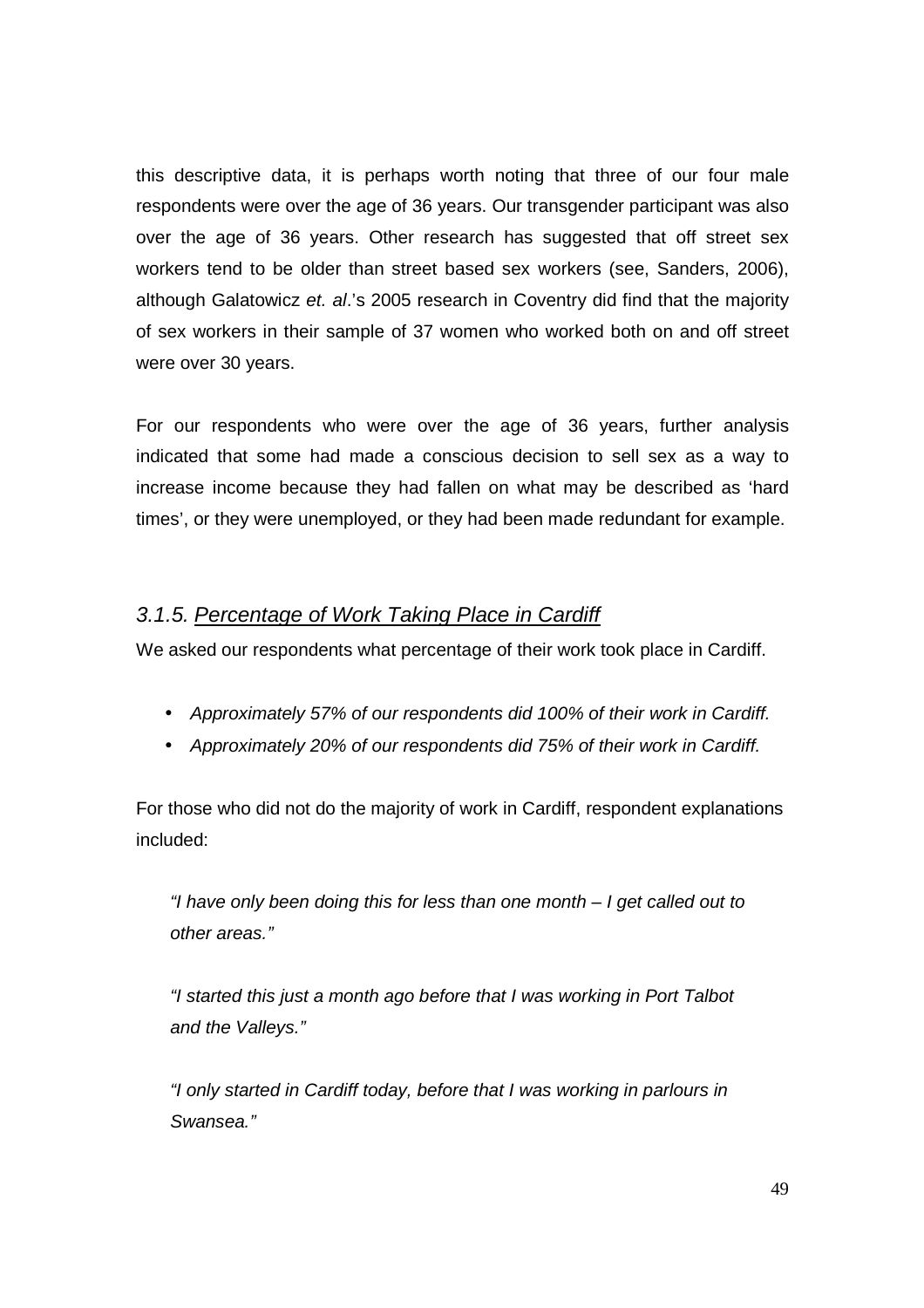Some escort workers explained:

"I go where ever I'm asked to go."

"I cover the South Wales area so I do about 25% of my work in Cardiff."

"I cover Cardiff, Newport, Swansea and the Valleys and Merthyr."

Our data suggests that the majority of our respondents work either in Cardiff or within the South Wales area which incorporates Cardiff. However, we did identify more geographical movement with regard to the 7 migrant sex workers who took part in this research. For example:

"I now do 100% in Cardiff but in the past I've worked in Swansea and Birmingham." (Romanian female)

"I've only been working in Cardiff for two weeks and I haven't worked in other areas of Wales but I have worked in Preston and Stoke-on-Trent." (Black South African female)

"I do about 75% of my work in Cardiff but I also work in London and Birmingham." (Romanian female)

While movement around a country and indeed across countries is thought to be an indicator of trafficking, the migrant workers that we interviewed did not appear to be trafficked. We also asked our respondents for their positive and negative experiences of working in the off street sex market (discussed at 3.4) and while it was clear for migrant workers 'money' was 'the' driver for working in the sex market, our migrant worker respondents did not make any comments which again would indicate that they were trafficked workers.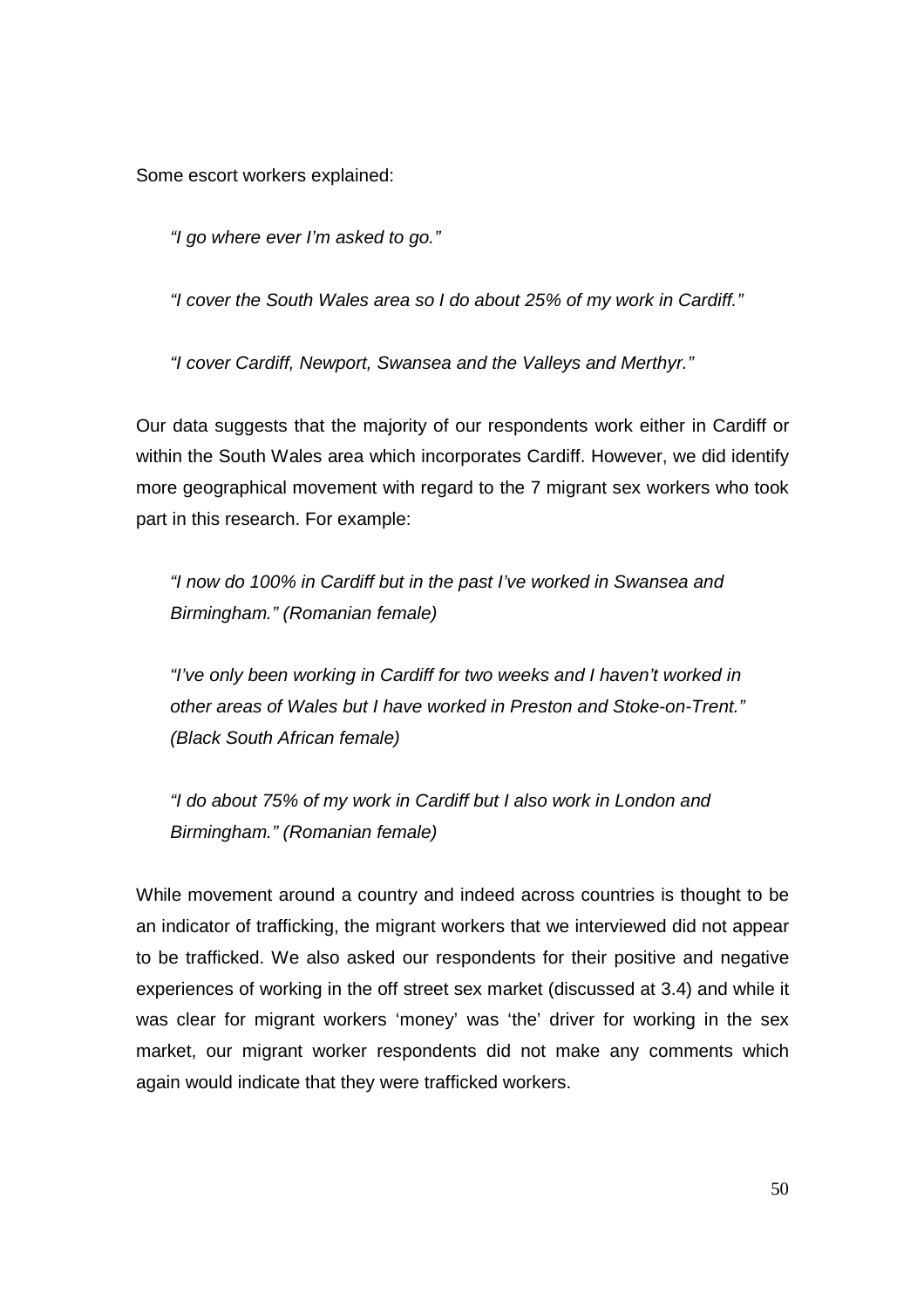### 3.1.6 Place of Residence

- 70% of our respondents indicated that they lived in Cardiff.
- 17% of our respondents indicated that they lived in another area of Wales.

Given also that 85% of or respondents had indicated that they did between 75% and 100% of their work in Cardiff, it is true to say that the majority of our respondents live in Cardiff or the South Wales area and work within Cardiff or the South Wales.

### 3.1.7 Length of Time Working

- 12 of our respondents had been selling sex for less than 1 year.
- 12 of our respondents had been selling sex between 1-5 years.
- 3 of our respondents had been selling sex between 5-10 years.
- 3 of our respondents had been selling sex for over 10 years.

Therefore the majority of our respondents (80%) had been selling sex for less than 5 years. Although, other research has pointed to *transiency* in the sex markets suggesting that the average length of time spent working is approximately 2 years (Benson and Matthews, 1999), our research suggests that for six of our respondents (who had been selling sex for over 5 years) selling sex is perhaps more of a permanent occupation. Our respondents' motivations for selling sex are further considered at 3.1.11 this report, which explores more broadly sex workers' experiences of selling sex.

### 3.1.8 Movement within the Sex Market

Many of our respondents had previously worked in other areas of the sex industry: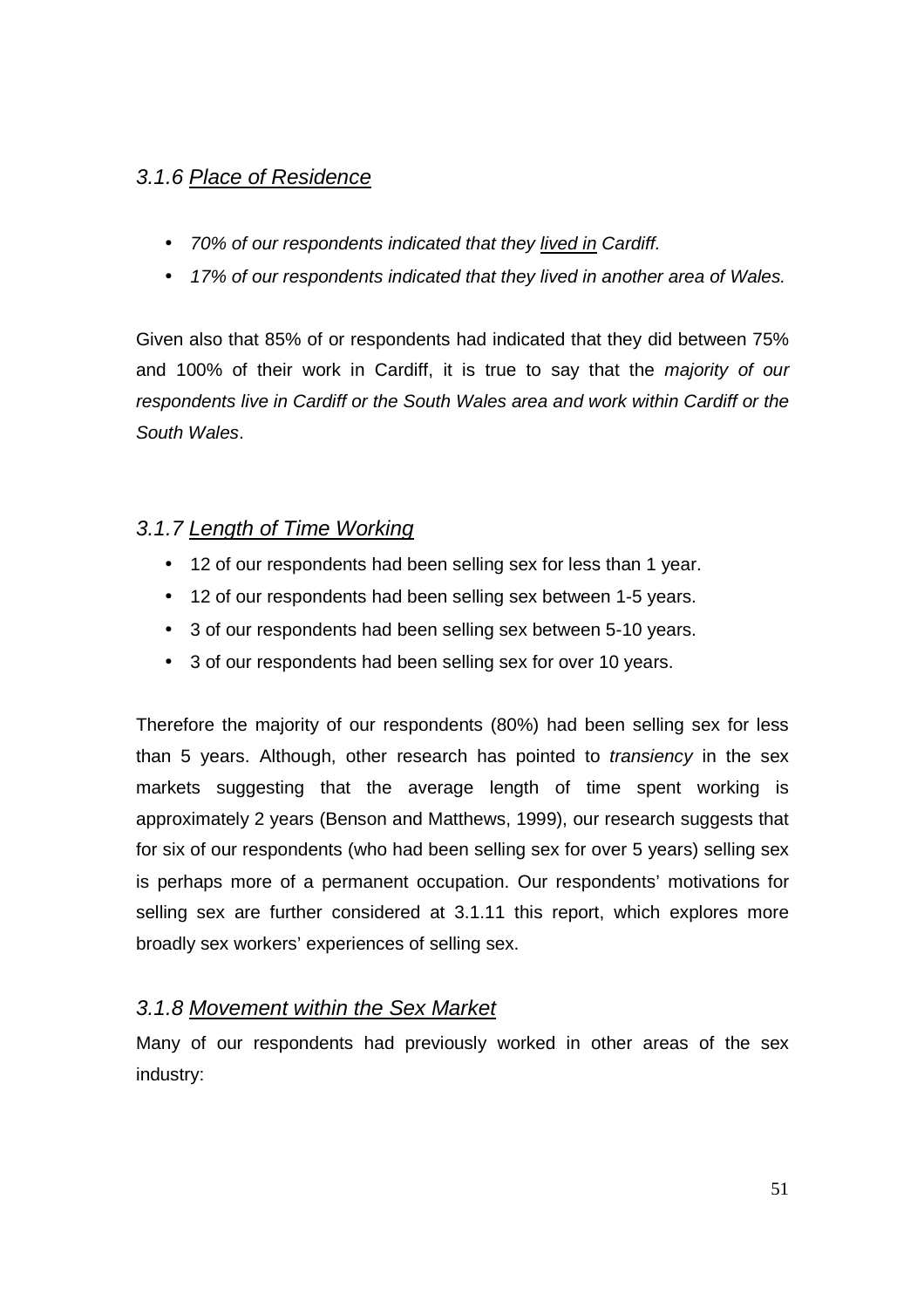- 6 in other off street establishments in the area.
- 7 in lap dancing / strip establishments.
- 2 in the porn industry.
- 5 for other escort agencies.
- 1 had worked from home then moved into a massage parlour.
- 6 had worked as independent escorts.
- 4 had sold sex through the internet but did not anymore.
- 2 had sold phone chat line sex.
- 2 had previously worked on the street.

Thus although our respondent sample was small, our data indicated significant movement within the off street market in terms of place of work and range of work.

#### 3.1.9 Self Identity

Respondents were asked to describe their occupation and place of work. We provided them with a list of descriptive terms associated with work sex work and occupations in the sex market. Respondents were also given the opportunity to define their identity using their own words.

- 18 respondents described themselves as 'escorts'
- 7 respondents described themselves as 'sex worker'
- 7 respondents described themselves as a 'working girl'
- 2 respondents described themselves as 'prostitute'

Interestingly, some of our respondents who worked out of off street establishments described themselves as both 'escort' and 'sex worker'. Suggesting that off street workers may choose to describe themselves as an 'escort' even though they work out of a sauna / massage parlour. Hence, the terms may be used interchangeably. Our interpretations, drawn from interviews with respondents, lead us to believe that sex workers take pride in supplying a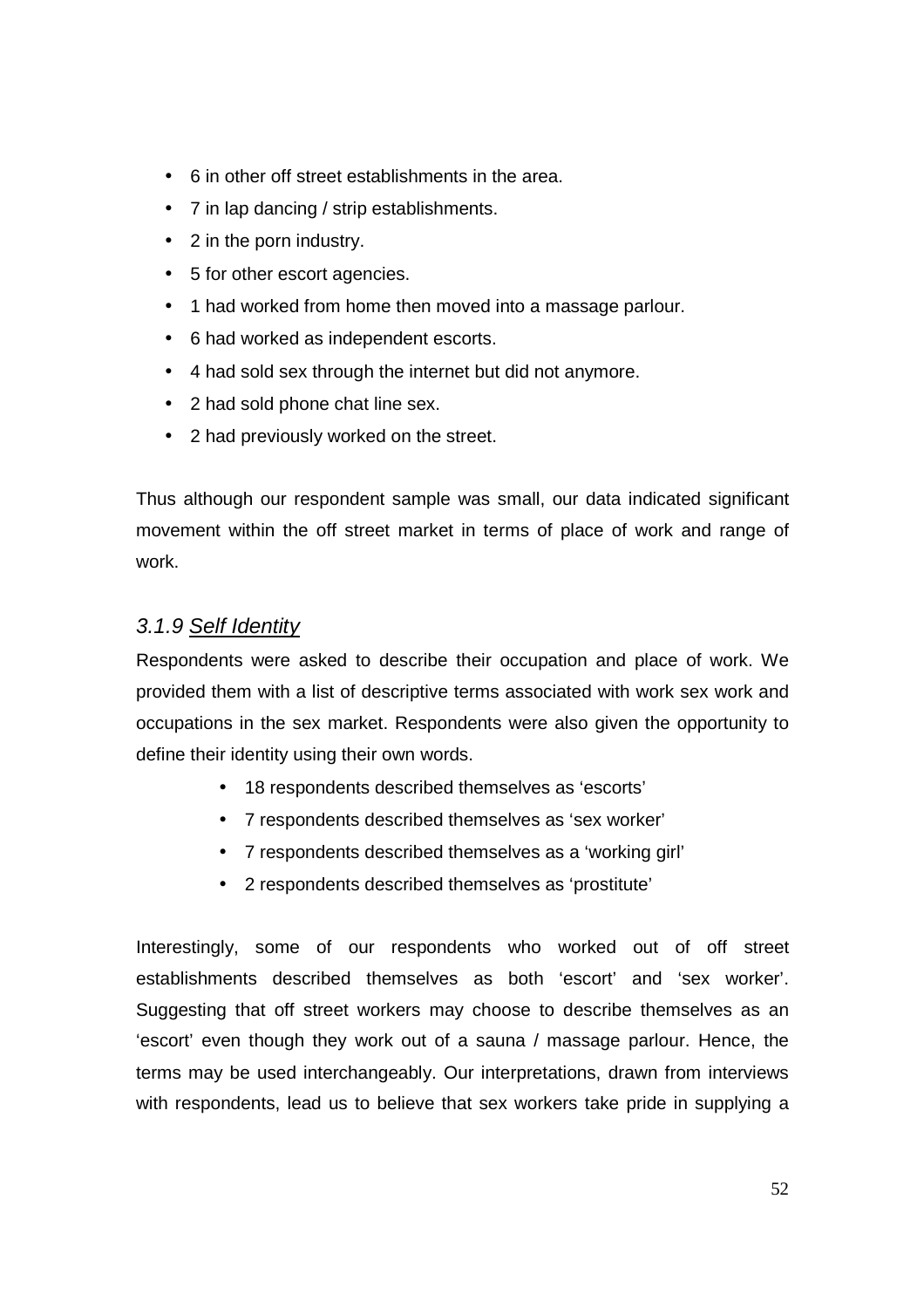professional service, and thus it is perhaps unsurprising that they associated their work with an arguably more 'professional' title.

7 of our respondents referred to themselves as 'working girl'. Those that did and who took part in face to face interviews were clearly very comfortable and happy with this description, and in identifying their occupation they spoke quite endearingly.

It is important to note that only 2 of our respondents identified themselves as prostitutes. The term 'prostitute' is widely acknowledged by many researchers and professionals to be a derogatory (albeit a legally recognised trade description) which is associated with stigma (see Sagar and Jones, 2010). This issue is further discussed in some detail in section 4. 2.

Respondents were also asked to describe their place of work. Of those respondents who worked in off street establishments:

- 15 of our respondents (50%) described their place of work as a sauna or massage parlour.
- Only 1 respondent described their place of work as a 'brothel'.

Again we would point out that a 'brothel' is a legal definition to describe an illegal establishment where more than two people work together to sell sex. However, it is clear from our data that our respondents (perhaps consciously) overwhelming opted to disassociate themselves from the term 'brothel' which (like 'prostitute') arguably has a negative connotation and which attracts labeling and stigma. Again this issue is discussed in more detail 4.2.

#### 3.1.10 Qualifications and Work History

Sex work is often associated with lack of opportunity and low educational achievement. However, our research like that of Sanders in 2005 found that the majority of our respondents (77%) had formal qualifications. Qualifications of our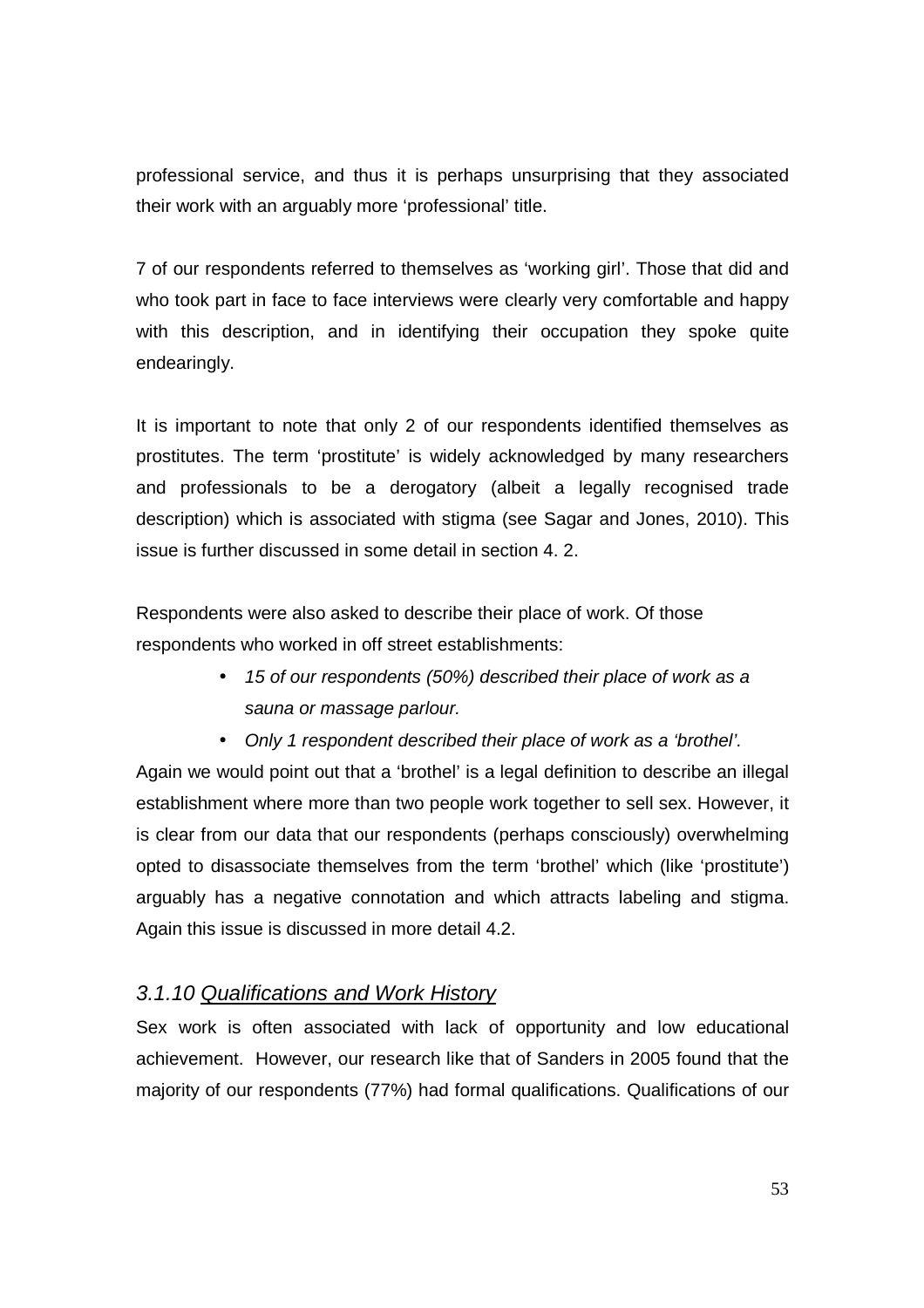respondents ranged from GCSE and A Levels to Degree Level as illustrated below:

"I have A Level Psychology and I am doing A Level Sociology with a view to going to University to become an educational psychologist."

"I have GCSE's and A Levels and a Foundation Degree."

"I have qualifications in Business, Maths, English and Science."

"I am due to start study for an MBA in 2011 which is related to my career choice."

"I have 9 GCSE's, 2 A Levels and have studied BSc Forensics and Chemistry at University."

"I have an undergraduate degree in Law and an MBA in Business."

"I am studying accountancy with the Open University; I'm in my second year."

"I speak five languages." (Migrant worker)

"I completed all my education but I'm not sure what that would be here." (Migrant worker)

Others had taken up vocational focused training including:

- Beauty Technician
- Computers and Electronic Installation
- Hairdressing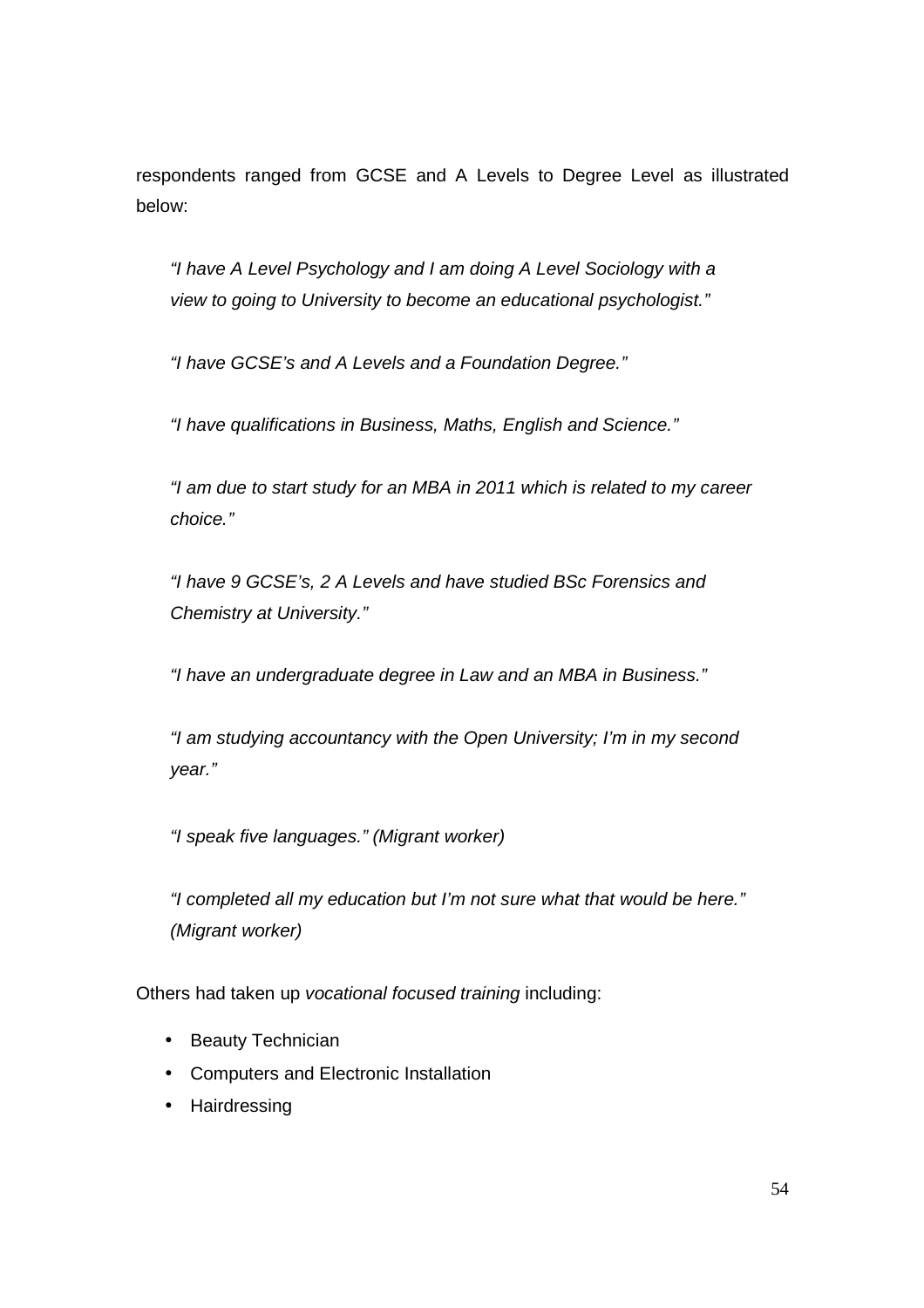- Account Administration
- Finance and Planning
- Travel Agency

#### Previous occupations included:

- Office Work
- Construction Industry
- Senior Management in Private Sector Business
- Painter and Decorator
- Fabric Welder
- Hairdresser
- Accounts Administrator
- Mortgage Underwriter
- Tefel English teacher to foreign students
- Customer Service Manager Bar Work
- Retail Work
- Cleaning
- Journalism
- Waitressing
- Charity Work
- Travel Agent
- Receptionist

As can be seen from the list of occupations above, there is no pattern or connection to be made between previously held occupations and the decision to sell sex. However, the data does indicate that off street sex work is an occupation which is taken up by a variety of people and that many off street workers can be educated and some highly educated. Our respondents' decisions to enter into the off street sex market are explored in some detail in the next section of the report.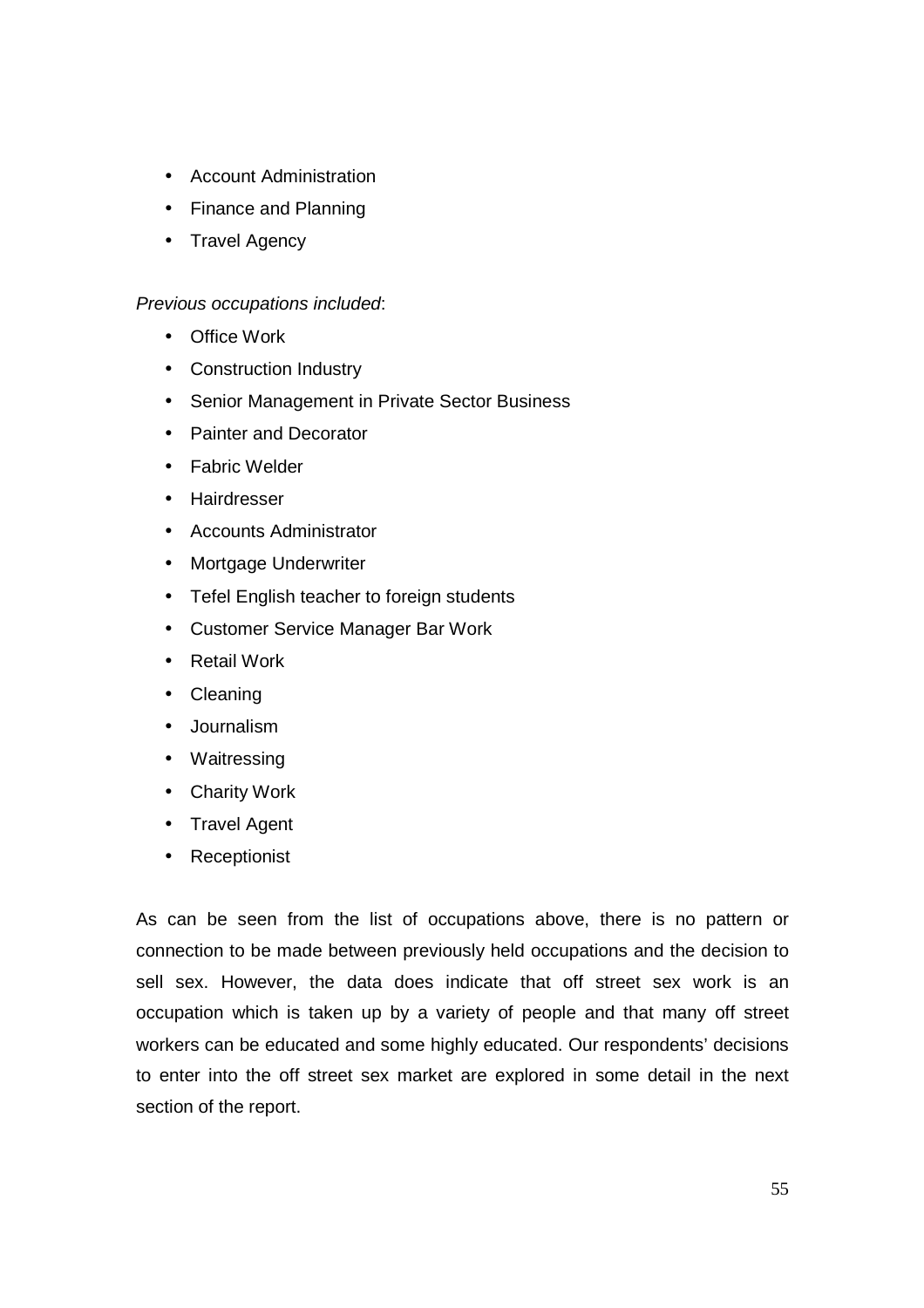### 3.1.11 Motivations for Participation in Sex Work

We asked our respondents to explain to us why they had decided to sell sex. As highlighted below, reasons for entrance into the off street sex market can vary. For some it is simply a matter of choice and / or a way to earn a higher income:

 "I saw an advert for lap dancers when I was working full time and it went from there."

"I went for job as a receptionist in a massage parlour in Swansea. I couldn't believe the money you could earn and I thought I would have a go."

"I needed extra cash and also enjoyed having sex."

"It was fifty percent curiosity and fifty percent money, but I am not driven commercially I think of it as additional fun."

 "I heard about it through a friend who was working. It's easier work than the work I was doing and the hours are flexible."

 "I get a high hourly wage and this means I earn more money and have to spend less time working – so I get more free time. It is easy money, I enjoy it."

It was however clear from our respondent comments that the decision to sell sex was mainly driven by the need to earn an income – some of our respondents told us how they had experienced redundancy and unemployment:

"'I couldn't get another job. I knew a friend who introduced me."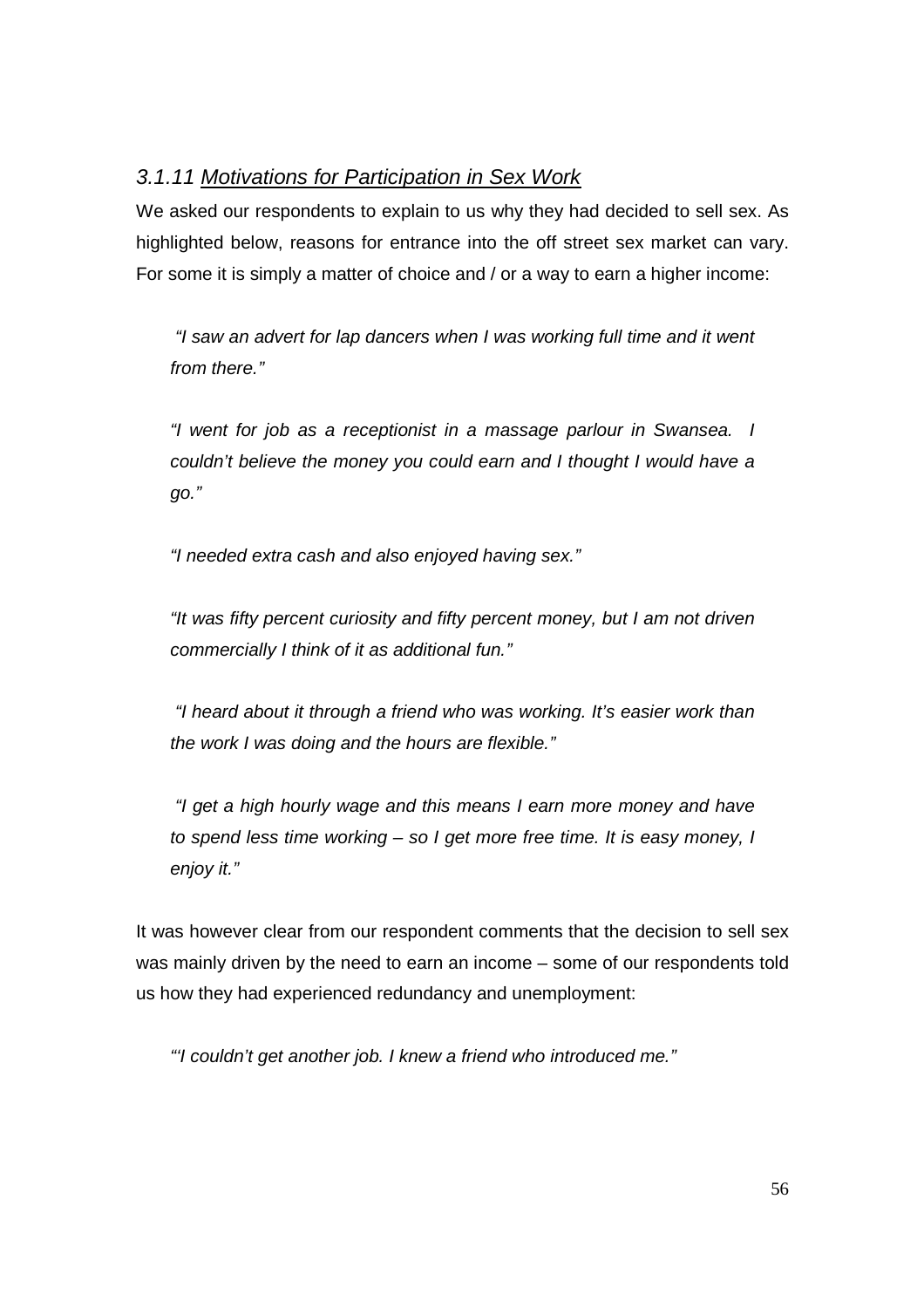"I did a hundred job applications but never got an interview! I've had no work opportunity for the last 2 years."

"I got laid off couldn't get the job I needed to pay the bills."

"I needed money to pay bills and a friend introduced me to it."

"Someone mentioned it to me. I am a single parent and I watched friends having one night stands and I thought, what's the difference? I needed the money and so I gave it a go."

 "I needed money – or we would have lost our house. I knew about certain sites to become a male escort."

"I lost my contract at Heathrow. I lost my job In Australia...I had to look at my options and this came up."

 "I split up with my partner one and a half years ago and I was a bit messed up and couldn't work for a while. I looked at a business course and I'm still doing it ...I am going to open a market stall with my daughter. But I looked through the paper and saw a job here as a receptionist so I took it and then moved into massage."

Although the need to earn money is a well known 'cause' or 'driver' for participation in sex work, we are also careful to note here that none of our respondents indicated that they had been 'forced' into the off street sex market. We did not find any evidence of exploitation or coercion within our sample of respondents.

'Autonomy' and 'free choice' is often disputed in the research literature on sex work by radical feminists who believe that all sex work is sexual exploitation and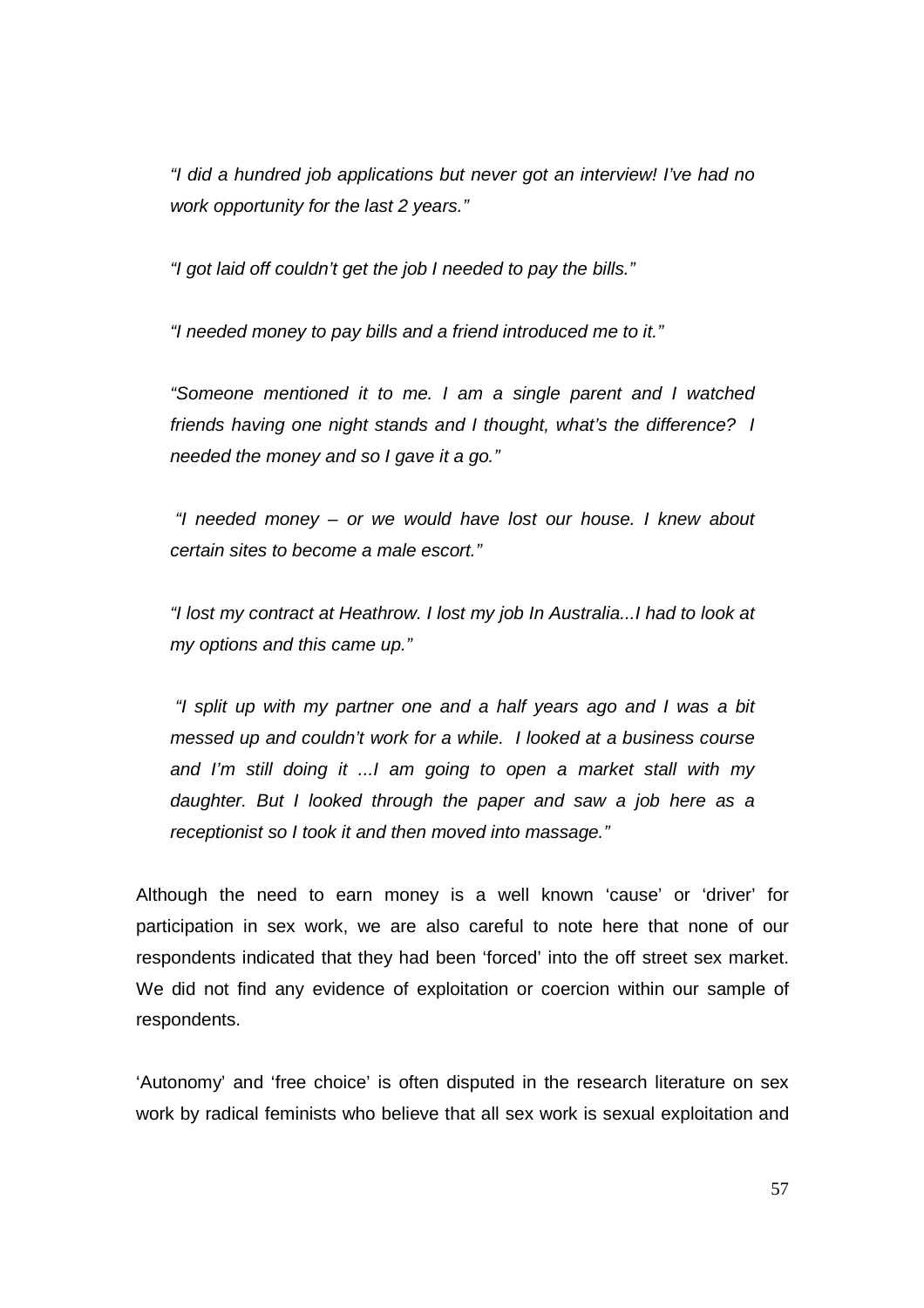that women cannot make a rationale decision to sell sex (Bindel, 2008). However, we would contend that the respondents in our sample did make conscious and rationale decisions to sell sex, albeit for some in very difficult financial circumstances (46.6% indicated financial reasons as the decision to sell sex off street). This contention is arguably also supported by the rich data provided by our respondents with regard to their work history, qualifications and life experience. Therefore, the data documented thus far in this report does not support the profile which is often associated with sex workers as being vulnerable victims who are in need of assistance to exit the profession (as depicted in the Home Office 2006 Coordinated Prostitution Strategy). When the data in this report is compared with other data on street based workers in Cardiff, there are clear differences with regard to the profiles of off street workers and street based workers (see, Sagar and Jones, 2010). Arguably this needs to be acknowledged in policy and practice.

### **3.2 Support, Secrecy and Safety**

#### 3.2.1 Support

We wanted to know what support (if any) was available to our respondents. While we were not aware of any support networks available to off street sex workers in the Cardiff area, we did ask respondents if they were part of any sex worker support groups. Given that the off street sex market in Cardiff is a relatively closed market, and thus knowledge about the off street sex market is negligible, we considered this question important. However, we were not surprised to find that only one of our respondents was part of any formal or informal sex worker support networks. This lady was one of our 2 respondents who had previously taken part in street sex work and she identified Safer Wales StreetLife as a service which offered her support.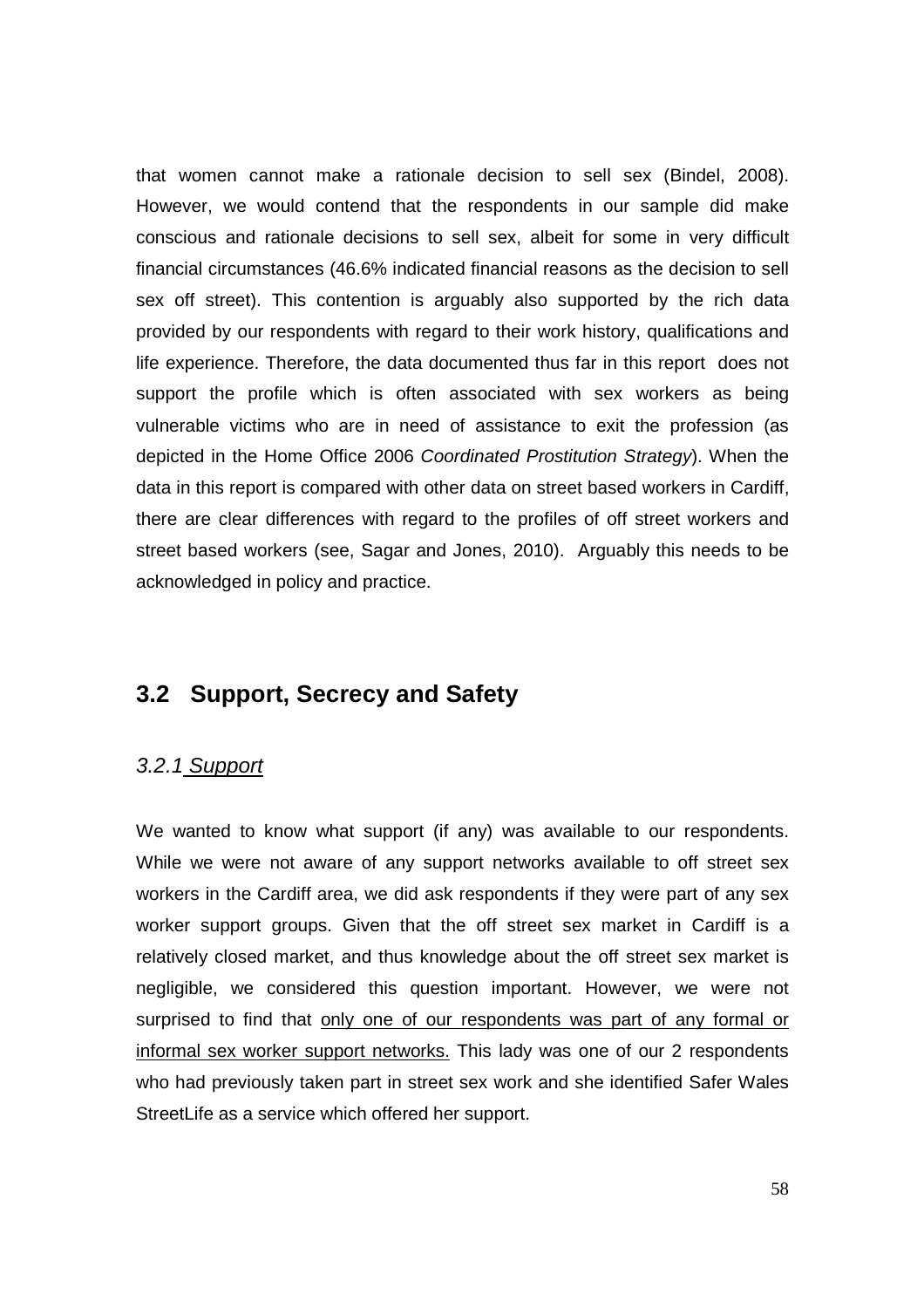It was clear however from respondent comments that some did receive emotional support where they worked alongside other sex workers:

"I share with the girls...we help each other."

"I have met some lovely people. [The manager] is great, she looks after us. She will go to the chemist when we are ill...I don't have much support at home, but here you can talk and it's great. It is comforting working here with the other girls."

"Sometimes I am not working and I think I really want to go into work. I miss the girls. I work with brilliant people and get good support...I can always go to [the manager] if I have a problem."

"It is good to work here because we help each other."

However for those sex workers who work as independent escorts, they are of course less likely to come into contact with other sex workers. However, 2 respondents did indicate that they were ONLY prepared to work alone. Further, 2 independent escorts indicated that they worked alone due to the secrecy they attached to the work, and also due to the need to respect client confidentiality.

### 3.2.2 Secrecy

93% of our respondents indicated that sex work was a 'secret' occupation. Data further indicates:

- 80% of our respondents keep sex work a secret from family
- 73% of our respondents keep sex work a secret from friends

For 5 respondents who indicated that they had a current partner – sex work was also a secret from their partner. The stress of keeping sex work a secret from a partner is depicted clearly in the following comment: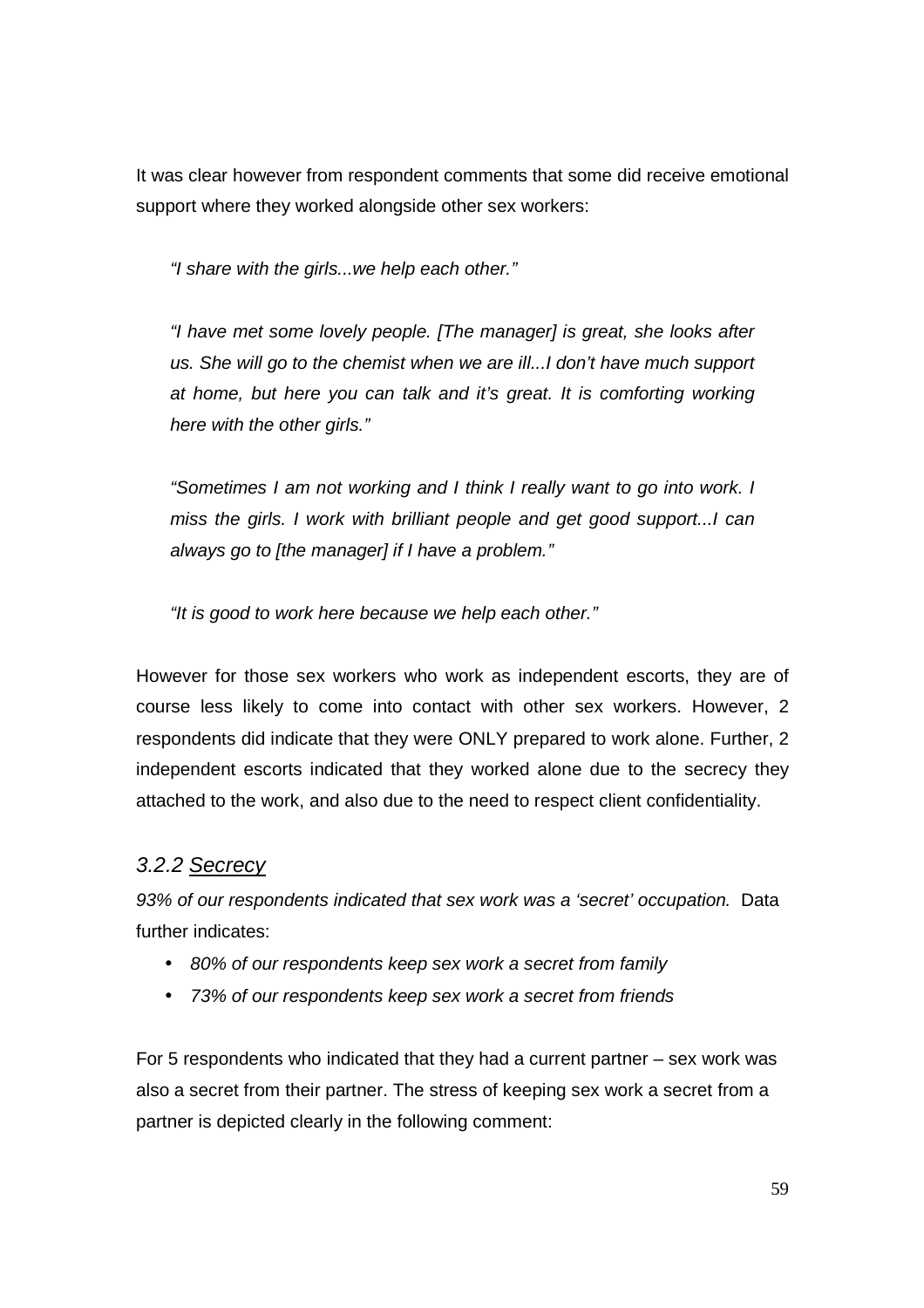"It's the deceit of not telling my partner. It's the guilt of that and the psychological impact. I have a flat away from my home which I use and choose to meet clients there."

Nevertheless, it is an important finding that while the vast majority of our respondents were not part of any sex worker networks of support, for those that work with other sex workers there does appear to be a level of support available from peers – and that support appears to be valued by some of our respondents. However, it is worrying that peer support is the only support available. Furthermore, the data indicates that independent escorts are unlikely to be receiving any kind of support where they work in isolation.

Emotional support is important. The worry and anxiety associated with keeping sex work a secret (as illustrated above) has also been highlighted in other research. In particular, Sanders 2004 research explains how sex workers perceive 'being found out' as a risk that constantly has to be negotiated. Moreover, that this particular 'risk' (from the perspectives of sex workers) can far surpass other 'risks' such as risks to sexual health. However, as discussed in section 3.3 of this report, the issue of 'secrecy' takes on another level of importance where it acts as a barrier to accessing sexual health services in Cardiff.

#### 3.2.3 Safety

40% of sex workers in our sample indicated that one of the reasons they sell sex in off street establishments is 'safety'. Independent escorts however are arguably isolated in their work – working from their own homes and through private apartments and houses. Nevertheless, one independent escort did explain that there are safety mechanisms available: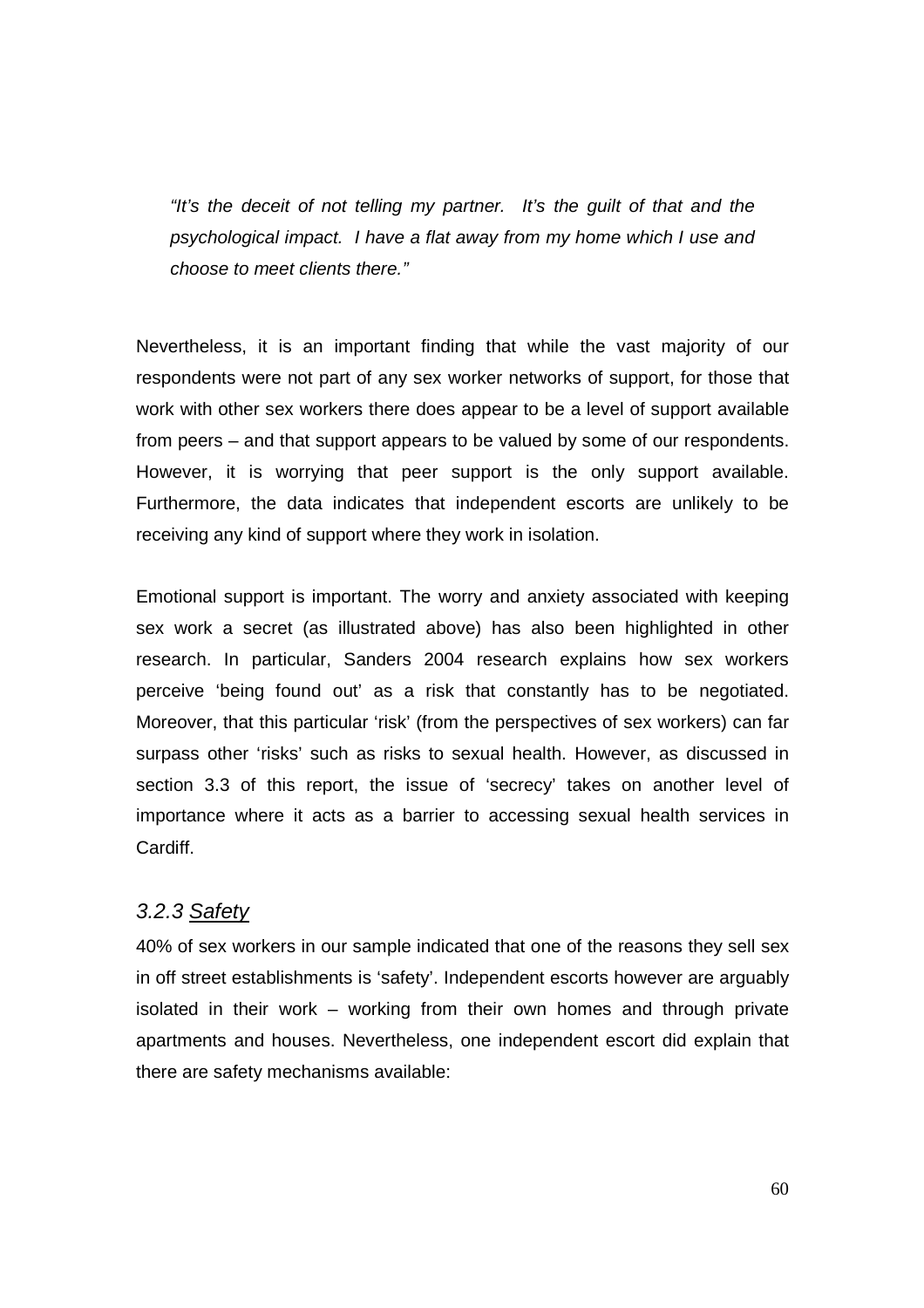"... I have an 'angel buddy' via the site and I don't accept any first-time bookings unless they are made via the site. As part of the booking process the client has to leave contact details and if it is an outcall they must also leave an address. I then set up an 'Angel Alert' where the site sends me a text message 15 minutes after the appointment should be finished. If I don't reply positively or at all, they message my buddy to check on me and take any necessary action."

It is a welcome finding that the independent escort market is able to develop safety precautions. However despite such safety precautions, it remains true to say that we cannot confirm that such practices are widespread within the off street market in the context of independent escort working. Although some of our respondents had 'drivers' to look out for them (either managers or partners). Nevertheless two respondents stated:

"I have had contact from a few abusive people, never met them in person but I have been close."

"I always check clients out over the phone before I meet them."

Talking to clients is a recognised 'filtering system' to 'out' any potentially dodgy clients (see, Sanders, 2005). However, where sex workers work in isolation, this cannot be said to be a 'fool proof' system to guard against violence or sexual assault.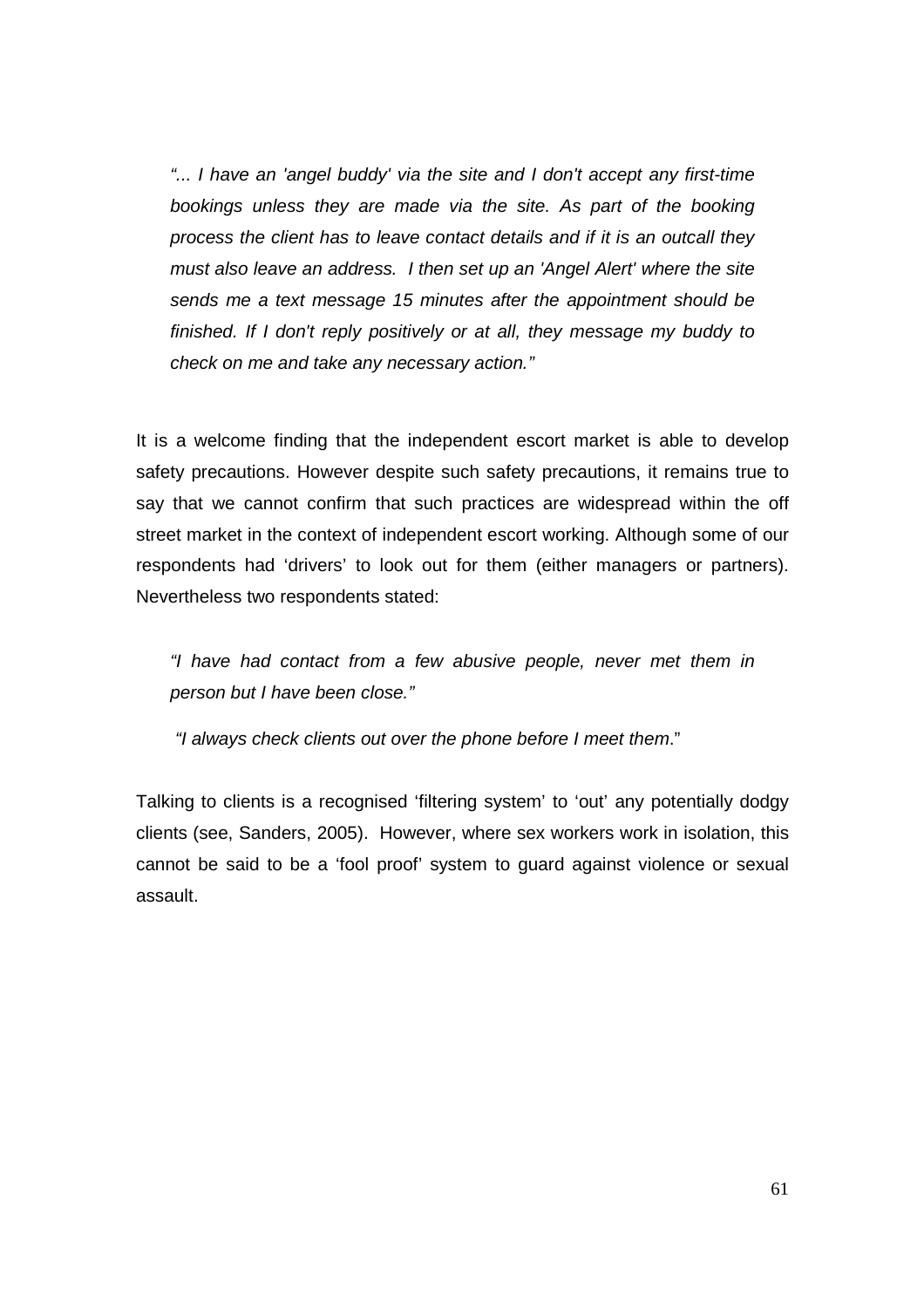# **3.3 Sexual Health**

### 3.3.1 Attendance at GP and Sexual Health Clinic

We asked our respondents to provide basic sexual health data with regard to their access to services within the last 12 months:

- 67% had seen their GP
- 63% had attended a sexual health clinic

However, between approximately 20 and 30% of our sample were not accessing basic health services. Furthermore, 4 respondents had not accessed any services at all within the last 12 months. Respondents explained:

"I don't want anyone to know, it's no one's business. I don't need support and sexual health or anything. I always use a condom, even for oral. I am not worried about my safety. I always check clients out on the phone before I meet them. I am fine working as I am."

"I always use a condom; I don't think I need services."

### 3.3.2 HIV and Hepatitis B

We also asked our respondents if they had ever had a sexual health check up / HIV test / Hepatitis B vaccination.

- 80% of respondents confirmed that they previously had a sexual health check up (the majority within the last 12 months).
- 50% of respondents confirmed that they had been tested for HIV (the majority within the last 12 months).
- 50% of respondents confirmed that they had been vaccinated against Hepatitis B.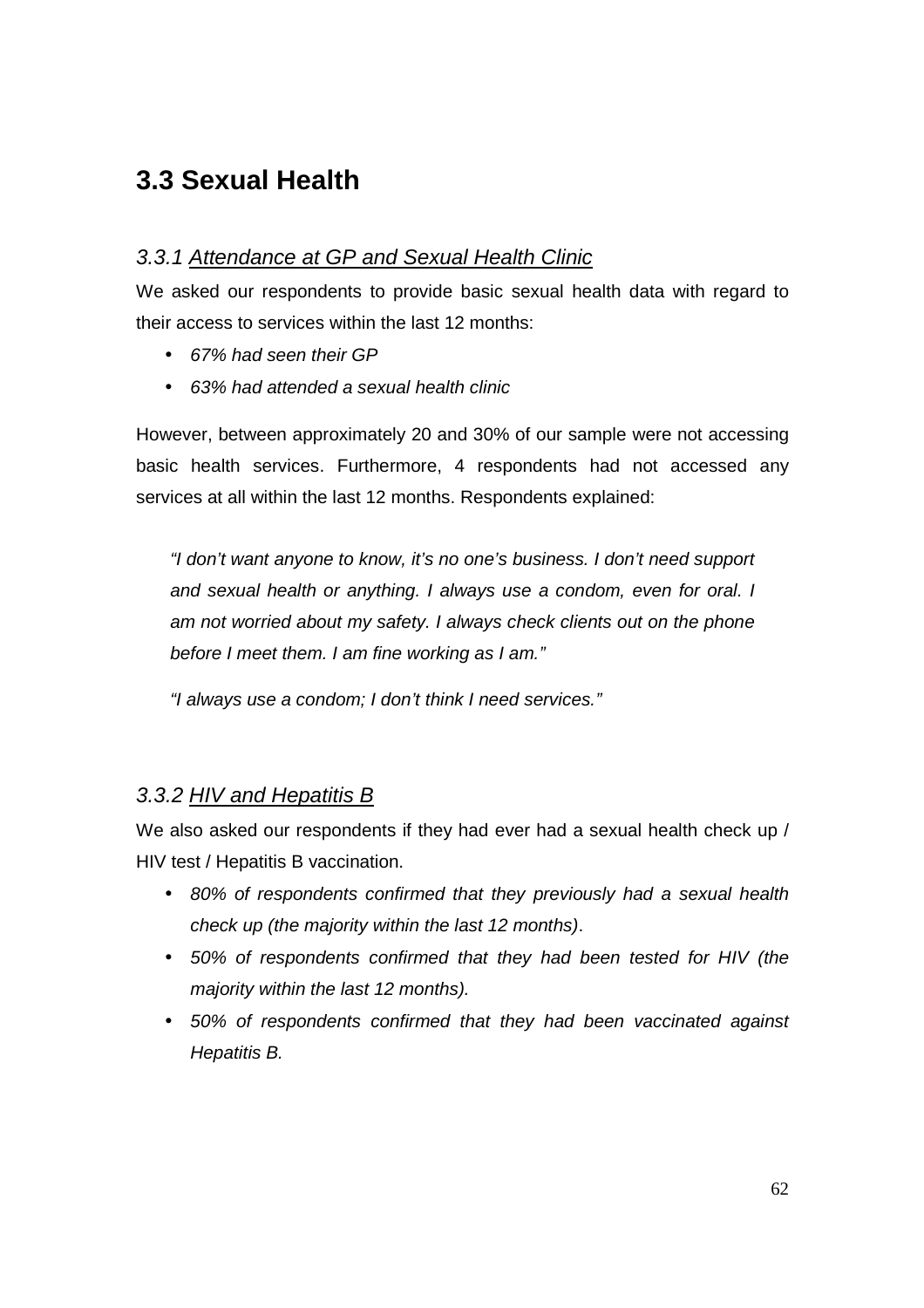While it is a welcome finding that the majority of our sample has regular sexual health check-ups, half of our respondents had not been tested for HIV or had a Hepatitis B vaccination.

It is important to note also that only 2 of our respondents had accessed drug / alcohol services within the last 12 months. Both of these respondents had participated in off street and street based sex work. Street based sex work (as discussed previously) is associated with drug / alcohol misuse. The data therefore substantiates other research which has found that drug / alcohol misuse is not problematic within the off street market (Sanders, 2005; Jeal and Salisbury, 2007).

#### 3.3.3 Disclosure

Over TWO THIRDS (73%) of our respondents HAD NOT DISCLOSED to ANY SERVICE that they were a sex worker. Our respondent explanations as to why they had not disclosed varied. However, as illustrated below, some expressed their fears about secrecy, confidentiality and also being judged for their occupational choice:

"I didn't feel able to. I didn't feel comfortable. I know if you tell somebody they could give you more advice. But, living in Cardiff makes it awkward. I don't want anyone to know."

"I would never put anything on medical records in case it's there for life. It would be much better to have a sexual health services specifically for sex workers."

"I don't want anyone knowing."

"I want to keep it private. Sex workers are regarded as lower grade and even nurses can be judgemental."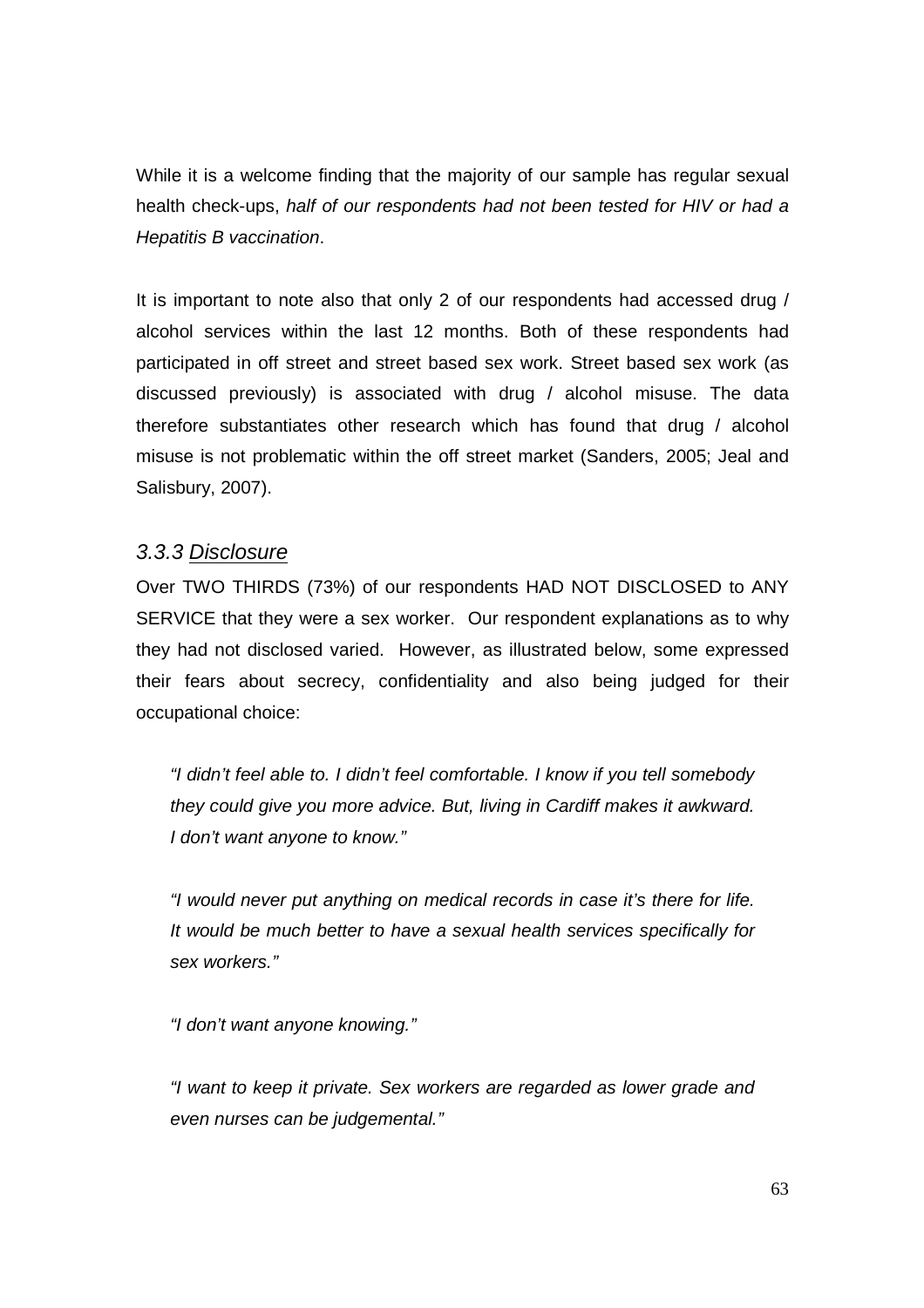"'I don't want my family to find out. It's a disgrace to them."

"I've never had a reason to disclose information. It is none of their business. I wouldn't disclose to them, I have no need to."

For some of our respondents it was clear that they perceived that given that they had 'not been asked', there was no reason to disclose:

"They didn't ask."

"There is no reason to."

"No one asked- but I wouldn't tell because it's a secret."

Others distanced themselves from the sexual health risks sometimes associated with sex work:

"I am just doing this to pay for my studies."

"It is not relevant; I don't give clients extras…."

"I don't go because I am alright; I just work once or twice a week."

However for those respondents that did disclose, there were some positive comments about the services they had accessed, for example:

"I use the GUM clinic. I say I am working girl to have tests. It's good I like them."

"I disclosed to the GUM clinic. I wanted to make sure I got checked properly, they gave out free condoms and they were really polite."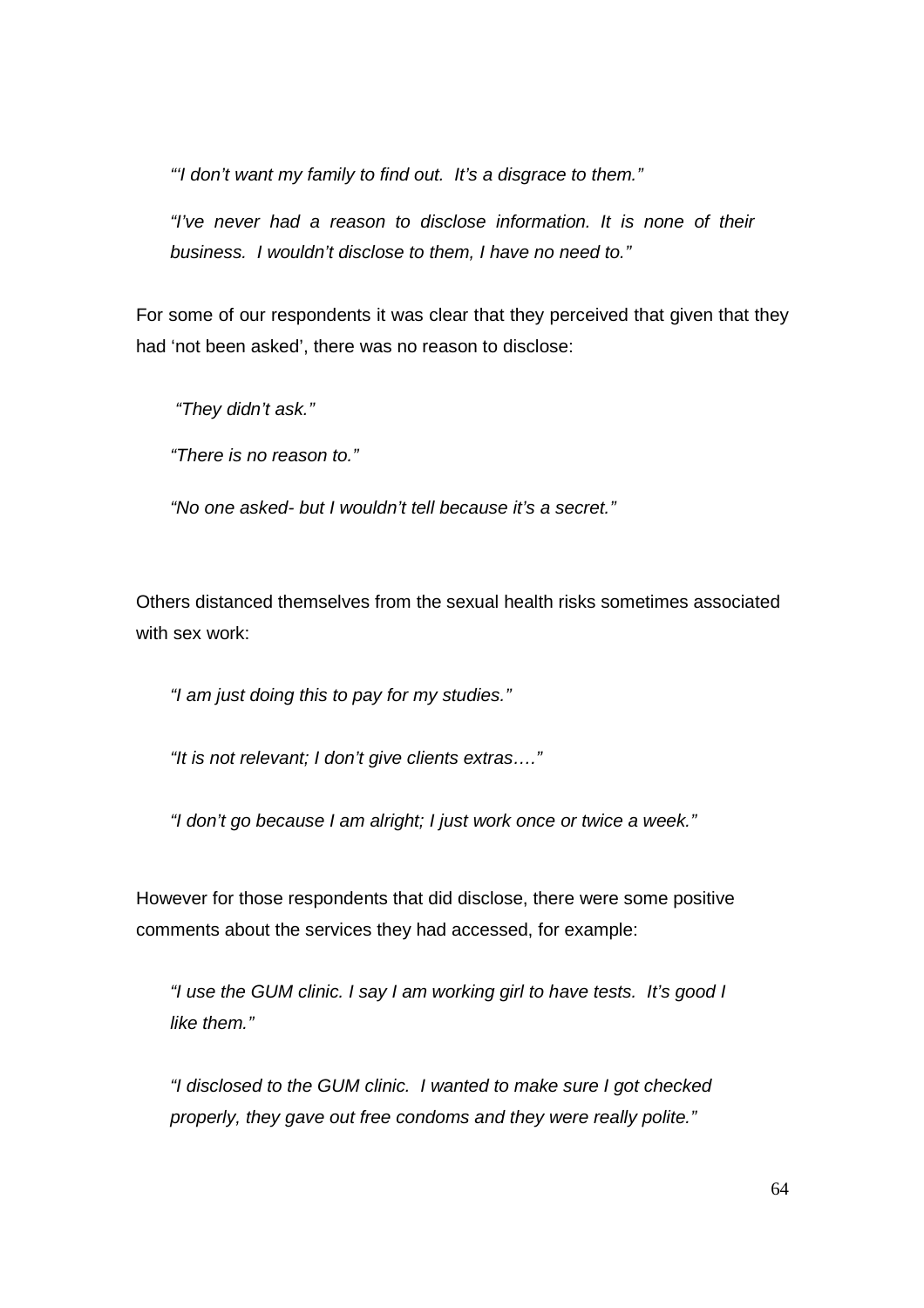Clearly where sex workers feel able to disclose they were happy with the reception that they received and did not feel judged or stigmatised. However, as discussed at 3.3.5, some of our respondents told us that 'getting' to the GUM clinic was problematic for them due to the service only being available at certain hours and due to waiting times at the clinic.

#### 3.3.4 Access to Free Condoms

Over two thirds of our respondents bought their own condoms. Again it appeared that this was for a variety of reasons:

"I have free access but I prefer to buy my own."

"I have access to them through the sexual health clinic but won't use them because they are too cheap. I prefer to use better quality ones."

"It is easier for me to buy them...it's up to me to get them."

"If you get them from the clinic they only give you up to 10 at a time  $$ what is the point in that?"

Providing free condoms for off street workers had been known to break down barriers and allow services to build up relationships of trust with workers (Ibbitson, 2002). Thereafter, sex workers are more likely to disclose information in confidence and welcome sexual health advice. Given that one aim of this research is to establish a relationship of trust between THT and off street sex workers we would consider it vital to this end that free condoms are provided to off street sex workers.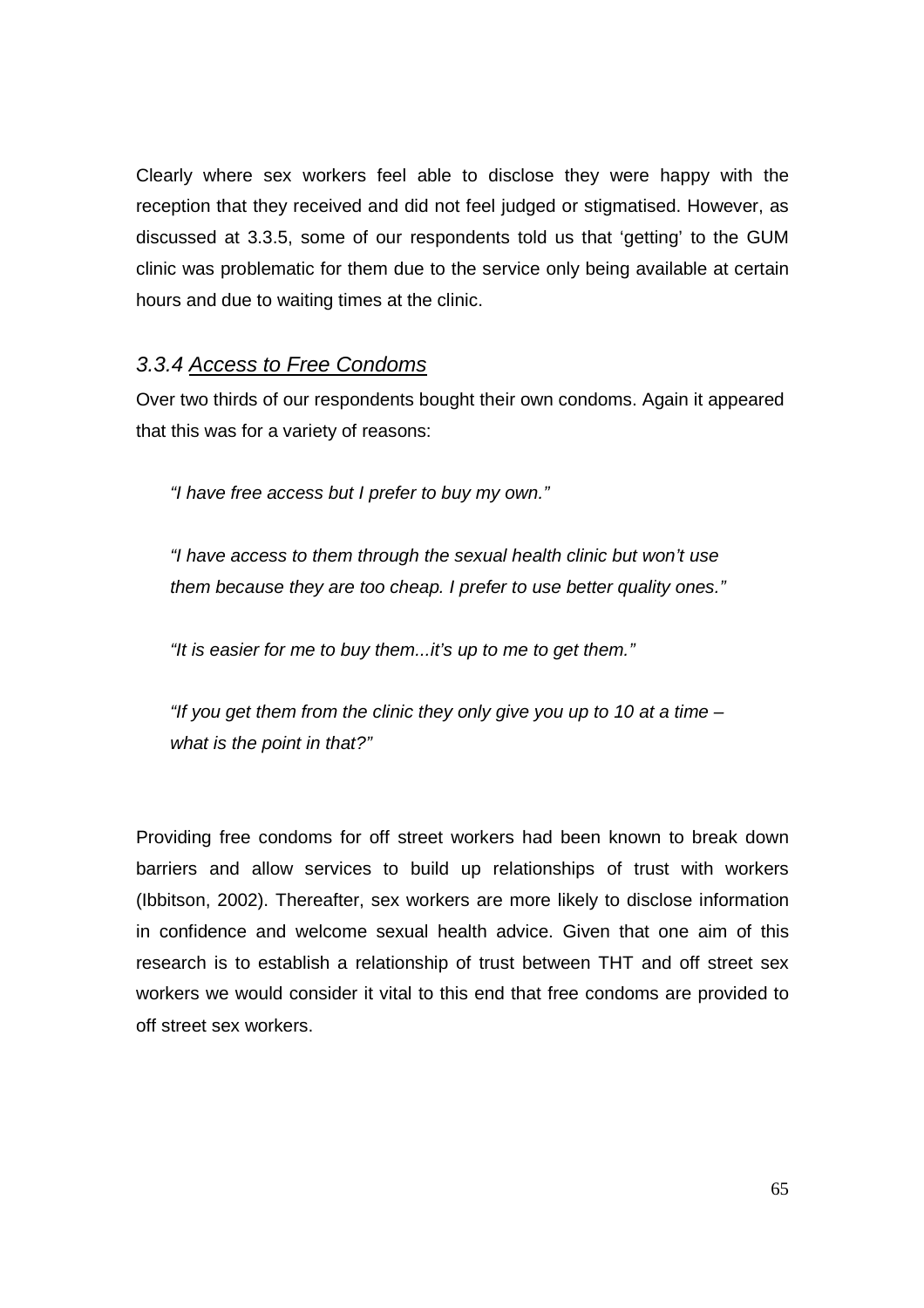#### 3.3.5 Barriers to Service Access

When we asked our respondents why they were not accessing local services, several respondents explained that they did not know what services were available locally or indeed where they were located, for example:

"I don't know of other services other than the GUM."

"I am not aware of services in Cardiff and I do not want to tell people I do this work."

However, for others it was clear that the services available are not convenient for off street sex workers who perhaps can find it difficult to plan ahead, make appointments and get there during the day. This point is best illustrated by the respondent comments below:

"I would like to go to GUM in Cardiff but you have to be there at 7.30 in morning and so it is not convenient. I also live out of Cardiff (middle of nowhere really) and I just can't get down to them."

"Sometimes you have to wait a long time and I don't have much time so that gets annoying."

"If you don't make it there on time you do not get seen."

"Waiting times!"

### 3.3.6 Improvements to Service Provision

We asked our respondents what improvements they would like to see to sexual health services in Cardiff. The following selection of comments illustrate their views and opinions on this issue: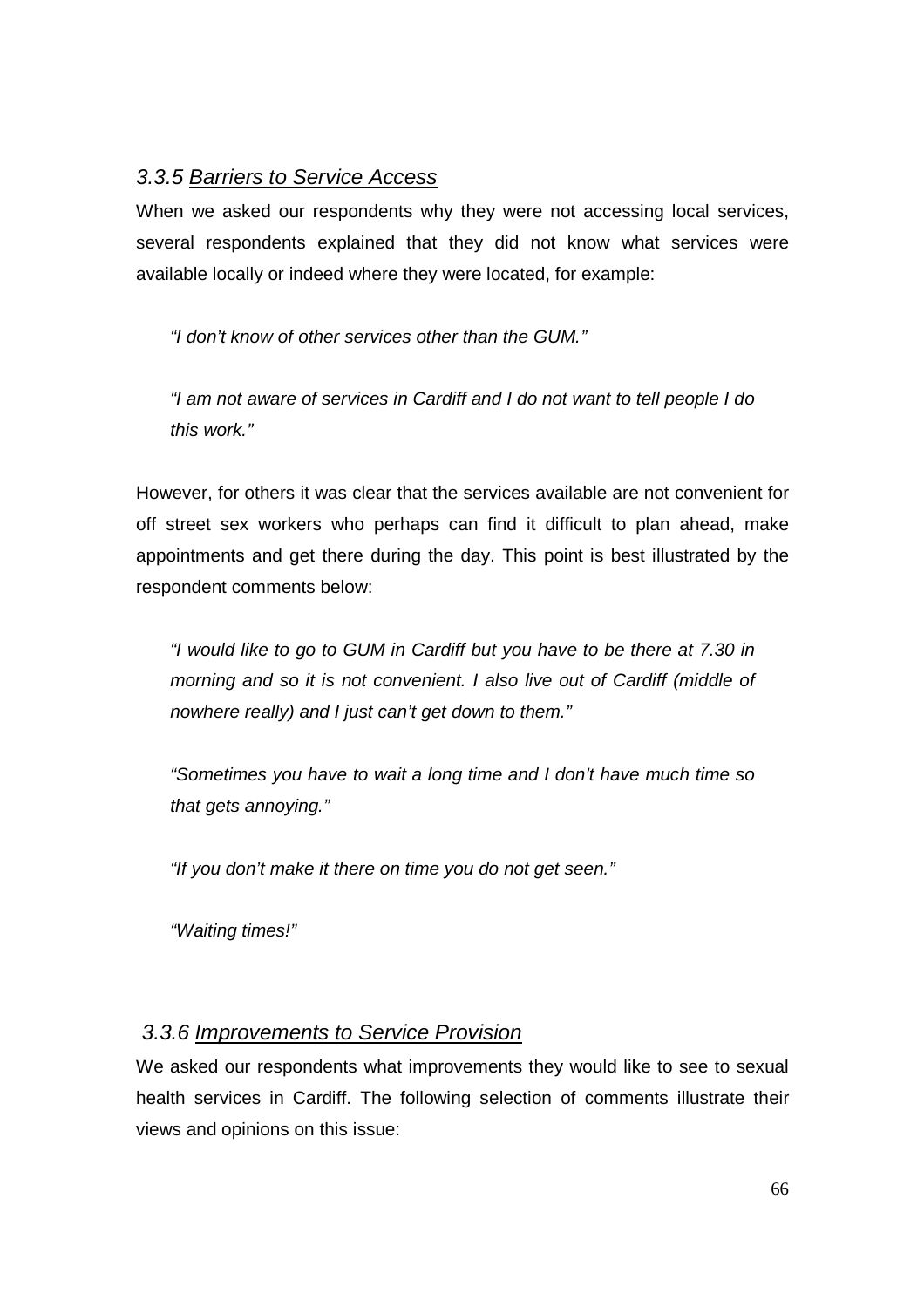"I would like a service just for sex workers where they not judged... something for sexual health."

"If there was a service which could guarantee confidentiality I might go to them for sexual health."

"It would be better if a service came here, it would be lots easier and you could build up a friendship with them too."

"If there were certain things that could be done online or at my own home, I would."

"If there was something available at home or on the internet I would use it."

"HIV testing that came to us."

"In Birmingham someone came round to the brothels. It was very good to check us out but nobody came here."

Clearly many of our respondents indicated that they would like to avoid the pressure they feel (for a variety of reasons) when trying to locate and access available services in Cardiff. Predominantly, our respondents suggested that services were needed which would go out to their place of work, which did not judge and which could guarantee confidentiality.

We would also note that 'language' was a barrier for three of our migrant respondents. Arguably, the development of an Outreach service for off street sex workers would possibly identify a variety of problems including language barriers.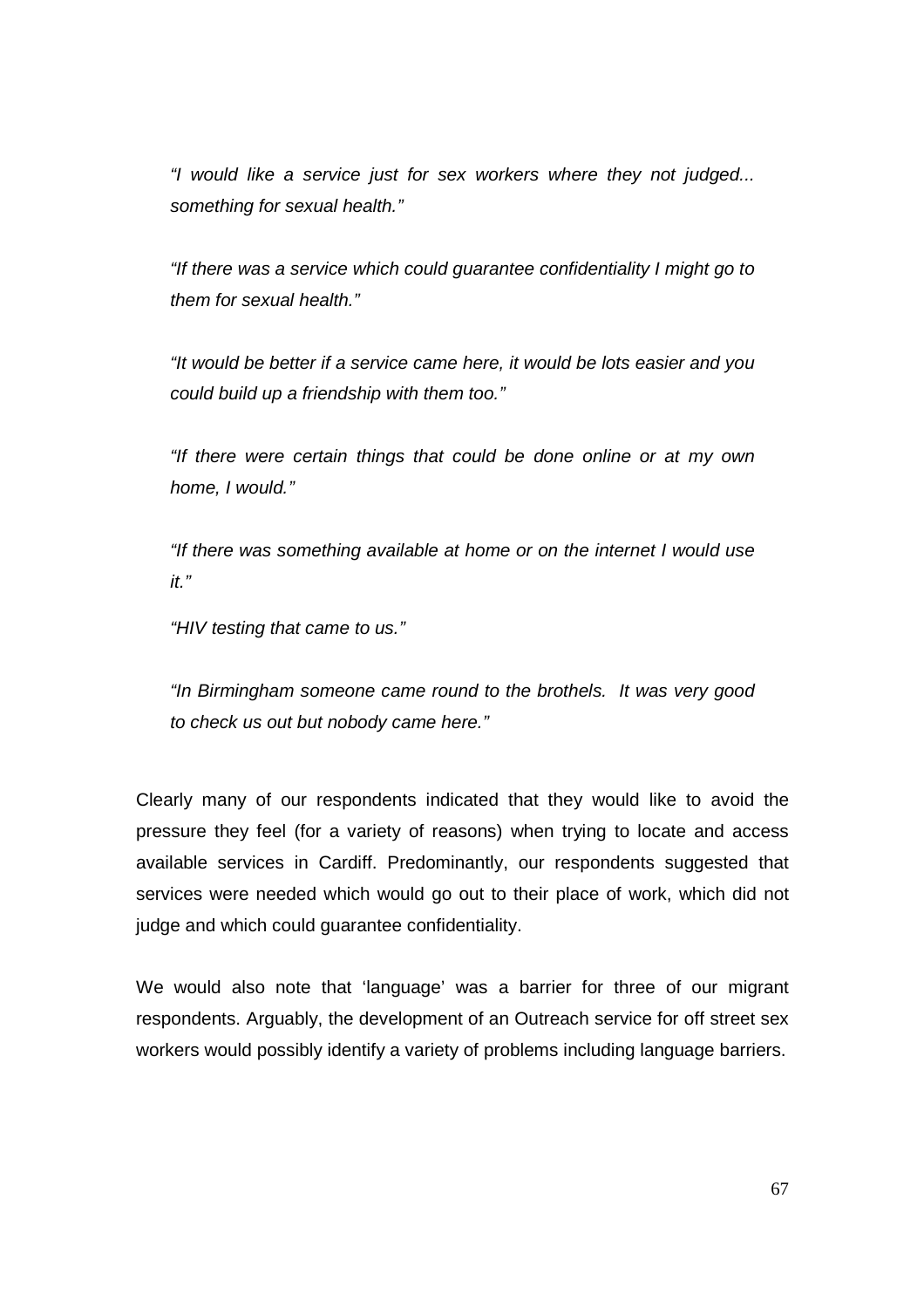### **3.4 Experiences of Sex Work**

Respondents were asked to share with the researchers their positive and negative experiences of sex work.

#### 3.4.1 Positive experiences

Responses regarding positive aspects of sex work revolved around the ability to make a good living, the benefits of self employment, flexibility of working hours, job satisfaction and enjoyment as illustrated below:

"Customer satisfaction, I am my own boss so can work when I want, when work comes in the money is good."

"The money obviously, and the flexibility to work. I don't have to worry about child care."

"You get to have fantastic sex, good friendships with clients and a little bit of money."

"I get to meet nice and interesting people and provide a useful service."

 "I am able to show my clients that this is not just the act of sex, but it is also about being sensitive and caring to their needs – which they appreciate. It also gives them a chance to let their hair down and explore their fantasies."

 "I've done lots of different jobs but I just get bored quickly. This is the best job I have ever done. Also, I get to meet nice clients. And, I got two girls off working on the streets where it's really dangerous." (male sex worker and escort manager)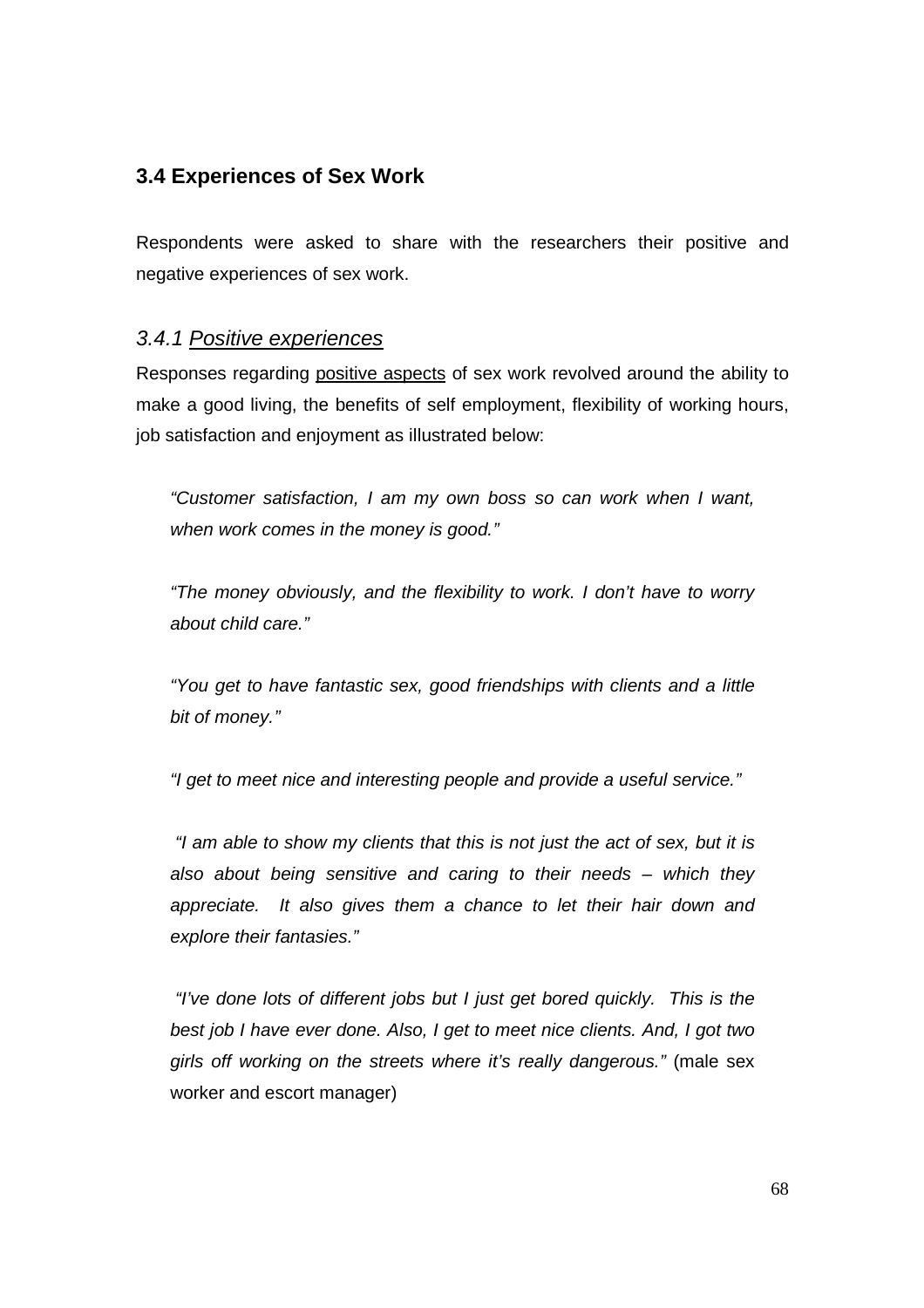"I get to have sex with nice young men."

"This work pays for my daughter's school fees."

#### 3.4.2 Negative Experiences

As noted above, we asked our respondents to share with us their experiences of sex work which of course includes negative experiences. Several of our respondents emphasised that they did not have any negative experiences. However, for others, the attitude of clients and the demands of clients was clearly a cause for concern:

"Some customers think that they literally own you and that they can do what they want...."

"Sometimes clients do things that make me feel uncomfortable; sometimes I'm not in the right mood and don't enjoy it."

"Some customers are aggressive but it's ok if there is good security."

 "I had a phone call from somebody being abusive but my partner drives me to appointments and provides security for me."

"I am in a dangerous buisness and I worry about being on the end of violence or robbery."

Furthermore, some respondents clearly did not enjoy their work. The following comments illustrate their personal reflections when feeling that they have no other alternative but to sell sex to earn money: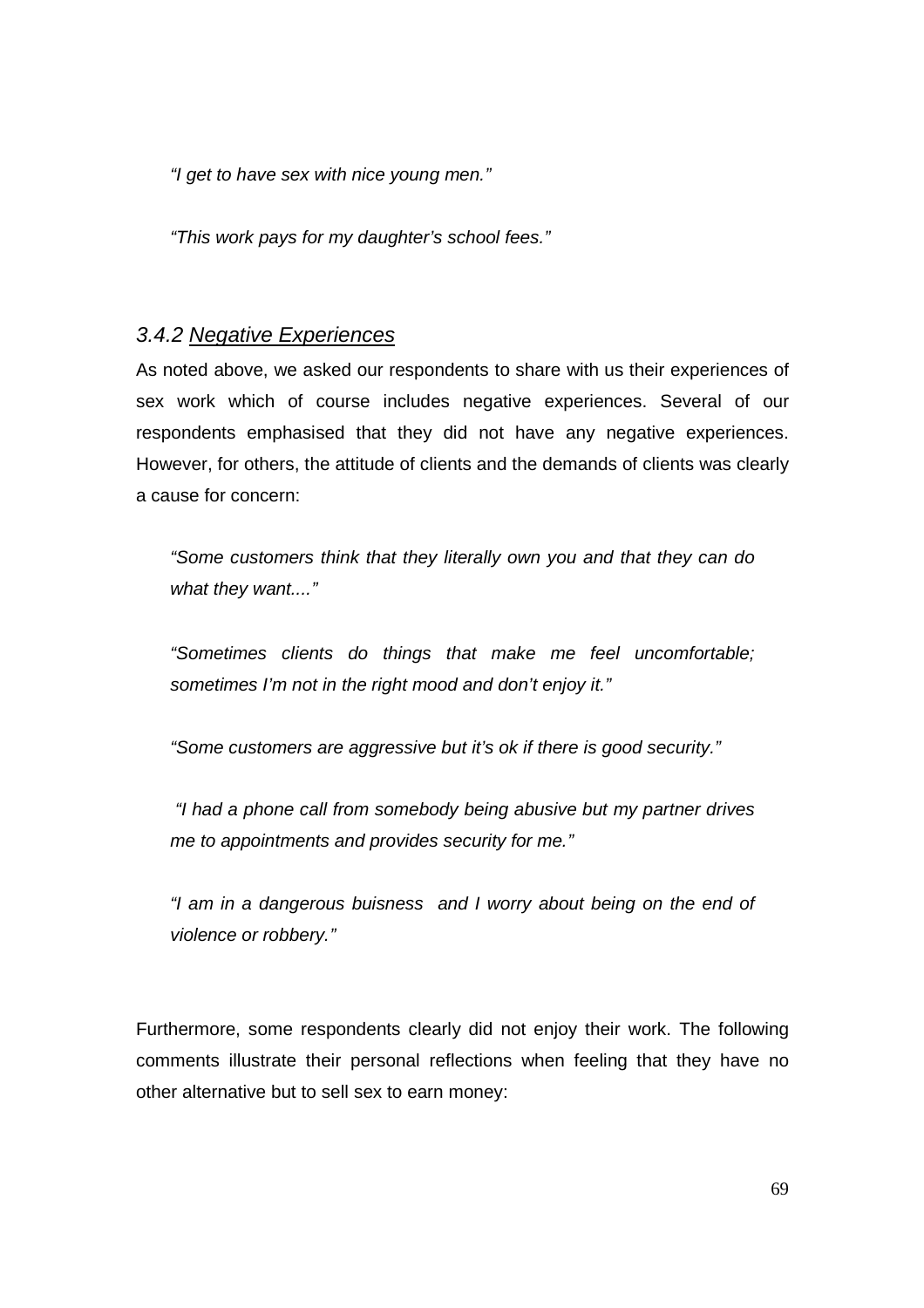"I can't think of any positive about it its degrading. It's not a choice I would want to make."

"I have made money for what I needed to. I have also made sure that my house is secure and my family are not kicked out."

"There are no positive experiences."

"The money 'only' the money."

## **3.5 Other Issues**

Finally we conclude our findings with some comments from our respondents who shared their views openly and with great articulation. The comments provide a valuable insight into the experiences and opinions of our respondents which included men, women and one transgender worker.

### 3.5. 1 Lack of Work Opportunities for Transgender People

The first comment is provided by a transgender sex worker who spoke with much sadness about her experiences of going through 'transition', her lack of support and of the discrimination she experienced when trying to secure work:

"After losing my home family etc. etc. because of transition and being homeless in Bristol, escorting has been, sadly, sometimes my only way to survive."

While less is known about male sex workers than female sex workers, 'much' less is known about transgender sex workers. As Sanders et. al. (2009) point out: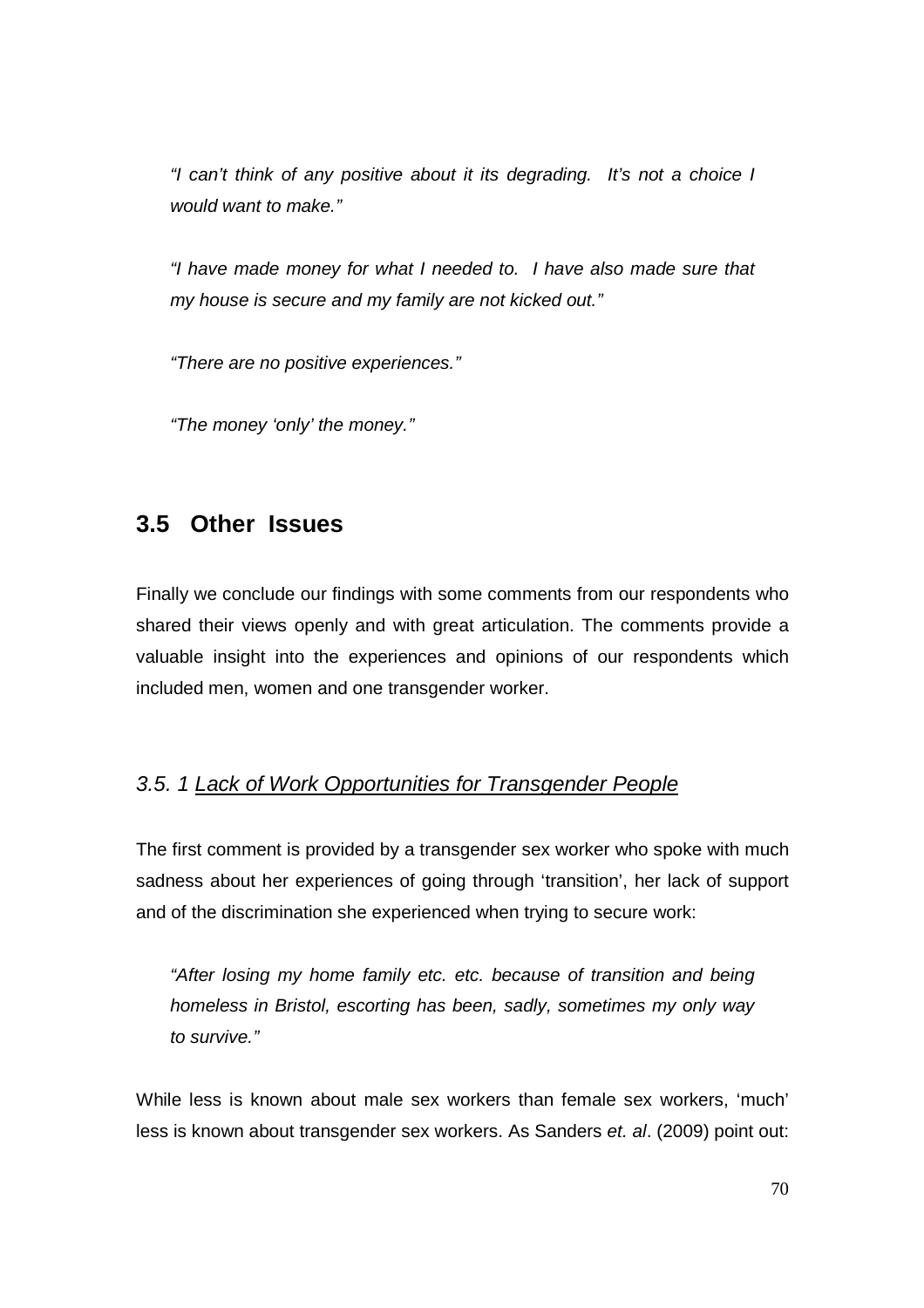"partly this is because this is not a recognised category in much policy". However, research conducted in America suggests that transgender people can be "involved in professional sexual activity...and that most work from apartments" (Dixon and Dixon, 1998 cit. in Sanders, 2009 at p. 38). This is also true of the transgender sex worker who participated in this research. However, while Dixon and Dixon maintain that one advantage of sex work for a transgender worker can be an 'ego boost' to their sexuality (Sanders, 2009 at p. 39), this certainly was not evident in the comments provided by our research participant who had faced discrimination / a lack of employment opportunities. Such discrimination faced by transgender sex workers needs to be recognised in policy and practice in Wales.

#### 3.5.2 Self worth / Providing a Valuable Service

The respondent comments noted below also reveal how women can feel empowered by selling sex. They also provide a valuable insight into the perceptions sex workers can have about their clients generally, and why clients might chose to buy sex:

"I have a very high sex drive and was putting myself in a lot of danger by having one-night stands to satisfy my 'urges'. Invariable I ended up feeling cheap and dirty after them. By working via the [website] not only do I place a value on what I do which in turn increases my self-esteem, it takes away any of the game playing involved with 'dating'."

"The majority of the clients I have seen are very pleasant, polite gentlemen who show nothing but respect for what I do. Usually they are in loving but sexless marriages / relationships and want to have sex without any of the difficulties or problems from starting an affair. They are very lovely gents with whom I have continued contact and conversation. For them I guess it is almost like having an affair without any pressure of having to leave their current partner."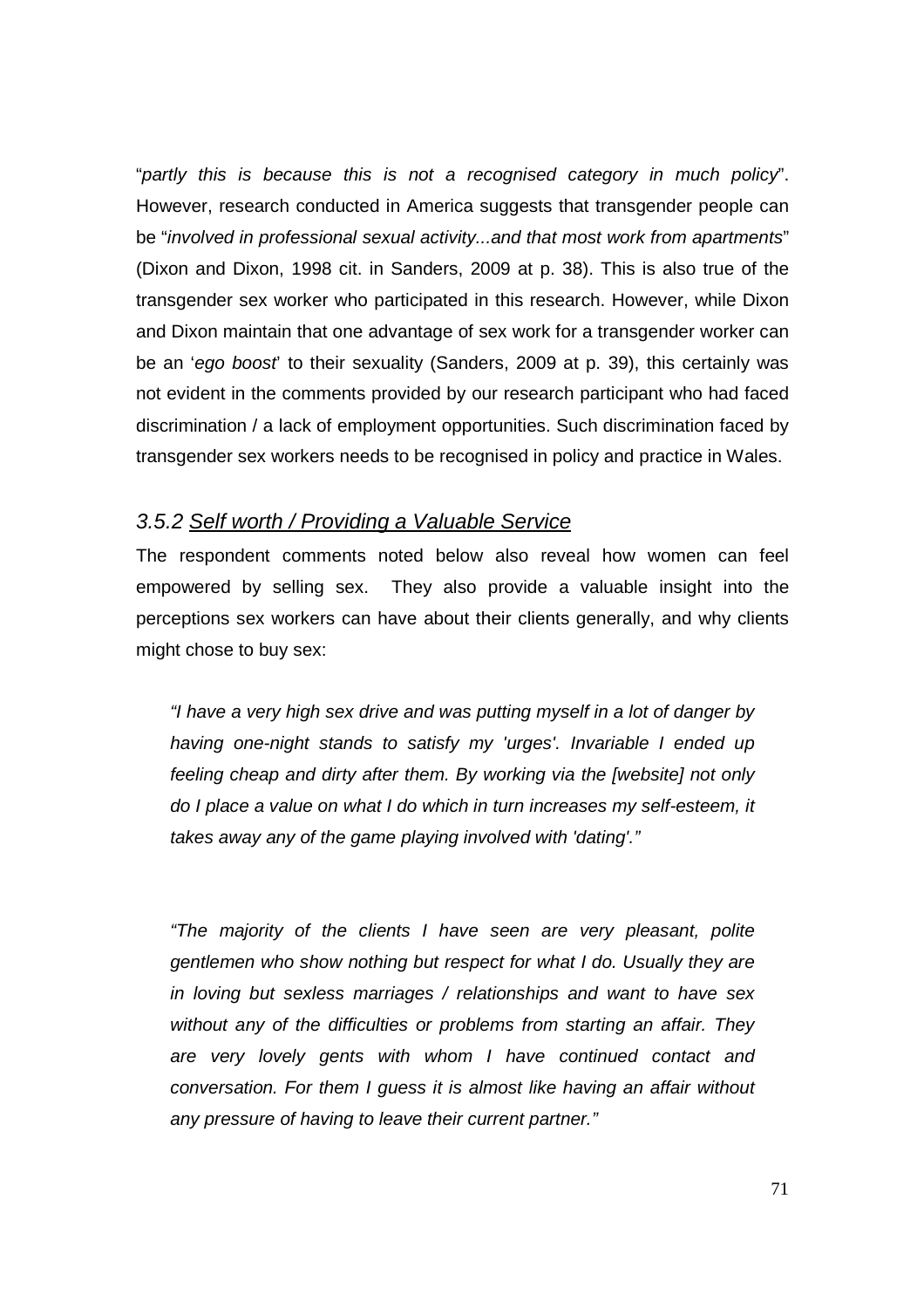#### 3.5.3 Women Who Purchase Sex – A Growing Market?

The issue of the empowerment of women is also highlighted in the comments below provided by one of our male independent escorts. His views and experiences bring to light the neglected possibility that within society an increasing number of women are also opting to purchase sex:

"Two things have changed for sex workers in the last 15 years, mobile phones and the internet. It has provided white collar prostitution and I think it makes women who sell sex safer because they don't have to go onto the streets or work in brothels, they can do it independently. I have about one female client a week... women want to pay for sex...the power of the mobile phone and internet empowers women. More and more women are buying sex. I always practice safe sex."

Arguably, the possibility that sex workers need support but that they can enjoy their work, take pride in their work, and provide a valuable service in society is negated within current UK prostitution policy. The same can be said regarding the possibility that there is a growing demand in the market for male sex workers – whose services are taken up by women.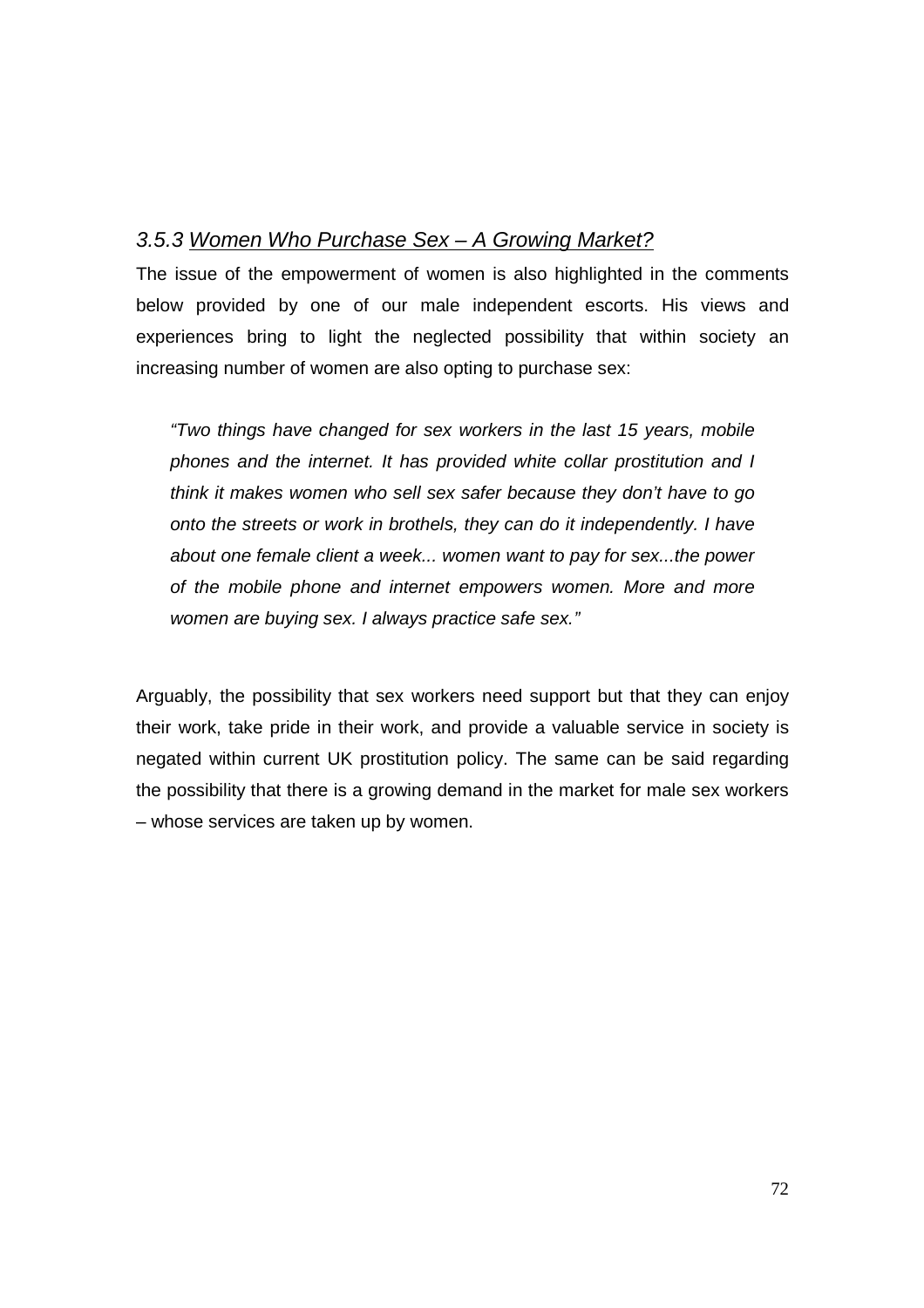## **4. Discussion**

#### 4.1 Autonomy and Choice

The Home Office Coordinated Prostitution Strategy (2006), fails to recognise that the vast majority of off street sex workers are capable of making (and do make) rational decisions to become sex workers. Policy and practice in Wales needs to acknowledge that some sex workers are educated and some are highly educated individuals with a diverse work history and they have different motivations for selling sex.

Our report does indentify 'money' as the key driver for entrance into the sex market for many of our respondents. However we would argue that for these respondents they were victims of economic circumstance rather than victims of sexual exploitation (the latter of which is a predominant focus in current prostitution policy). A few of our respondents did raise negative comments about the attitude and demands of some of their clients, yet there were far more positive comments than negative comments regarding sex work. For example, our respondents spoke of: customer satisfaction, the benefits of self employment, flexible working hours, good salaries, not having to worry about child care and self fulfillment in delivering a professional service.

Our findings are thus difficult to reconcile with the 'victimhood' status of sex workers which is afforded to women generally within prostitution policy. We would also contend that central policy from Westminster arguably steers local policy and practice away from the need to provide effective sexual health policies for sex workers. However, given that 'health' is an issue that is devolved to Wales and that sexual health a priority for Wales, we would hope that this report goes some way to 'rebalancing' the policy and practice focus.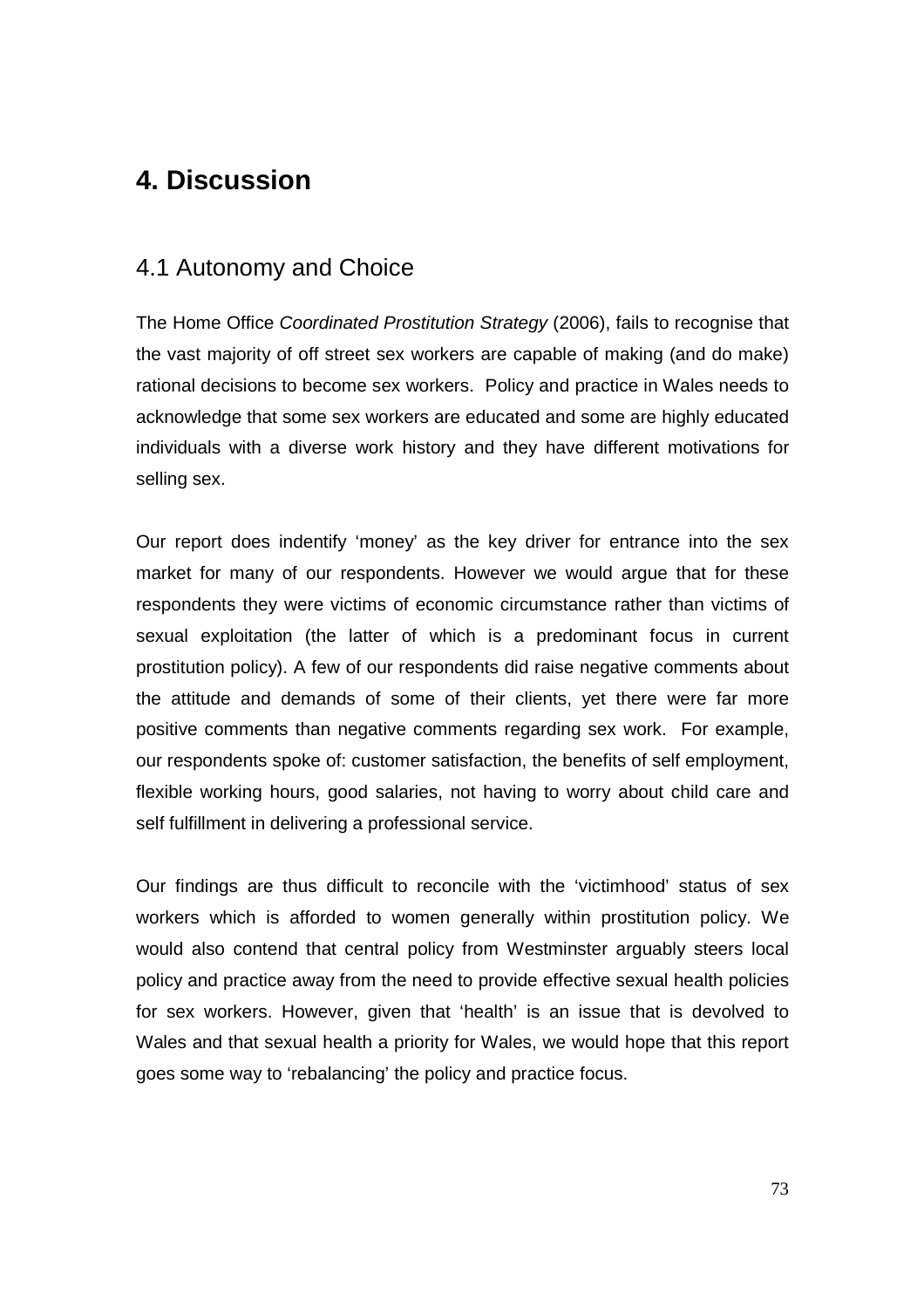### 4.2 Identity and Place of Work

Only 2 of our respondents identified themselves as prostitutes. This is a significant finding. It is only very recently that the law in England has Wales has removed the term 'common' which preceded 'prostitute' in the Street Offences Act 1959 – after years of campaigning by academics, researchers and activists. However, it is not just the term 'common' that has been a source of contention for many who fight for the recognition of sex worker rights in the UK, but also the term 'prostitution' (see for example the, UK Network of Sex Worker Projects which has over 60 member 'sex worker' projects in the UK). The term 'prostitute' is associated with stigma and social exclusion for example. Given the fact that sex workers may not see themselves as prostitutes it is perhaps time for law makers to address this issue. Furthermore, our respondents also disassociated themselves with the term 'brothel'. This is something front line services should acknowledge in their practices to ensure that stigmatising language and terminology does not act a barrier of access to services.

# 4.3 The Sexual Health and Sexual Health Needs of Off Street Workers

While the majority of our respondents did use GP and sexual health services:

- Over 50% of our respondents had not had a HIV test or a Hepatitis B vaccination (to their knowledge).
- Some of our respondents also lacked self awareness about the sexual health risks associated with their work.
- Over 50% of our respondents were over the age of 36 years.

As highlighted in section 1 of this report, the current sexual health policy focus in Wales is overwhelmingly on young people and teenage pregnancy. However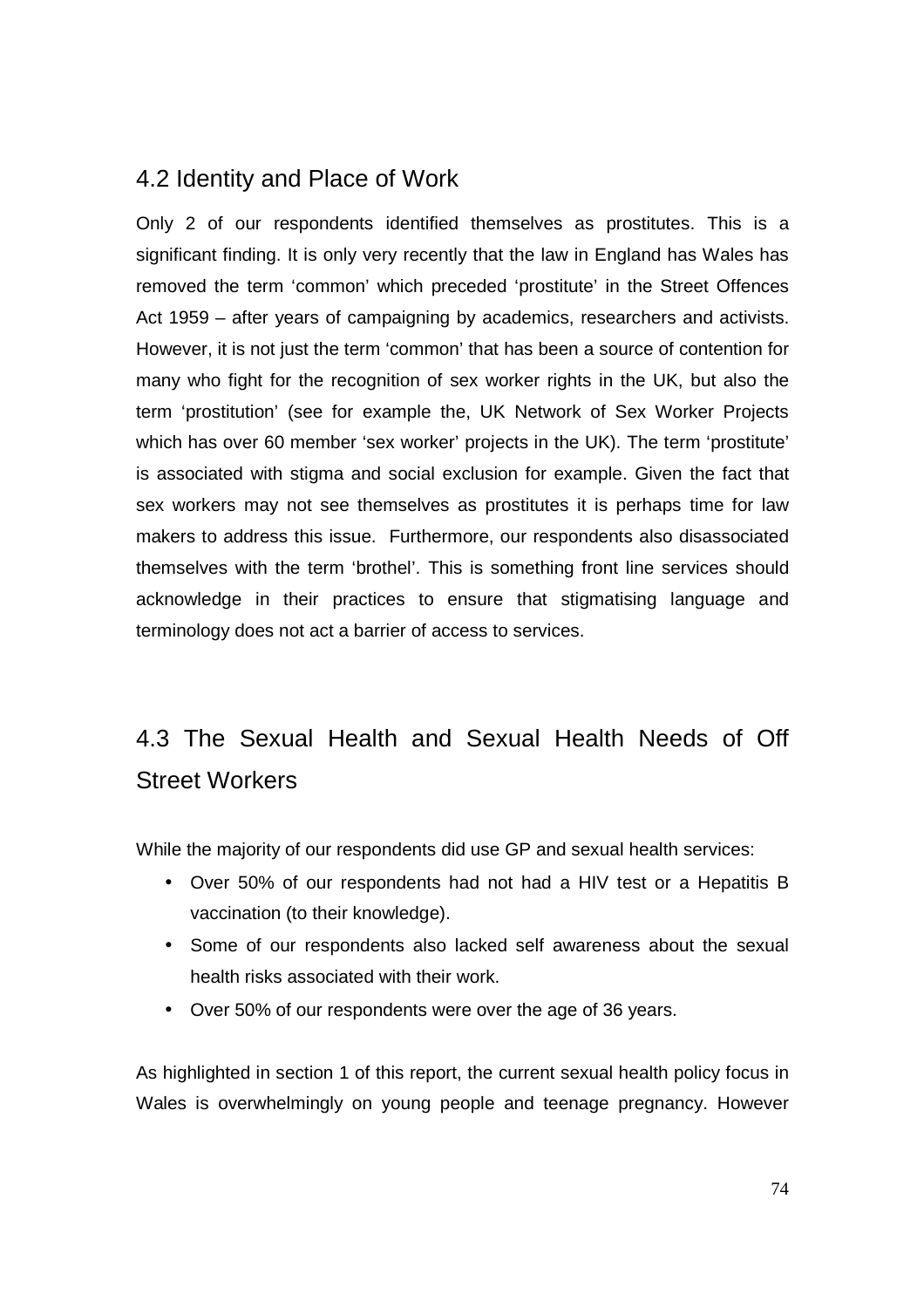there is also focus on STIs, HIV and Hepatitis B. Our research indicates the possibility that there is an 'invisible' community of sex workers (many of whom are older) that is neglected in Welsh sexual health policy.

Furthermore:

• Only 2 of our respondents (who had also worked as street workers) had accessed drug and alcohol services.

Our findings suggest (as other research has suggested) that there are clear differences in need between street based and off street sex workers. The sexual health of off street sex workers needs to be acknowledged (and differentiated from street based workers) in both policy and practice in Wales. Moreover, given that off street work takes up the 'lion's share' of the sex market in England and Wales, it is arguable that sexual health service provision for off street workers is being de-prioritised where services for sex workers is increasingly provided through criminal justice budgets which focus on drug and alcohol use (see, Cusick and Berney 2005).

This report also clearly indicated that there are problems regarding the nondisclosure of sex work to existing services, and also that sexual health services may need to be more flexible in order to meet the needs of off street sex workers.

• Over 70% of our respondents had not disclosed to ANY services.

The issues of non-disclosure and inflexible service provision are presented in this report as obstacles to accessing sexual health services. However, these obstacles are neglected in Welsh policy.

The issue of 'non disclosure' in this report is also linked to the 'secrecy' of sex work.

• 93% of our respondents indicated that sex work was a secret occupation.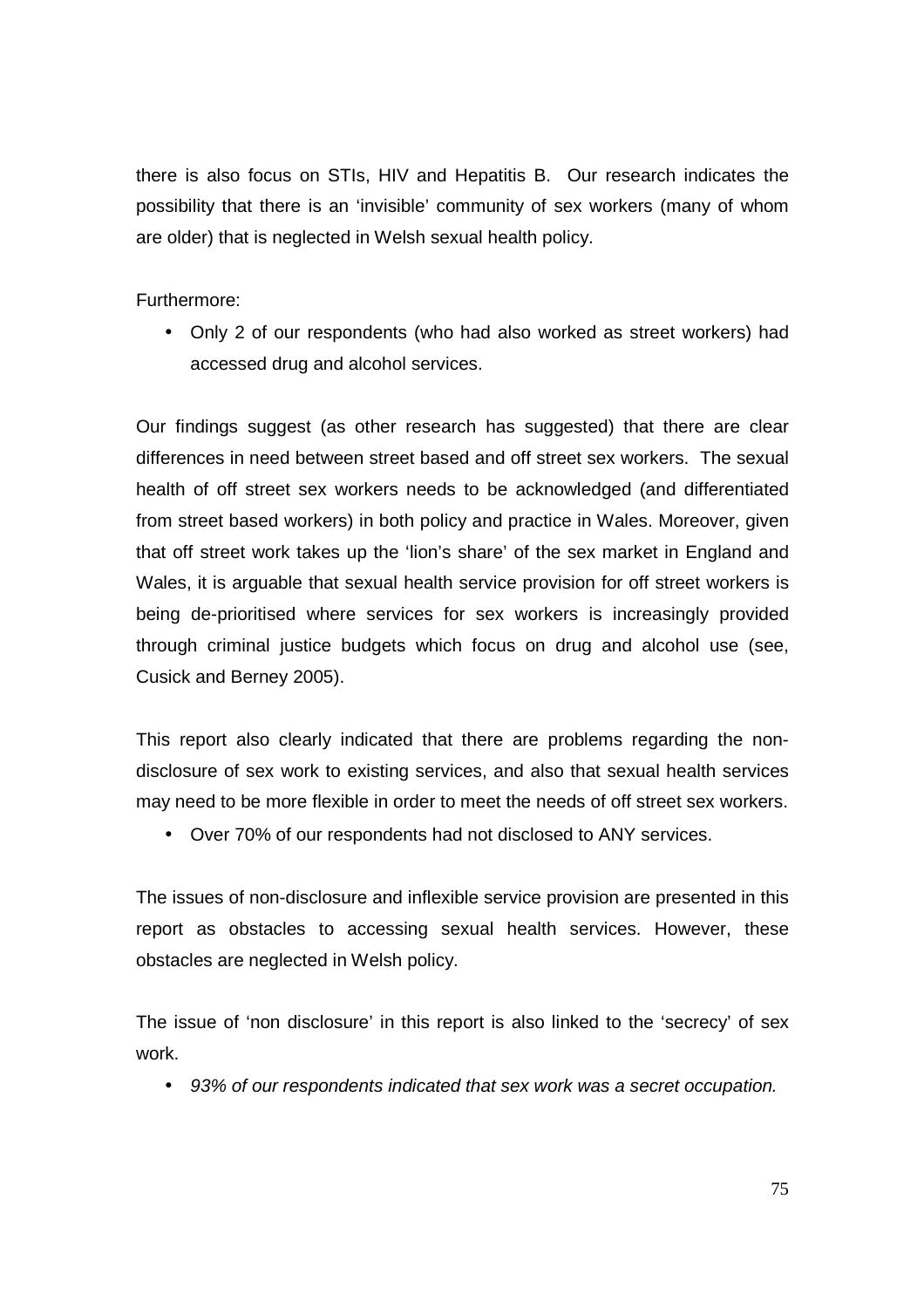Both non disclosure and secrecy are issues that can be connected to a 'lack of emotional support' available to sex workers. While this report highlights the emotional support off street workers can attain from their peers when working in off street establishments, even this basic level of support is lacking for those sex workers who work as independent escorts. This report has drawn attention to the stress and anxiety independent escorts can face where sex work is a secret from everyone – including partners.

However, while sexual health policy in Wales recognises that sexual health illnesses can cause both physical and mental ill-health (Welsh Assembly Government, 2003:2), policy in Wales has yet to recognise associations between sex work, secrecy and mental ill-health. If the aims of sexual health policy in Wales are to be realised (and these aims include "enhancing the general health and emotional well-being of the population by enabling and supporting fulfilling sexual relationships, see p. 2) then the emotional impact of sex work on sex workers must be recognised in policy. Arguably, while policy does not enter into any explanation on what exactly is a 'fulfilling sexual relationship' in the context of the sexual health and wellbeing of the general population of Wales, a narrow interpretation would not be conducive to the overall aims of sexual health policy in Wales. Thus, both policy and practice need to recognise the potential emotional impact of sex work on sex workers and to develop and deliver services that are appropriate to meet this need.

#### 4.4 Improvements to Sexual Health Service Provision

Within the research literature there is conflicting data on the levels of 'high risk' sexual activity taken by off street workers. While on the one hand Cusick and Berney (2005) amongst others point to low levels of risk taking, other research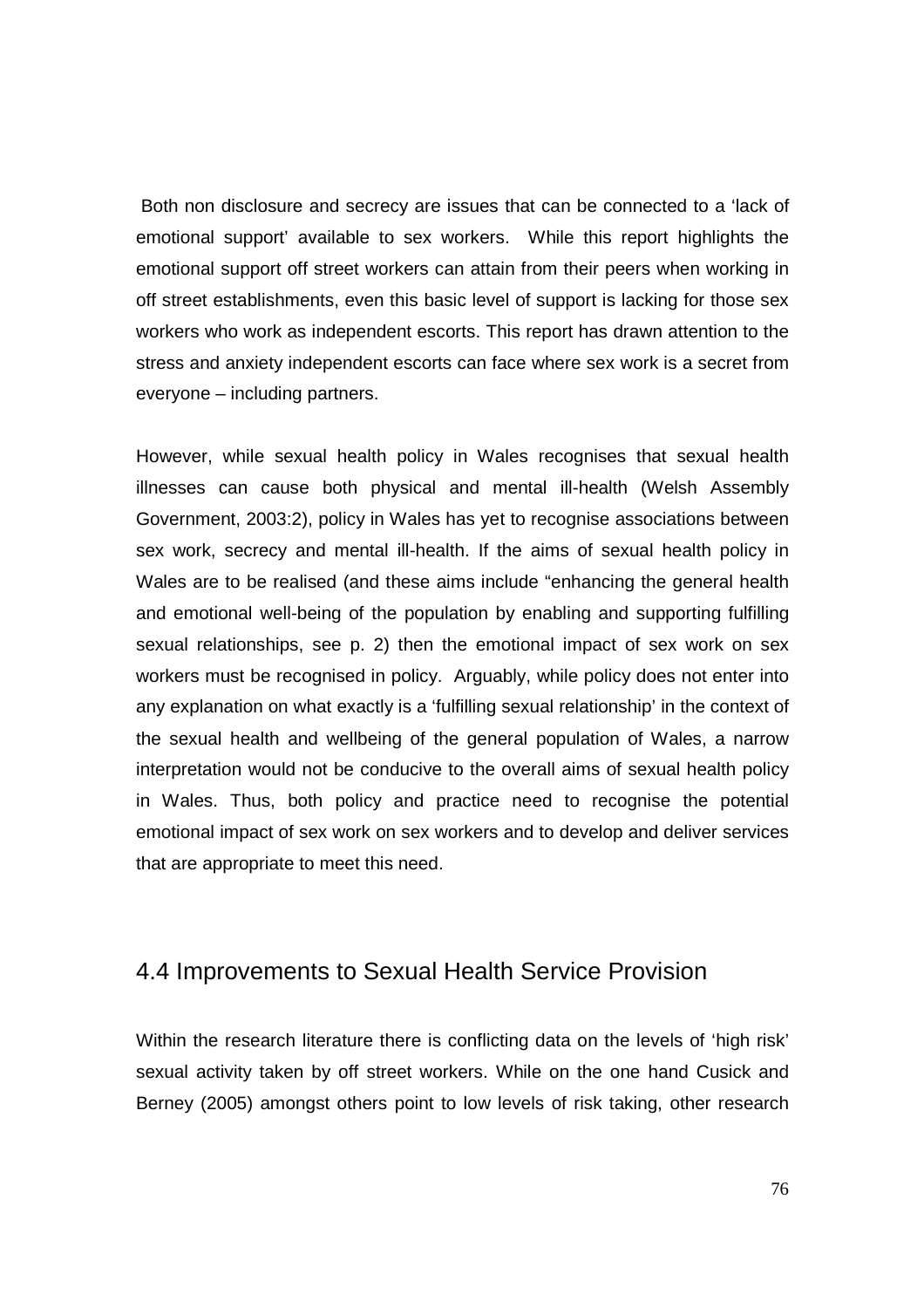for example Ibbitson (2002: 903) suggests that off street workers are "more likely to engage in high risk sexual activity such as vaginal or anal intercourse than those working the streets". It is also stated that the SAFE Project in Birmingham found in their study that 44% of off street workers reported a possible 'risk event' compared with 20% of street based workers. Ibbitson suggests that this could be due to greater frequency of contact with the same client – leading to familiarity and perhaps lower condom use. Also that off street workers are perceived as 'clean' by clients which drives the demand for unprotected sex. Yet, as already stated, there is a great deal of research which suggests that off street workers are fastidious with regard to using condoms, and further that use of condoms and 'no' anal sex, can fall under the standard 'house rules' of off street establishments (see Sanders and Campbell, 2007). Unfortunately our findings do not appear to assist this debate. We can say however that although we did not find any evidence of 'high risk' sexual activity, the lack of a sexual health Outreach service for off street sex workers in Cardiff may indeed heighten the possibility of high risk sexual activity in the off street sex market.

Section 1 of this report quite clearly indicates that sexual health is a priority in Wales. Nevertheless, sex workers are not a focus of sexual health policy. We would contend that the findings of this report highlight the need for off street sex workers to be seen as a 'priority' group in the context of sexual health care provision. Further, that it is important that serious consideration is given to developing sexual health services for off street sex worker services in Cardiff.

Many of our respondents made it clear that they would like to see the development of a bespoke sexual health service that was confidential, nonjudgmental and which catered for their needs at their place of work. Obviously, such a service would require significant funding. However, in considering the development of a bespoke service for off street workers we would point out that we have identified approximately 395 off street workers in Cardiff. Comparatively, there are currently 60 street based workers who are 'known' to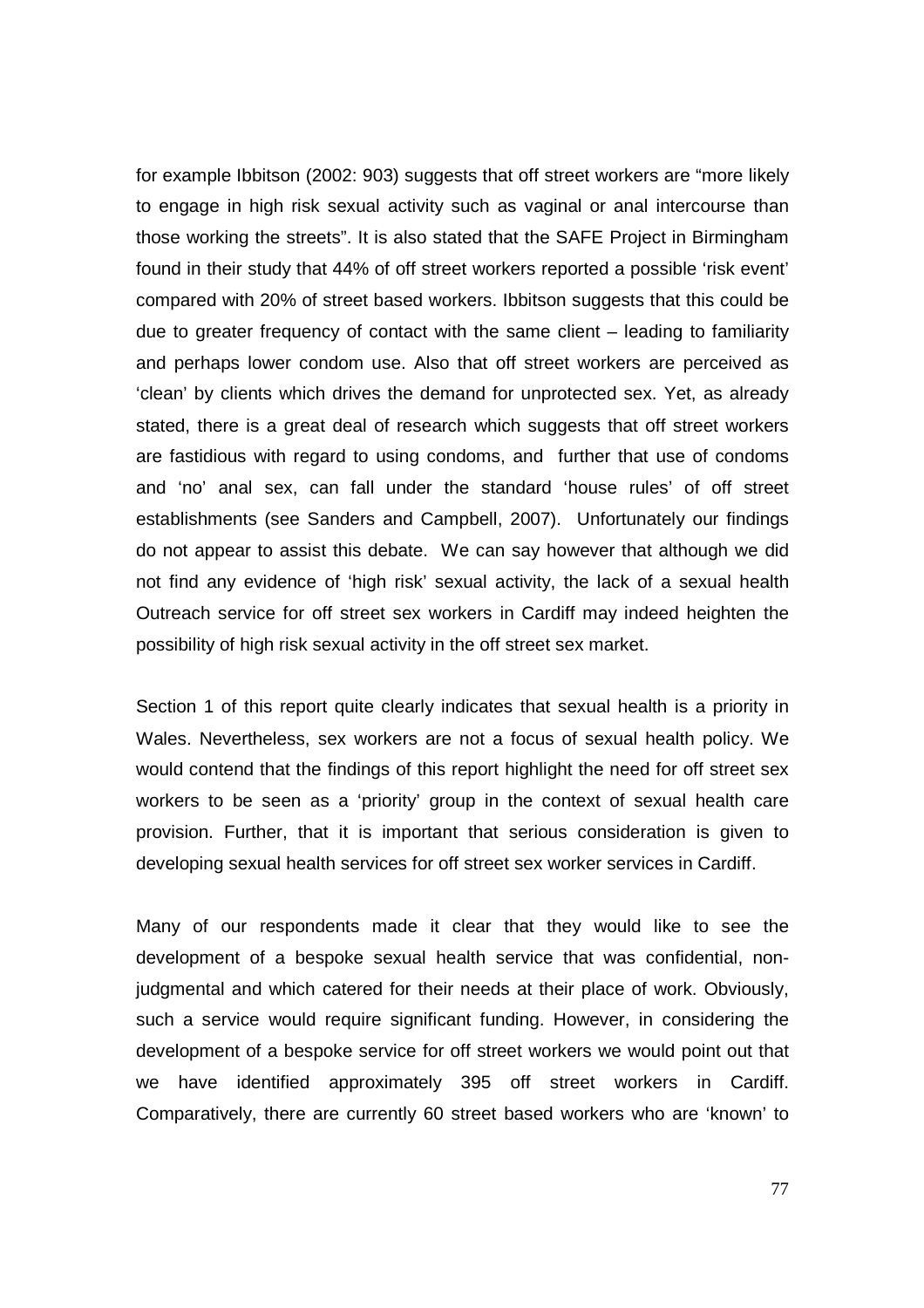Safer Wales StreetLife. Thus, while sex work policy and practice currently focuses on street based sex work, it is failing to acknowledge the need for sexual health provision for off street sex workers which represent approximately **87%** of the sex market in Cardiff. We would also point out that the figure of 395 off street workers would have likely been higher had we been able to access the 9 Escort agencies and 4 off street establishments which declined to take part in this research.

### 4.5 Migrant Workers

We did identify migrant workers within our respondent sample. However, we did not identify any evidence of migrant respondents having been trafficked for the purposes of sexual exploitation within / into the UK.

Research carried out by Mai (2007) (which represents the largest research project on migrant sex workers to date) clearly emphasises the need to differentiate in policy and practice migrant workers from those who are trafficked into the UK and who are victims of sexual exploitation. Out of 100 migrant workers he found only 13% had been deceived and forced into selling sex. The life stories of his research participants also showed that migrant workers can come from a wide variety of backgrounds (privileged, average and underprivileged, from structured as well as problematic families, having different experiences of education). However, overall motivations for entry into sex work revolved around the lack of financially rewarding opportunities in their home nations. He concludes that the current emphasis in the UK on trafficking and exploitation detracts from our understanding of (and even conceals) the nature of migrant sex work. Further, that a better understanding of migrant sex work could make for more effective social interventions.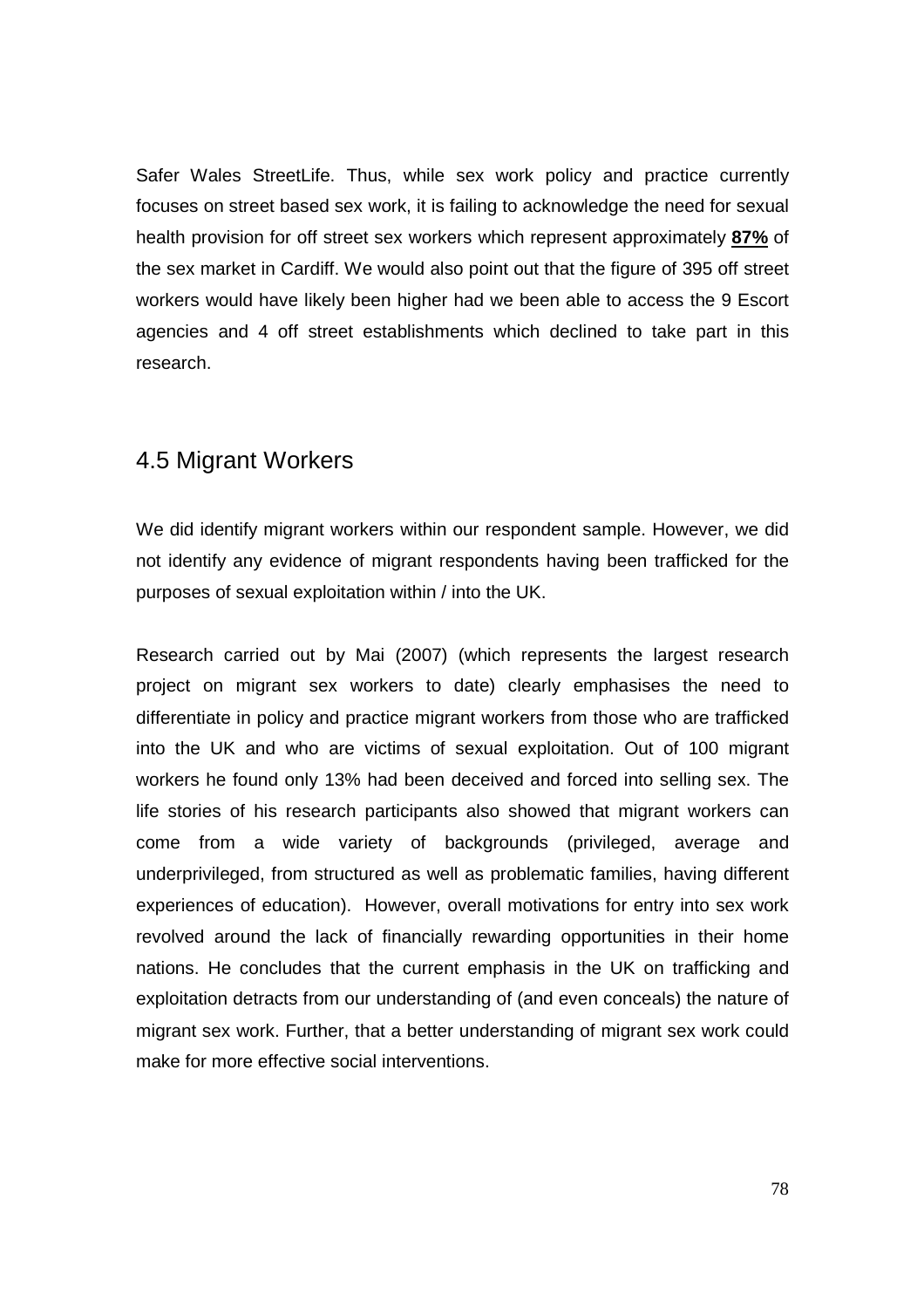While our migrant respondents did not talk about their life experiences in great depth, each had the opportunity to talk about their educational background, work history, motivations for sex work and of their positive and negative experiences. Migrant workers came from a variety of countries and had varied educational and work histories. Overall, the desire to earn money was evident in their narratives. And, although we are careful not to generalise our findings, there are similarities / connections that can be made with the work of Mai (2007). Without entering into either speculation or generalisation, we would simply suggest that more research is required in Cardiff and throughout Wales with regard to the migrant sex worker population. This would facilitate the development of policy and practice to effectively meet the needs of migrant workers. Furthermore, such research may prove very useful to law enforcement agencies in Cardiff and throughout Wales.

#### 4.6 Enforcement

A distinction must be made between 'good' and 'bad' managed off street establishments. Any use of section 21 closure orders should be issued with care. To issue closure orders against well run establishments would be simply to disrupt the sex market (which is of course in line with the Home Office Coordinated Prostitution Strategy 2006) yet workers are likely to quickly relocate themselves in other establishments – some of which may be 'covert' and less well managed – leaving workers potentially vulnerable.

As noted in section 2 of this report, access to off street establishments in carrying out this research was limited. Those establishments which did welcome the researchers were generally friendly. The researchers noted an easy going and supportive atmosphere. One 'manager' in particular was keen to share her knowledge and experiences with the researchers during discussions about the aims and objectives of the research. According to this manager, she kept an eye out for any evidence of 'trafficking' and said she would report it to the police (and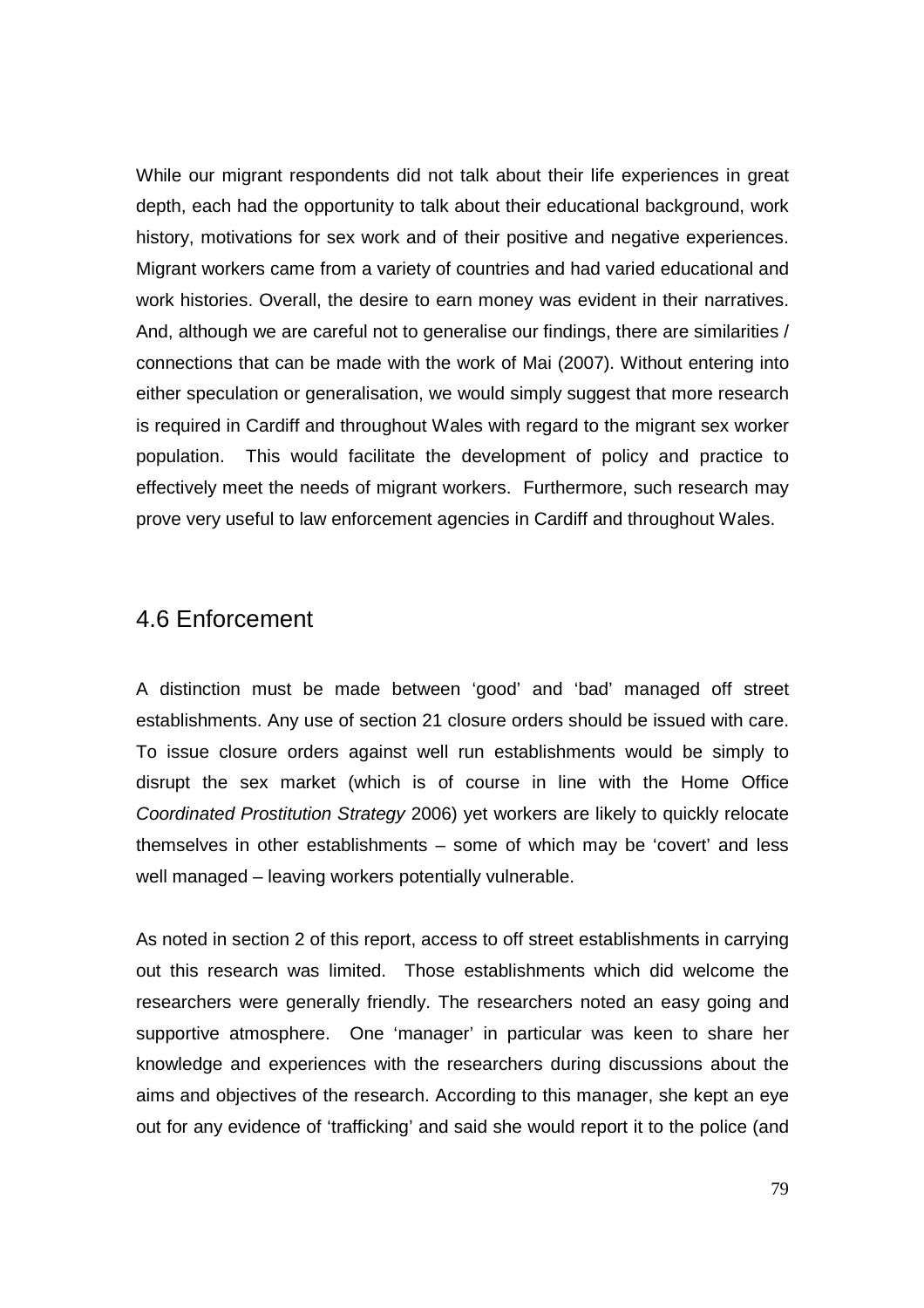had in the past). Another escort manager explained to the researchers that he was aware of 'gangs' operating in the Cardiff area and that he regularly reported information to the police. There is therefore the possibility that where law enforcement agencies make links with managers, this could facilitate the freeflow of intelligence from within the sex market regarding trafficking and serious and organised crime.

### 4.7 Male and Transgender Sex Workers

Within our sample of 30 respondents we had 4 male escort workers and 1 transgender escort worker. However, while off street sex workers generally are invisible from Welsh sexual health policy, male and transgender workers appear to be an invisible entity from sexual health policy 'and' prostitution policy in the UK. The existence of male and transgender sex workers must be recognised within sexual health policy in Wales. Also, at the local level with regard to policy development which incorporates the off street market in Cardiff.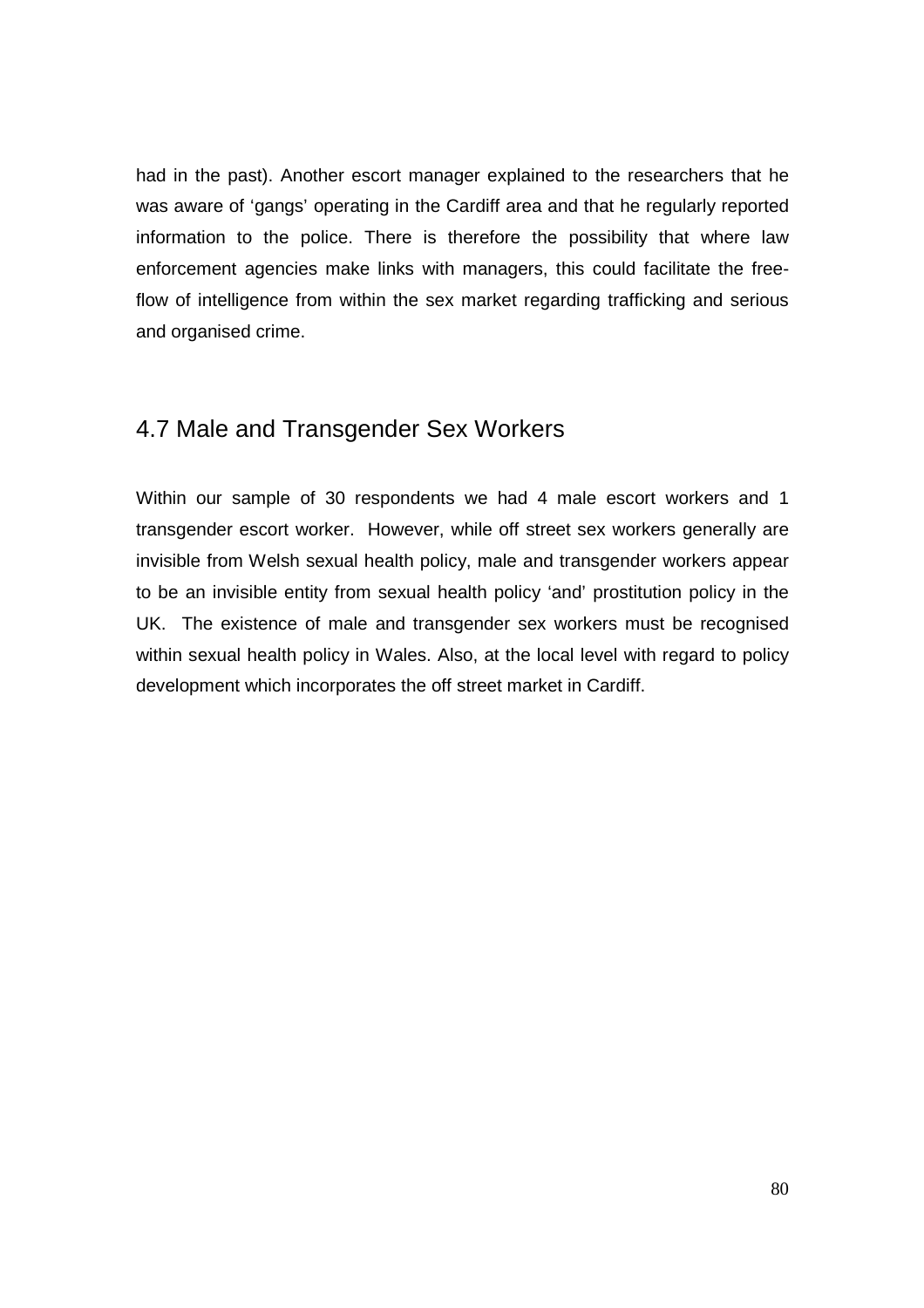# **Recommendations**

This research raises several issues regarding the needs of sex workers in the off street market. The recommendations below have arisen from the findings of this research.

#### **Access to Sexual Health Short-Term Measures**

At the most basic level, there is a need to provide off street workers with sexual health information and condoms.

Off street workers are reluctant to access main stream sexual health services due to issues of disclosure and the waiting time in busy GUM clinics. Off street workers need to have access to sexual health services. It is important that sexual health providers in Cardiff recognise the need for off street workers to have access to allocated time slots in existing clinics.

### **Access to Sexual Health Mid-Term Measures**

With the exception of Safer Wales StreetLife which provides Outreach support for street based workers, there are currently no Outreach services working with off street workers. There is a need for a funded health focused Outreach to meet the needs of off street workers. STI testing should be delivered though an Outreach service or in a welcoming and secure community setting.

### **Access to Sexual Health Long-Term Measures**

Off street sex workers would benefit from a bespoke sexual health service in Cardiff which is delivered in an alternative venue (away from GUM). Referrals to GUM should be made for reactive results – using established pathways.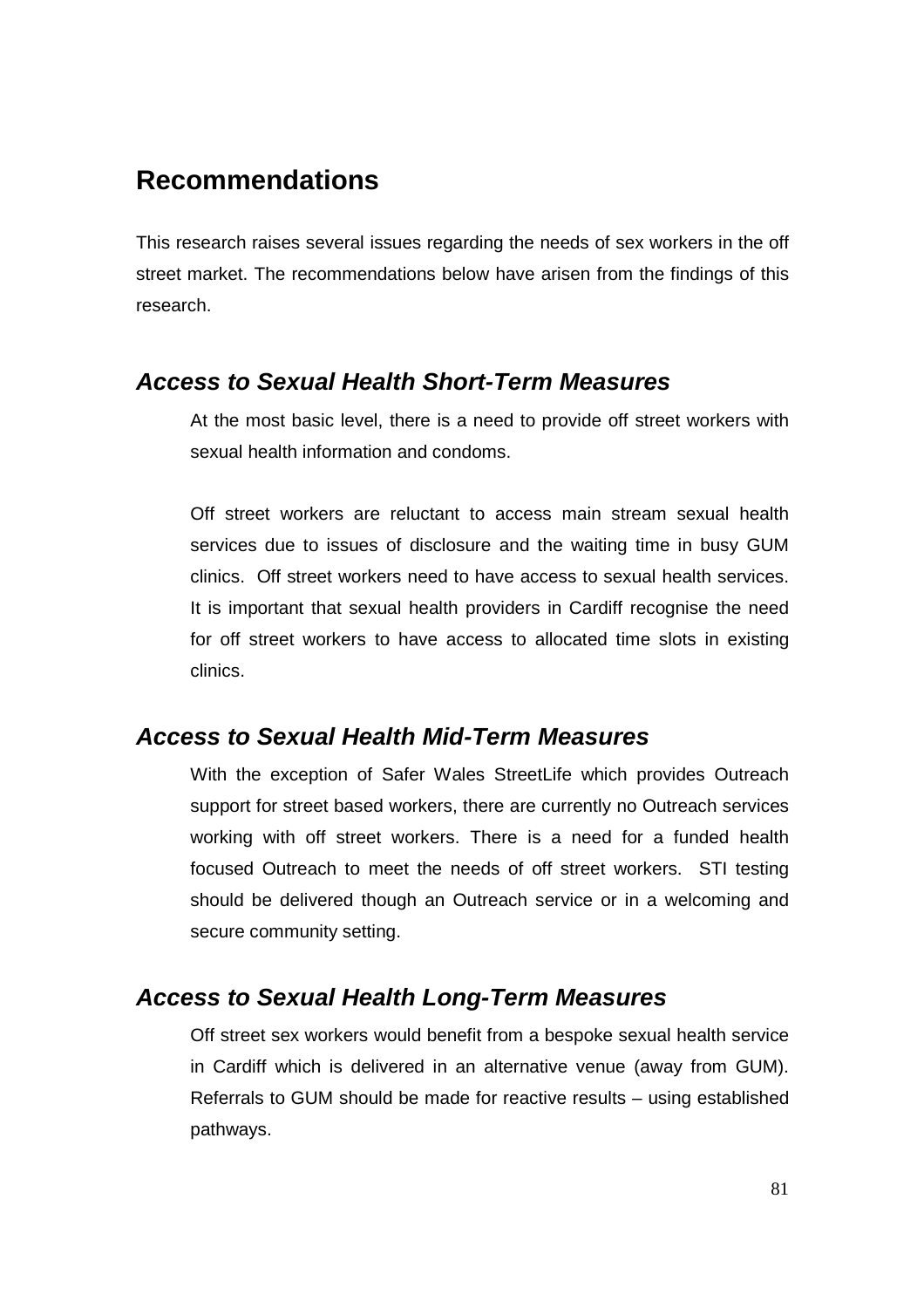#### **Policy Considerations**

The current policy focus in Cardiff is on street sex work, and it is true to say that it is on the street where sex workers face extreme levels of violence. However, off street sex workers must have access to sexual health services. The significant numbers of off street workers in Cardiff must be acknowledged within policy and practice.

Off street sex workers (female, male and transgender) need to be recognised / acknowledged in strategic sex worker policy in Cardiff.

There needs to be a distinction drawn within policy, practice and enforcement interventions in the Cardiff area between migrant sex workers and trafficked sex workers.

Law enforcement agencies should work to build up relationships of trust with 'overt' sex work establishments in Cardiff. Having established trustful relationships, law enforcement agencies are likely to be better informed about less visible / covert prostitution networks – enabling resources to be better targeted with regard to trafficking interventions and sexual exploitation.

#### **Research Considerations**

Further research is needed to ascertain the level and nature of sex work from private premises.

Research is needed to explore the feasibility of a service specifically focused on remote independent sex workers who advertise sexual services on the internet.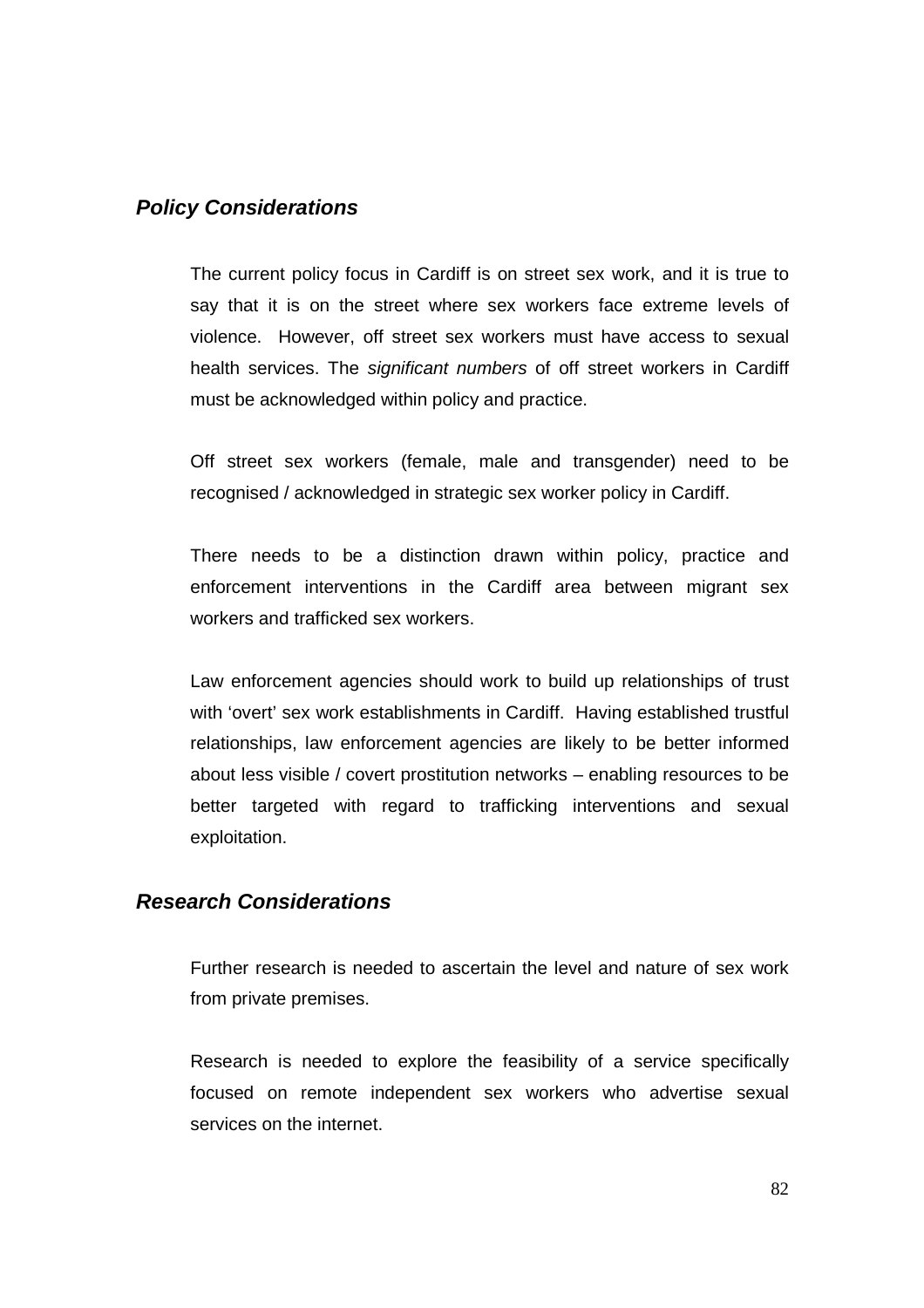We identified sex worker students within our sample. Policy would benefit from research with students – particularly given current sexual health policy focus on young people and extending entitlement in Wales.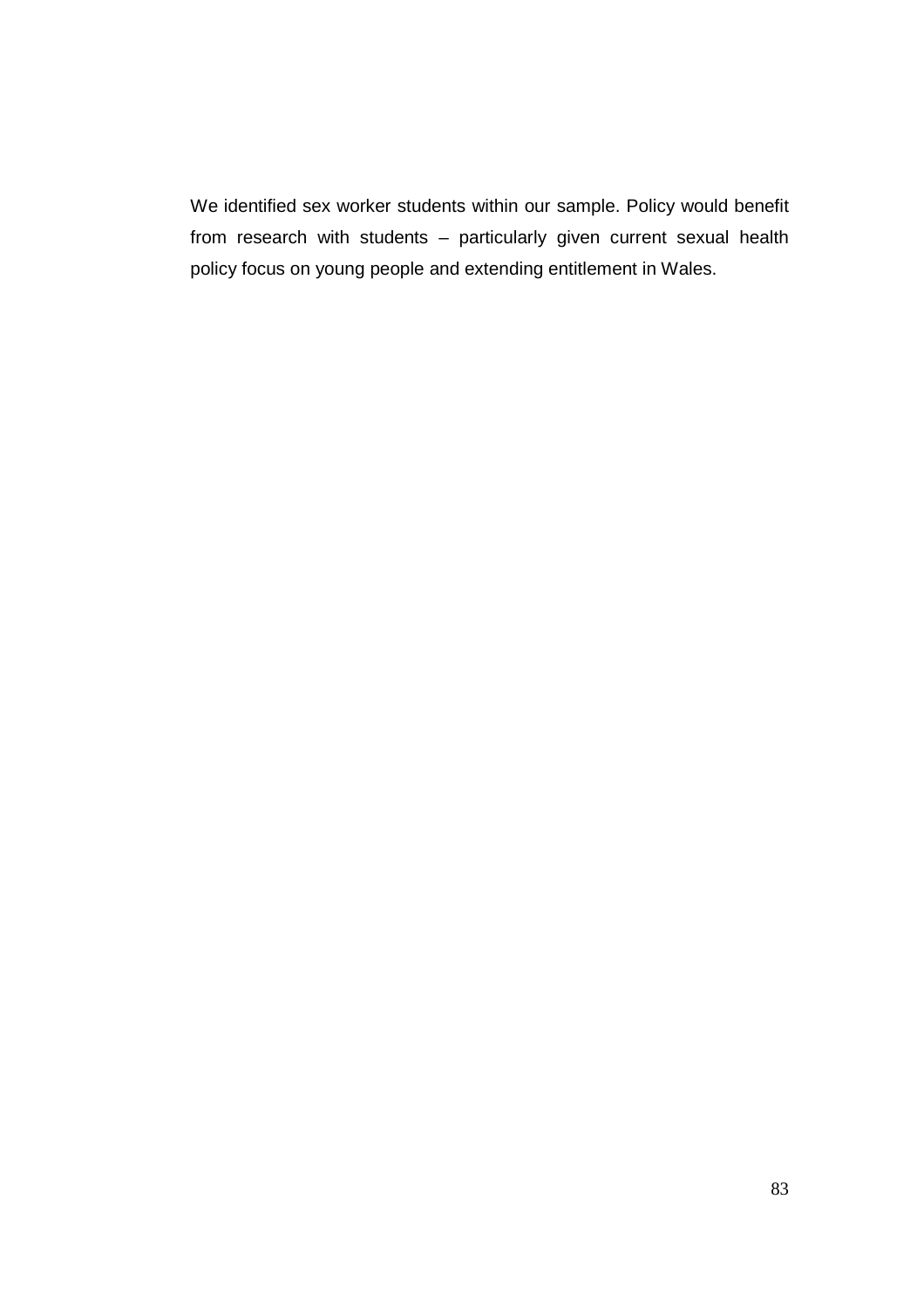# **References**

Benson, C. & Matthews, R. (1995), 'Street Prostitution: Ten Facts in Search of a Policy', International Journal of the Sociology of Law, 23: 395-415.

Bindel, J. (2008), 'Revealed: the truth about brothels'. The Guardian 10.9.2008, http://www.guardian.co.uk/lifeandstyle/2008/sep/10/women.socialexclusion. Accessed 19.2.2011.

Cardiff University News Centre (2007) 'Health Services Fail Women Working in Prostitution' at: http://www.cardiff.ac.uk/news/articles/2747.html

Churchill, H. and Sanders, T. (2007) 'Getting your PhD: A Practical Insider's Guide'. London: Sage Publications.

Cusick, L. and Berney, L. (2005) 'Prioritizing Punitive Responses Over Public Health: Commentary on the Home Office Consultation Document Paying the Price', Critical Social Policy, 25(4): 596-606.

Cusick, L., Kinnell, H., Brooks-Gordon, B., Campbell, R. (2009) 'Wild Guesses and Conflated Meanings? Estimating the Size of the Sex Worker Population in Britain', Critical Social Policy, 29: 703-719.

Department of Health, (2001) 'National Sexual Health Strategy' http://www.medfash.org.uk/publications/documents/nat\_shs-2001.pdf. Accessed 20.2.2011.

Department of Health, (2002) 'Better Prevention, Better Services, Better Sexual Health: The National Strategy for Sexual Health and HIV – Implementation Action Plan' at:

http://www.dh.gov.uk/en/Publicationsandstatistics/Publications/PublicationsPolicy AndGuidance/DH\_4006374.

Accessed 20.2.2011.

Department of Health, (2009) 'Moving forward: Progress and Priorities - Working Together for High Quality Sexual Health: Government Response to the Independent Advisory Group's Review of the Sexual Health and HIV Strategy', at: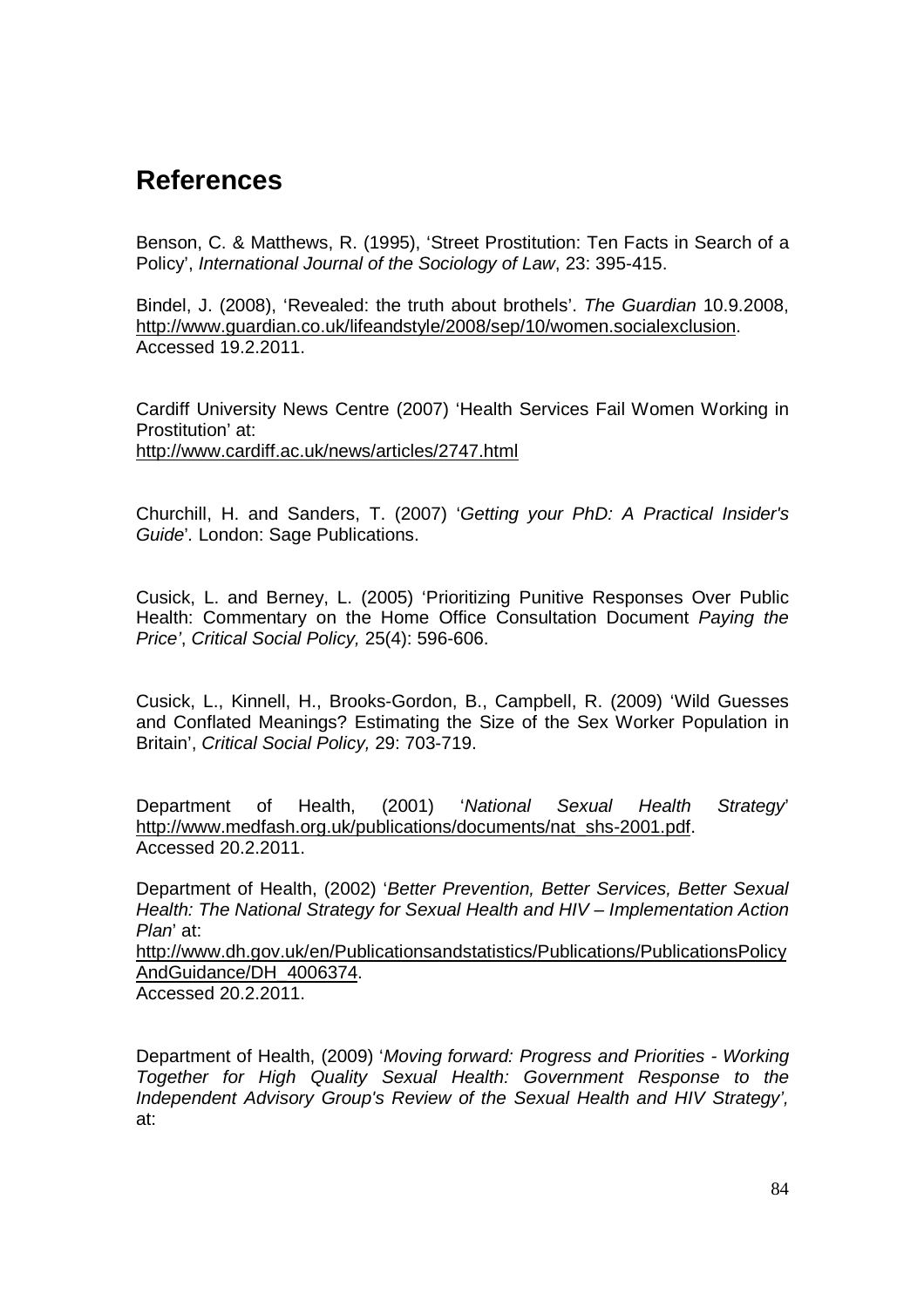http://www.dh.gov.uk/en/Publicationsandstatistics/Publications/PublicationsPolicy AndGuidance/DH\_103090 Accessed 21.02.2011.

Galatowicz, L., Pitcher, J. and Woolley, A. (2005) 'Report of the Community-Led Research Project Focusing on Drug and Alcohol Use of Women Sex Workers and Access to Services': By Terrence Higgins Trust, SWISH Project (Sex Workers Into Sexual Health Amongst the Sex Working Community in Coventry). Terrence Higgins Trust: Coventry.

Hester, M. and Westmarland, N. (2004) 'Tackling Street Prostitution: Towards a Holistic Approach' Home Office Research Study 279. London: HMSO.

Home Office (2004) 'Paying the Price: A Consultation Paper on Prostitution'. London: HMSO.

Home Office, (2006) 'A Coordinated Prostitution Strategy and Summary of Responses to Paying the Price'. London: HMSO.

Hunter, G. and May, T. (2004) 'Solutions and Strategies: Drug Problems and Street Sex Markets, Guidance for Partnerships and Providers'. London: Home Office.

Ibbitson, M. (2002) 'Out of the Sauna: Sexual Health Promotion with 'Off Street' Sex Workers', Journal of Epidemiol Community Health, 56: 903-904.

Jeal, N. and Salisbury, C. (2004a) 'A Health Needs Assessment of Street-Based Prostitutes: Cross-Sectional Survey' Journal of Public Health, 26(2): 147-151.

Jeal, N. and Salisbury, C. (2004b) 'Self-Reported Experiences of Health Services among Female Street-Based Prostitutes: A Cross-Sectional Survey', British Journal of General Practice, 54: 515-519.

Jeal, N. and Salisbury, C. (2007) 'Health Needs and Service Use of Parlour-Based Prostitutes Compared with Street-Based Prostitutes: A Cross-Sectional Survey', An International Journal of Obstetrics and Gynaecology, 114 (7): 875- 881.

Kinnell, H. (2008) 'Violence and Sex Work in Britain'. Cullompton: Willan.

Mai, N. (2009) 'Migrant Workers in the UK Sex Industry' at: http://www.londonmet.ac.uk/londonmet/fms/MRSite/Research/iset/Migrant%20W orkers%20in%20the%20UK%20Sex%20Industry%20Policy-Relevant%20Findings2.pdf. Accessed 20.2.2011.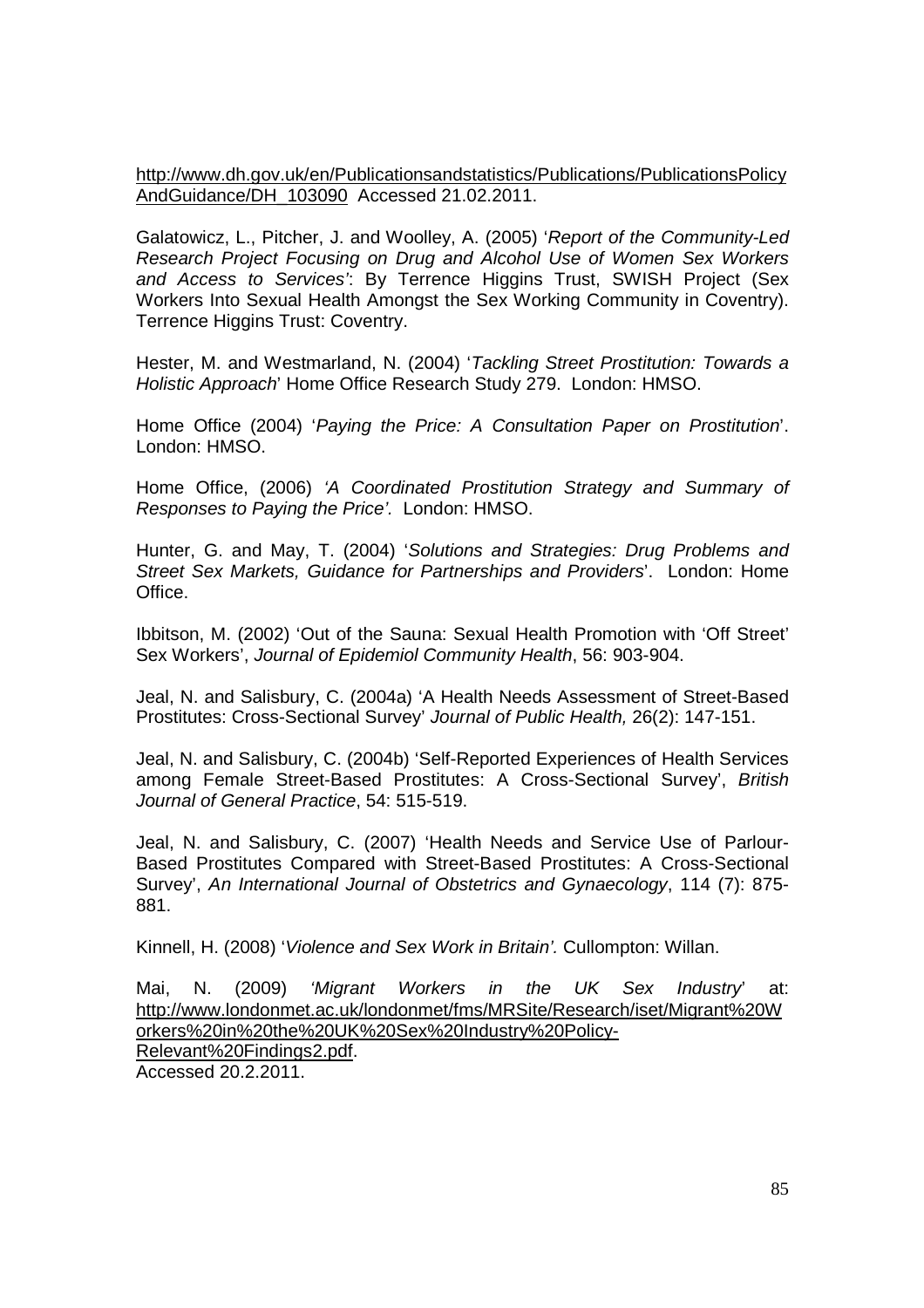Matts, L. and Hall, T. (2007) 'An overview of Street Sex Work in Cardiff: Young People and their Entry into Street Sex Work – the Perpetual Cycle "I Worms My Way Back" Safer Wales (Unpublished).

May, T., Edmunds, M. and Hough, M. (1999) 'Street Business: The Links between Sex and Drug Markets', Crime Detection and Prevention Series Paper 118. London: HMSO.

Melrose, M. (2009) 'Out on the Streets and Out of Control? Drug Using Sex Workers and the Prostitution Strategy', in J. Phoenix (ed) 'Regulating Sex for Sale: Prostitution Policy Reform in the UK'. Bristol: Policy Press.

Metropolitan Police, (2011) 'Hackney Closure Orders': 'Justice Seen Justice Done' at: http://cms.met.police.uk/met/boroughs/hackney/03working\_with\_the\_community/ closure\_orders.

Accessed 20.2.2011.

 National Assembly for Wales (2000) 'Extending Entitlement: Supporting Children and Young People in Wales' at: http://wales.gov.uk/topics/childrenyoungpeople/participation/extendingentitlement 1/supportyoungpeople;jsessionid=6QLZNlNGVbWhyL804zj8J01p7KxxRSlCxL1D 7Nnr2JVhSJ6zmJQX!688189528?lang=en#. Accessed 19.2.2011.

National Assembly for Wales (2000), 'A Strategic Framework for Promoting Sexual Health in Wales' at:

http://wales.gov.uk/dphhp/publication/improvement/sex-health/framework/sexhealth-strategy-e.pdf?lang=en.

Accessed 20.2.2011

National Assembly for Wales (2003) 'A Strategic Framework for Promoting Sexual Health in Wales: Progress Report November 2003' at: http://www.shncymru.org.uk/Documents/485/WAGStrategicFrameworkProgressR eport%28E%29.pdf. Accessed 20.2.2011

O'Neill, M. (1996) 'Researching Prostitution and Violence: Towards a Feminist Praxis', in M. Hester, L. Kelly and J. Radford (eds) Women, Violence and Male Power. London: University Press.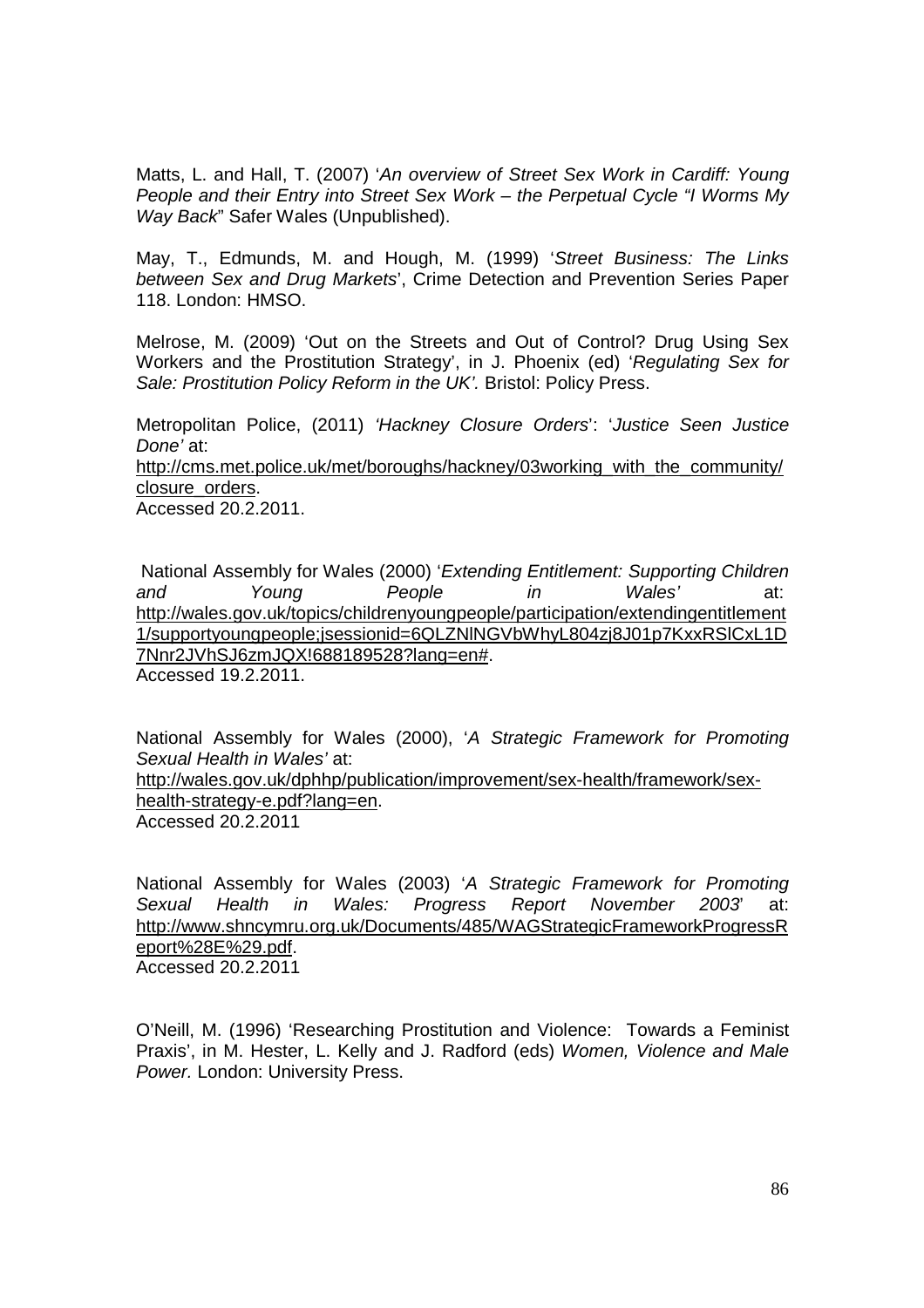Perkins, R. and Lovejoy, F. (2007) 'Call Girls: Private Sex Workers in Australia', Crawley, Western Australia: University of Western Australia Press.

Pitcher, J. (2006) 'Support Services for Women Working in the Sex Industry', in R. Campbell and M. O'Neill (eds) 'Sex Work Now', Cullompton: Willan.

Royal College of Obstetricians and Gynaecologists (2007) 'BJOG Release: The Different Health Needs of Female Sex Workers' at: http://www.rcog.org.uk/news/bjog-release-different-health-needs-female-sex-... Accessed 20.02.2011.

Sagar, T. and Jones, D. (2010a) **'**Reaching out to Female Street Sex Workers in Cardiff: Findings from 'engagement events'. For and on behalf of the Cardiff Sex Worker Forum. (Unpublished)

Sagar, T. and Jones, D. (2010b) 'Community Perceptions of Street Sex Work in Cardiff. (Unpublished).

Sanders, T. (2004), 'A Continuum of Risk? The Management of Health, Physical and Emotional Risks by Female Sex Workers', Sociology of Health and Illness, 26(5): 557-574.

Sanders, T. (2005) 'Sex Work: A Risky Business'. Cullompton: Willan.

Sanders, T. (2006), 'Sexing up the Subject: Methodological Nuances in Researching the Female Sex Industry', Sexualities, 9: 449-468.

Sanders, T. and Campbell, R. (2007) 'Designing Out Violence, Building in Respect: Violence, Safety and Sex Work Policy', British Journal of Sociology, 58(1): 1-18.

Sanders, T. O'Neill, M. and Pitcher, J. (2009a) 'Prostitution: Sex Work, Policy and Politics'. London: Sage.

Sanders, T. (2009b) 'UK Sex Worker Policy: Eyes Wide Shut to Voluntary and Indoor Sex Work' in J. Phoenix (ed) 'Regulating Sex for Sale: Prostitution Policy Reform in the UK. Bristol: Policy Press.

Shaver, F. M. (2005), 'Sex Work Research: Methodological and Ethical Challengers', Journal of Interpersonal Violence, 20: 296-319.

United Kingdom Network of Sex Work Projects (2004) 'Response to Paying the Price (Home Office Consultation Document)' at: http://www.uknswp.org/UKNSWP\_Paying\_the\_Price\_response.pdf. Accessed 20.2.2011.